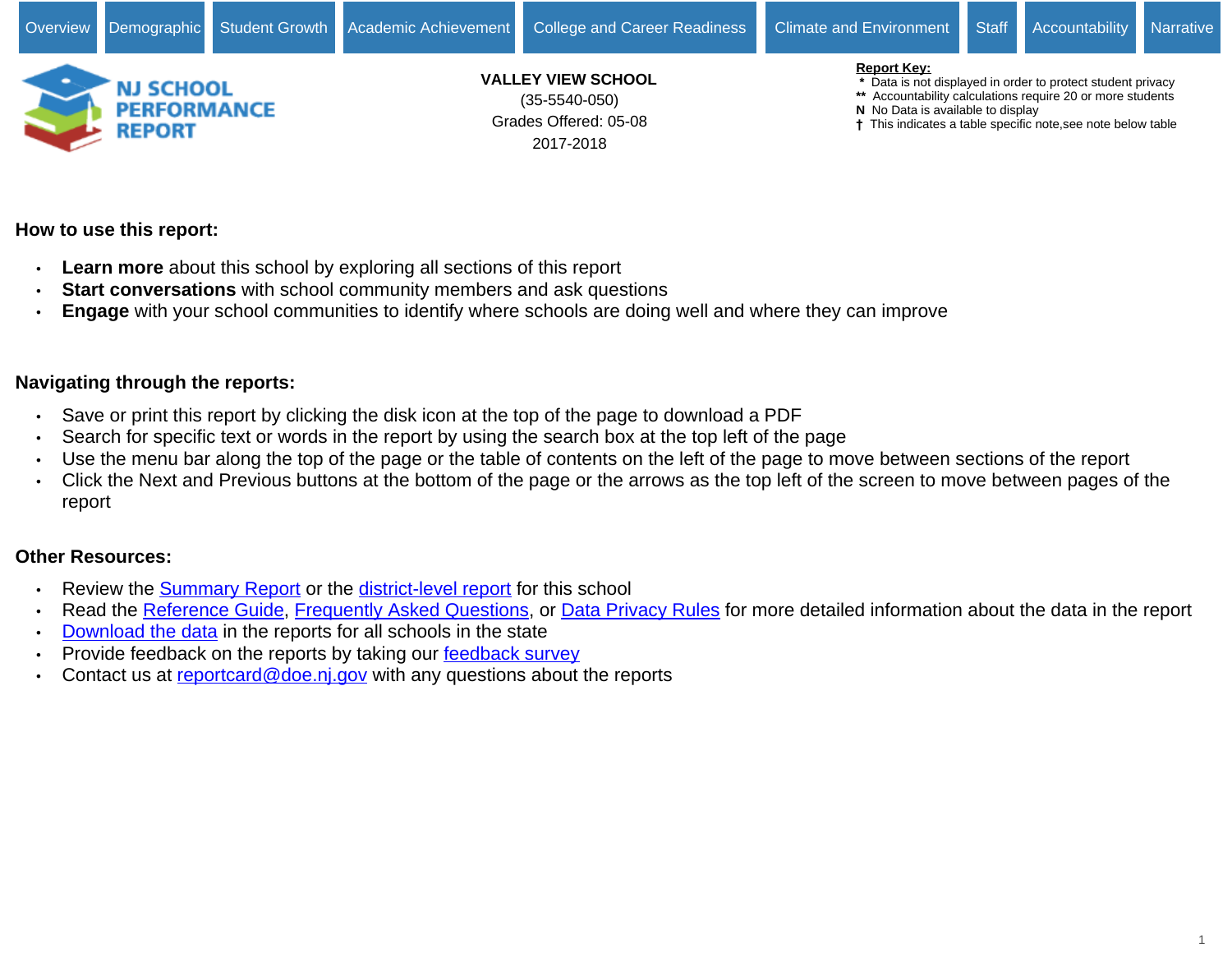

This table contains contact information including principal name, address, phone number, email address, and social media information, if provided.

| <b>Type</b>           | <b>Contact Information</b>             |
|-----------------------|----------------------------------------|
| County                | <b>SOMERSET</b>                        |
| <b>District</b>       | <b>WATCHUNG BORO</b>                   |
| <b>Principal Name</b> | <b>MRS. NUNN</b>                       |
| Address               | 50 VALLEY VIEW ROAD WATCHUNG, NJ 07069 |
| <b>Phone Number</b>   | (908) 755-4422                         |
| <b>Email Address</b>  | MNUNN@WATCHUNGSCHOOLS.US               |
| Website               | http://www.watchungschools.com         |

School Contact Info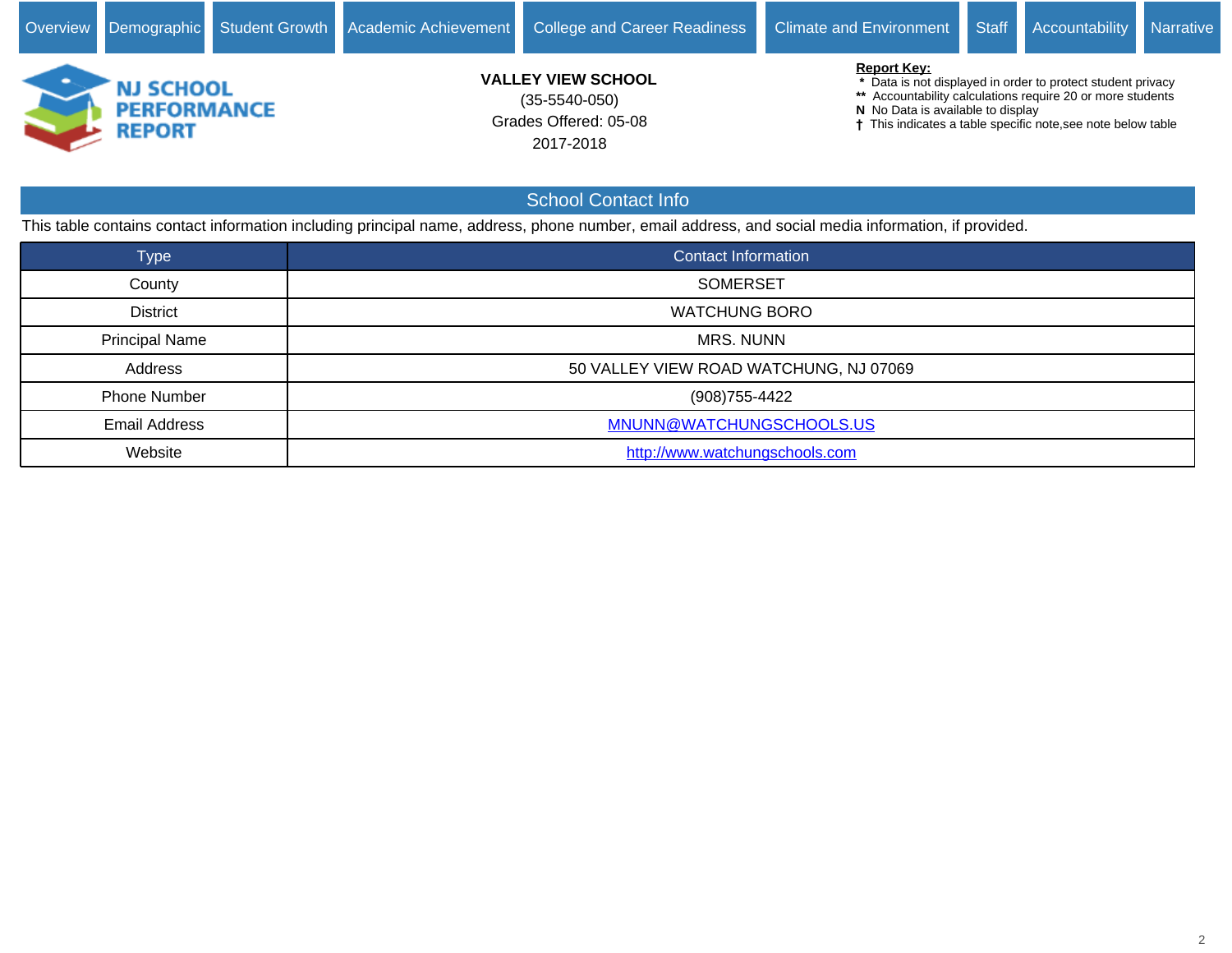**Report Key:**

**N** No Data is available to display



by grade for the past three school years.

# Grades Offered: 05-08 **VALLEY VIEW SCHOOL** 2017-2018 (35-5540-050)

This table shows the percentage of students by student group for the past three school years. Data for some student

Enrollment Trends by Student Group

groups was not available before 2016-17.

# Enrollment by Racial and Ethnic Group

 **\*** Data is not displayed in order to protect student privacy **\*\*** Accountability calculations require 20 or more students

This indicates a table specific note,see note below table

This table shows the percentage of students by racial and ethnic group for the past three school years.

| <b>Racial and Ethnic Group</b>      |       | 2015-16 2016-17 2017-18 |         |
|-------------------------------------|-------|-------------------------|---------|
| White                               | 67.0% | 66.2%                   | 64.3%   |
| Hispanic                            | 7.2%  | 7.4%                    | 7.8%    |
| <b>Black or African American</b>    | 6.6%  | 5.9%                    | 7.5%    |
| Asian                               | 17.4% | 18.5%                   | 18.7%   |
| Native Hawaiian or Pacific Islander | 0.0%  | 0.0%                    | 0.0%    |
| American Indian or Alaska Native    | 0.0%  | $0.0\%$                 | $0.0\%$ |
| Two or More Races                   | 1.8%  | 2.1%                    | 1.7%    |

| Grade | 2015-16 | 2016-17 | 2017-18 |
|-------|---------|---------|---------|
|       | 75      | 72      |         |
|       | 100     | 78      |         |
|       | 85      | 102     | 76      |
|       | 73      | 88      | 103     |
| Total | 333     | 340     | 347     |

This table shows the number of students enrolled

Enrollment Trends by Grade

| <b>Student Group</b>                          | 2015-16 | 2016-17 | 2017-18 |
|-----------------------------------------------|---------|---------|---------|
| Female                                        | 48.9%   | 48.5%   | 50.1%   |
| Male                                          | 51.1%   | 51.5%   | 49.9%   |
| Economically<br><b>Disadvantaged Students</b> | 0.3%    | 0.0%    | 0.6%    |
| <b>Students with Disabilities</b>             | 21.3%   | 23.2%   | 20.2%   |
| <b>English Learners</b>                       | 0.9%    | 1.2%    | 0.6%    |
| <b>Homeless Students</b>                      |         | 0.0%    | 0.0%    |
| <b>Students in Foster Care</b>                |         | 0.3%    | $0.0\%$ |
| <b>Military-Connected Students</b>            |         | 0.0%    | 0.0%    |
| <b>Migrant Students</b>                       |         | 0.0%    | 0.0%    |

#### Enrollment by Home Language

This table shows the percentage of students by primary home language. Only the top 5 languages with at least 1% of students are shown, and students with other home languages are included in the Other Languages total.

| Home Language   | % of Students |  |  |  |  |
|-----------------|---------------|--|--|--|--|
| <b>English</b>  | 95 7%         |  |  |  |  |
| <b>IChinese</b> | 1.4%          |  |  |  |  |
| Other Languages | 2.9%          |  |  |  |  |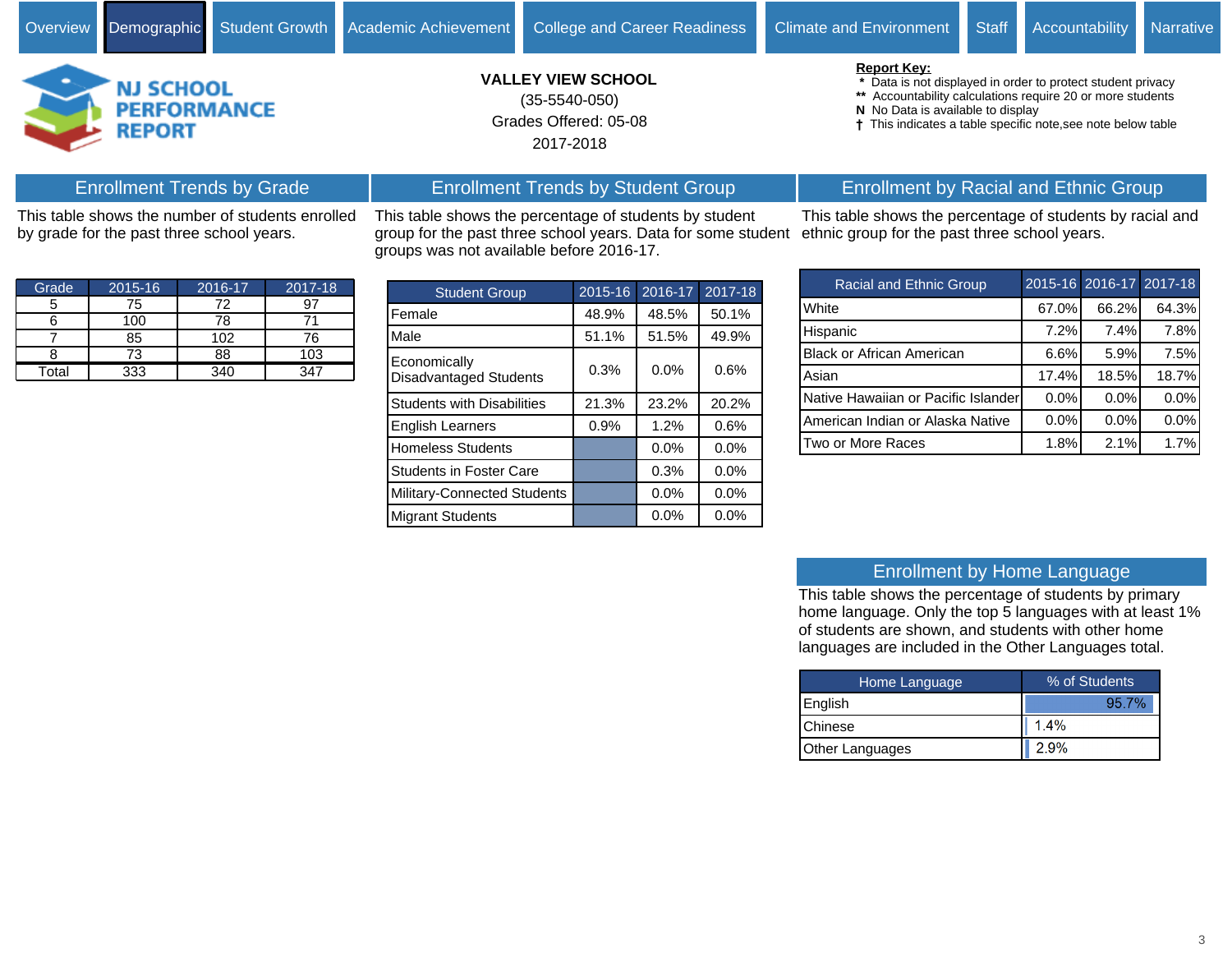

(ELA) in grades 4 through 8 and for Mathematics in grades 4 through 7 that explains their progress compared to students who had the same test scores in previous years.

A student's SGP falls between 1 and 99 and can be grouped into three levels: Low Growth: Less than 35 **Typical Growth: Between 35 and 65** High Growth: Greater than 65

If the student growth percentiles for all students in the school are ordered from smallest to largest, the median student growth percentile (mSGP) for the school is the percentile in the middle of that list. Watch a short [video about Student Growth Percentiles](http://survey.pcgus.com/njgrowth/player.html) that explains how they are calculated for students and how median Student Growth Percentiles (mSGP) are calculated for groups of students.

# Student Growth

This table shows the median Student Growth Percentile (mSGP) for both English Language Arts/Literacy (ELA) and Mathematics both overall and for each student group with comparisons to the district and the state. This table also shows whether each mSGP Met Standard (40-59.5) as required by ESSA accountability.

| <b>Student Group</b>                           | ELA:    | ELA:<br>School Median District Median | ELA:<br><b>Statewide</b><br><b>Median</b> | ELA:<br><b>Met Standard</b><br>$(40-59.5)$ | Math:   | Math:<br>School Median District Median | Math:<br><b>Statewide</b><br>Median | Math:<br>Met Standard<br>$(40-59.5)$ |
|------------------------------------------------|---------|---------------------------------------|-------------------------------------------|--------------------------------------------|---------|----------------------------------------|-------------------------------------|--------------------------------------|
| <b>Schoolwide</b>                              | 40.5    | 42                                    | 50                                        | Met Standard                               | 39.5    | 39                                     | 50                                  | Not Met                              |
| White                                          | 40      | 43                                    | 50                                        | Met Standard                               | 38      | 38                                     | 51                                  | Not Met                              |
| Hispanic                                       | 18      | 27.5                                  | 49                                        | Not Met                                    | 37      | 36                                     | 48                                  | $***$                                |
| <b>IBlack or African American</b>              | 39.5    | 38                                    | 44                                        | Not Met                                    | 63.5    | 44.5                                   | 44                                  | $***$                                |
| Asian, Native Hawaiian, or Pacific<br>Islander | 53.5    | 53.5                                  | 61                                        | Met Standard                               | 44      | 53                                     | 61                                  | Met Standard                         |
| American Indian or Alaska Native               | N       | N                                     | 52                                        | $***$                                      | N       | N                                      | 53                                  | $***$                                |
| lTwo or More Races                             | $\star$ | $\star$                               | 49                                        | $***$                                      | $\star$ | $\star$                                | 51                                  | $***$                                |
| Economically Disadvantaged                     | $\star$ | $\star$                               | 48                                        | $***$                                      | $\star$ | $\star$                                | 47                                  | $***$                                |
| Students with Disabilities                     | 34.5    | 32.5                                  | 41                                        | Not Met                                    | 42.5    | 44                                     | 43                                  | Met Standard                         |
| <b>English Learners</b>                        | $\star$ | $\star$                               | 54                                        | $***$                                      | $\star$ | $\star$                                | 51                                  | $***$                                |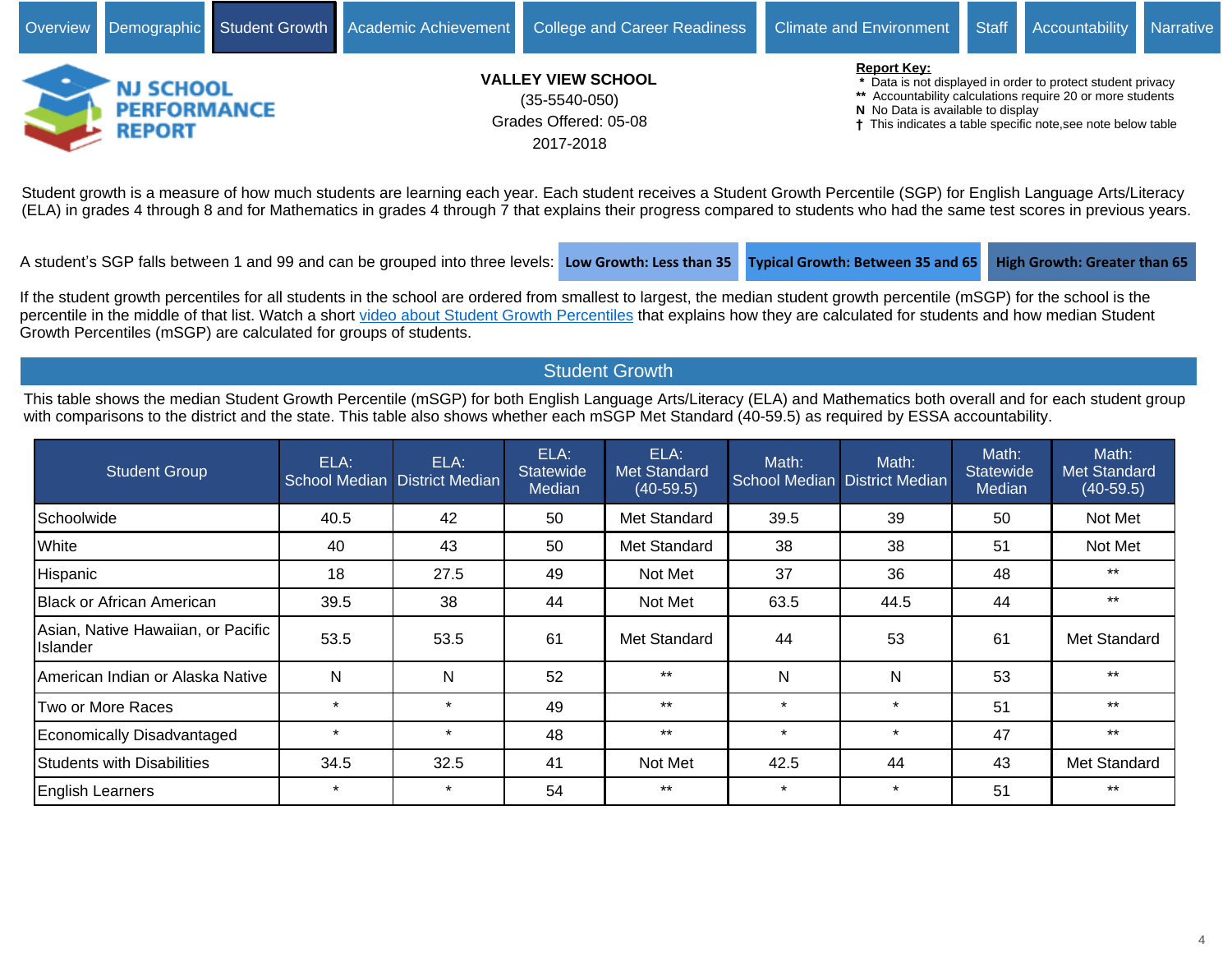

Student growth is a measure of how much students are learning each year. Each student receives a Student Growth Percentile (SGP) for English Language Arts/Literacy (ELA) in grades 4 through 8 and for Mathematics in grades 4 through 7 that explains their progress compared to students who had the same test scores in previous years.

A student's SGP falls between 1 and 99 and can be grouped into three level **Low Growth: Less than 35 Typical Growth: Between 35 and 65** High Growth: Greater than 65

If the student growth percentiles for all students in the school are ordered from smallest to largest, the median student growth percentile (mSGP) for the school is the percentile in the middle of that list. Watch a short [video about Student Growth Percentiles](http://survey.pcgus.com/njgrowth/player.html) that explains how they are calculated for students and how median Student Growth Percentiles (mSGP) are calculated for groups of students.

# Student Growth by Performance Level

These graphs show the percentage of students by 2016-17 PARCC performance level that fall into each of the three levels of growth based on their 2017-18 test scores.



These graphs show the median Student Growth Percentile for students in each grade.



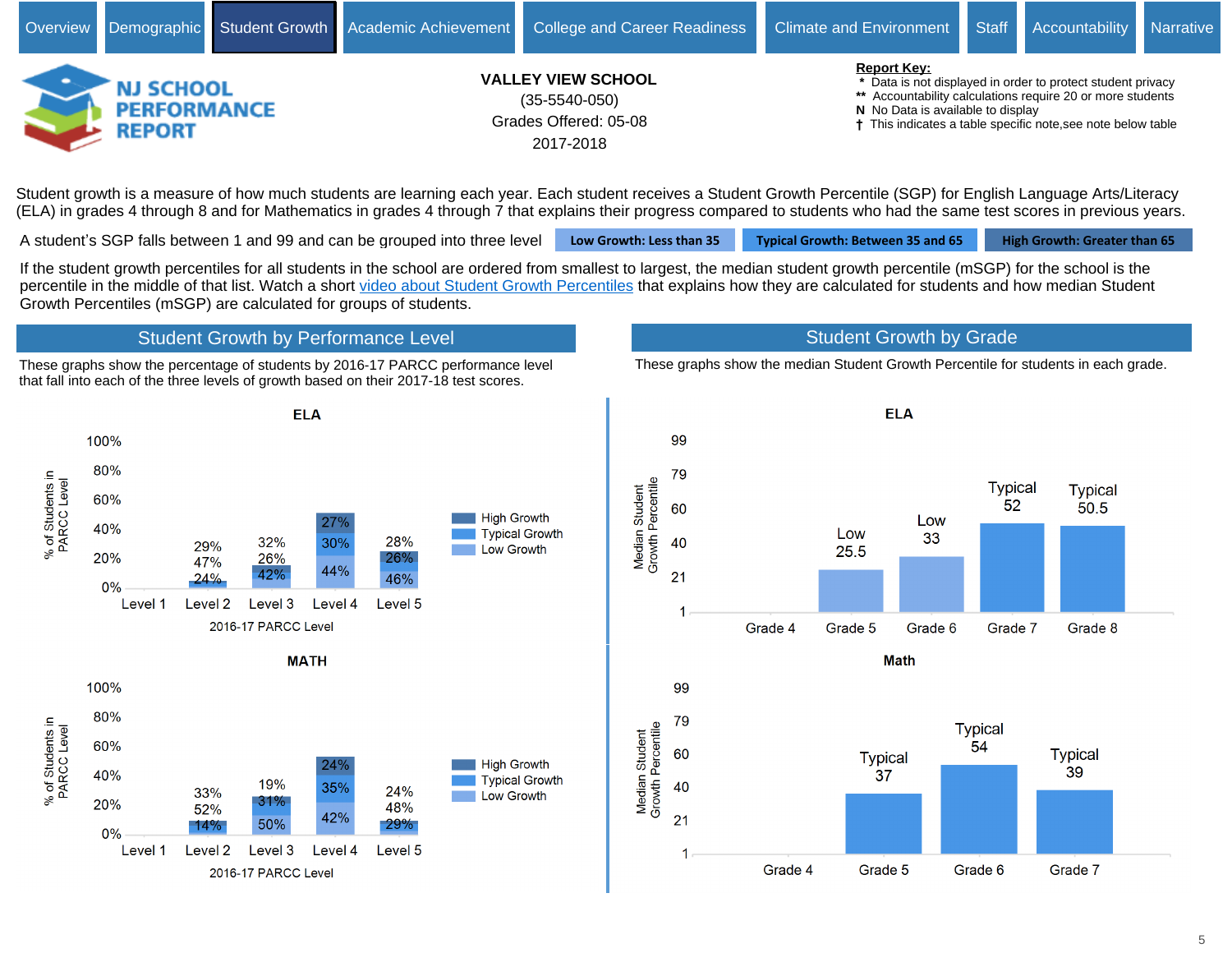

#### English Language Arts/Literacy Assessment - Participation and Performance

This table shows information about the English Language Arts/Literacy section of the Partnership for Assessment of Readiness for College and Careers (PARCC) assessment both overall and by student group. The PARCC assessment has five performance levels, and students scoring a Level 4 or 5 (Met or Exceeded Expectations) have demonstrated readiness for the next grade level and are on track for college and careers. This table shows the number of valid test scores, the percentage of students that took the test, and the percentage of testers that met or exceeded expectations in the school, the district, and across the state. The last three columns of the table show the proficiency rate used for federal accountability, the annual target, and whether the target was met, as required by the Every Student Succeeds Act (ESSA) accountability. Student group rows where the annual target fields are grayed out are not required to meet annual targets under ESSA accountability. For more details on New Jersey's accountability system, see these [accountability resources.](https://www.state.nj.us/education/title1/accountability/progress/18/)

| <b>Student Group</b>                              | <b>Valid Scores</b> | % of students<br><b>Taking Test</b> | School:<br>% of Testers<br>Met/Exceeded<br><b>Expectations</b> | <b>District:</b><br>% of Testers<br>Met/Exceeded<br><b>Expectations</b> | State:<br>% of Testers<br>Met/Exceeded<br><b>Expectations</b> | <b>Proficiency Rate</b><br>for Federal<br><b>Accountability</b> | 2017-18 Annual<br><b>Target</b> | Met 2017-18<br><b>Annual Target</b> |
|---------------------------------------------------|---------------------|-------------------------------------|----------------------------------------------------------------|-------------------------------------------------------------------------|---------------------------------------------------------------|-----------------------------------------------------------------|---------------------------------|-------------------------------------|
| Schoolwide                                        | 324                 | 96.0                                | 75.9                                                           | 76.1                                                                    | 56.7                                                          | 75.9                                                            | 73.1                            | <b>Met Target</b>                   |
| White                                             | 212                 | 95.6                                | 78.8                                                           | 79.3                                                                    | 65.6                                                          | 78.8                                                            | 70.6                            | Met Target                          |
| Hispanic                                          | 24                  | 100.0                               | 37.5                                                           | 47.2                                                                    | 42.5                                                          | 37.5                                                            | 49.2                            | Met Targett                         |
| <b>Black or African American</b>                  | $\star$             | $\star$                             | $\star$                                                        | $\star$                                                                 | 37.3                                                          | $\star$                                                         | 32.5                            | Met Target                          |
| Asian, Native Hawaiian, or Pacific<br>Islander    | 62                  | 100.0                               | 90.3                                                           | 88.3                                                                    | 82.3                                                          | 90.3                                                            | 80                              | Met Goal                            |
| American Indian or Alaska Native                  | N                   | N                                   | N                                                              | N                                                                       | 52.7                                                          | N                                                               | $**$                            | $***$                               |
| Two or More Races                                 | $\star$             | $\star$                             | $\star$                                                        | $\star$                                                                 | 63.4                                                          | $\star$                                                         | $***$                           | $***$                               |
| Female                                            | 159                 | 94.8                                | 81.1                                                           | 80.3                                                                    | 64.5                                                          | 80.8                                                            |                                 |                                     |
| Male                                              | 165                 | 97.1                                | 70.9                                                           | 72.3                                                                    | 49.4                                                          | 70.9                                                            |                                 |                                     |
| Economically Disadvantaged Students               | $\star$             | $\star$                             | $\star$                                                        | $\star$                                                                 | 38.5                                                          | $\star$                                                         | $**$                            | $***$                               |
| Non-Economically Disadvantaged<br><b>Students</b> | $\star$             | $\star$                             | $\star$                                                        | $\star$                                                                 | 67.5                                                          | $\star$                                                         |                                 |                                     |
| <b>Students with Disabilities</b>                 | 68                  | 94.4                                | 39.8                                                           | 39.3                                                                    | 21.6                                                          | 39.5                                                            | 24.7                            | <b>Met Target</b>                   |
| <b>Students without Disabilities</b>              | 256                 | 96.4                                | 85.6                                                           | 85.0                                                                    | 63.9                                                          | 85.6                                                            |                                 |                                     |
| <b>English Learners</b>                           | $\star$             | $\star$                             | $\star$                                                        | 45.5                                                                    | 27.3                                                          | $\star$                                                         | $***$                           | $**$                                |
| Non-English Learners                              | $\star$             | $\star$                             | $\star$                                                        | 76.8                                                                    | 59.4                                                          | $\star$                                                         |                                 |                                     |
| <b>Homeless Students</b>                          | N                   | N                                   | N                                                              | N                                                                       | 27.7                                                          | N                                                               |                                 |                                     |
| Students In Foster Care                           | N                   | N                                   | N                                                              | N                                                                       | 26.3                                                          | N                                                               |                                 |                                     |
| Military-Connected Students                       | N                   | N                                   | N                                                              | N                                                                       | 57.4                                                          | N                                                               |                                 |                                     |
| Migrant Students                                  | N                   | N                                   | N                                                              | N                                                                       | 30.1                                                          | N                                                               |                                 |                                     |

Target was met within a confidence interval.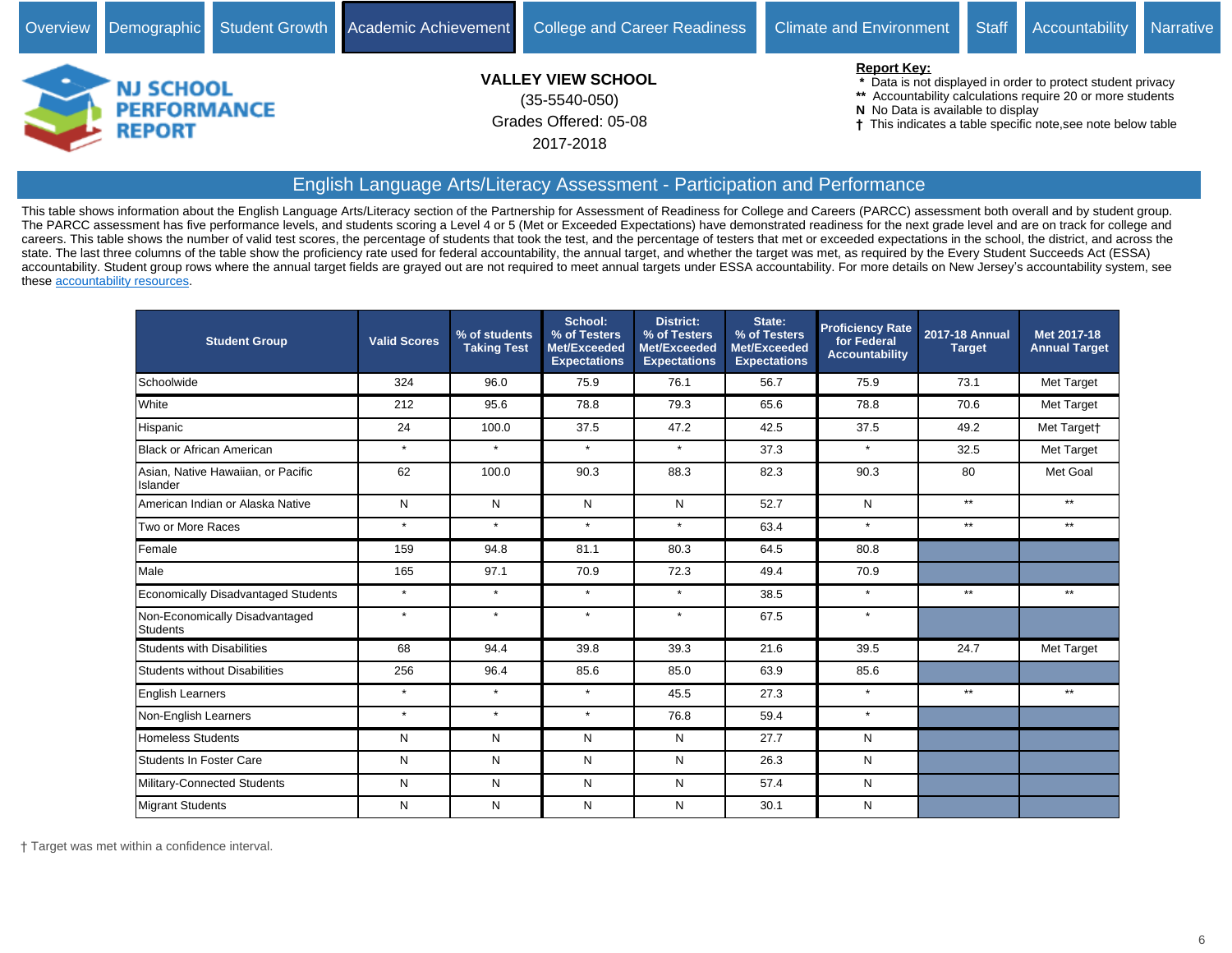

## English Language Arts/Literacy Assessment - Performance by Grade: Grade 5

| <b>Student Group</b>                              | Valid<br><b>Scores</b> | <b>Score</b> | <b>District</b><br>Mean Scale Mean Scale<br><b>Score</b> | <b>State Mean</b><br><b>Scale</b><br><b>Score</b> | % Level 1:<br><b>Did Not Yet</b><br><b>Meet</b><br><b>Expectations</b> | % Level 2:<br><b>Partially Met</b><br><b>Expectations</b> | % Level 3:<br>Approached<br><b>Expectations</b> | % Level 4: Met<br><b>Expectations</b> | % Level 5:<br><b>Exceeded</b><br><b>Expectations</b> | % of Testers<br>Met/<br><b>Exceeded</b><br><b>Expectations</b> | State % of<br><b>Testers Met</b><br>/Exceeded<br><b>Expectation</b> |
|---------------------------------------------------|------------------------|--------------|----------------------------------------------------------|---------------------------------------------------|------------------------------------------------------------------------|-----------------------------------------------------------|-------------------------------------------------|---------------------------------------|------------------------------------------------------|----------------------------------------------------------------|---------------------------------------------------------------------|
| <b>Schoolwide</b>                                 | 96                     | 769          | 769                                                      | 755                                               | $\star$                                                                | $\star$                                                   | 16%                                             | 65%                                   | 14%                                                  | 78%                                                            | 58%                                                                 |
| White                                             | 58                     | 769          | 769                                                      | 763                                               | 0%                                                                     | $\star$                                                   | $\star$                                         | $\star$                               | $\star$                                              | 81%                                                            | 68%                                                                 |
| Hispanic                                          | $\star$                | $\star$      | $\star$                                                  | 743                                               | $\star$                                                                | $\star$                                                   | $\star$                                         | $\star$                               | $\star$                                              | $\star$                                                        | 43%                                                                 |
| <b>Black or African American</b>                  | $\star$                | $\star$      | $\star$                                                  | 738                                               | $\star$                                                                | $\star$                                                   | $\star$                                         | $\star$                               | $\star$                                              | $\star$                                                        | 38%                                                                 |
| Asian, Native Hawaiian, or Pacific<br>Islander    | 22                     | 783          | 783                                                      | 780                                               | 0%                                                                     | $0\%$                                                     | $\star$                                         | $\star$                               | $\star$                                              | 86%                                                            | 84%                                                                 |
| American Indian or Alaska Native                  | N                      | N            | N                                                        | 752                                               | N                                                                      | N                                                         | N                                               | N                                     | N                                                    | N                                                              | 53%                                                                 |
| Two or More Races                                 | $\star$                | $\star$      | $\star$                                                  | 763                                               | $\star$                                                                | $\star$                                                   | $\star$                                         | $\star$                               | $\star$                                              | $\star$                                                        | 65%                                                                 |
| Female                                            | 48                     | 778          | 778                                                      | 762                                               | $\star$                                                                | $\star$                                                   | $\star$                                         | $\star$                               | $\star$                                              | 83%                                                            | 66%                                                                 |
| Male                                              | 48                     | 761          | 761                                                      | 749                                               | $\star$                                                                | $\star$                                                   | $\star$                                         | $\star$                               | $\star$                                              | 73%                                                            | 51%                                                                 |
| <b>Economically Disadvantaged Students</b>        | $\star$                | $\star$      | $\star$                                                  | 739                                               | $\star$                                                                | $\star$                                                   | $\star$                                         | $\star$                               | $\star$                                              | $\star$                                                        | 39%                                                                 |
| Non-Economically Disadvantaged<br><b>Students</b> | $\star$                | $\star$      | $\star$                                                  | 766                                               | $\star$                                                                | $\ddot{\phantom{1}}$                                      | $\star$                                         | $\star$                               | $\star$                                              | $\star$                                                        | 71%                                                                 |
| <b>Students with Disabilities</b>                 | 14                     | 736          | 736                                                      | 724                                               | $\star$                                                                | $\star$                                                   | $\star$                                         | $\star$                               | $\star$                                              | 43%                                                            | 22%                                                                 |
| <b>Students without Disabilities</b>              | 82                     | 775          | 775                                                      | 762                                               | $\star$                                                                | $\star$                                                   | $\star$                                         | $\star$                               | $\star$                                              | 84%                                                            | 65%                                                                 |
| <b>English Learners</b>                           | $\star$                | $\star$      | $\star$                                                  | 712                                               | $\star$                                                                | $\star$                                                   | $\star$                                         | $\star$                               | $\star$                                              | $\star$                                                        | 11%                                                                 |
| Non-English Learners                              | $\star$                | $\star$      | $\star$                                                  | 757                                               | $\star$                                                                | $\star$                                                   | $\star$                                         | $\star$                               | $\star$                                              | $\star$                                                        | 60%                                                                 |
| <b>Homeless Students</b>                          | N                      | N            | N                                                        | 731                                               | N                                                                      | N                                                         | N                                               | N                                     | N                                                    | Ν                                                              | 30%                                                                 |
| <b>Students in Foster Care</b>                    | N                      | N            | N                                                        | 728                                               | N                                                                      | N                                                         | N                                               | N                                     | N                                                    | N                                                              | 27%                                                                 |
| Military-Connected Students                       | N                      | N            | N                                                        | 756                                               | N                                                                      | N                                                         | N                                               | N                                     | N                                                    | N                                                              | 59%                                                                 |
| Migrant Students                                  | N                      | N            | N                                                        | 732                                               | N                                                                      | N                                                         | N                                               | N                                     | N                                                    | N                                                              | 33%                                                                 |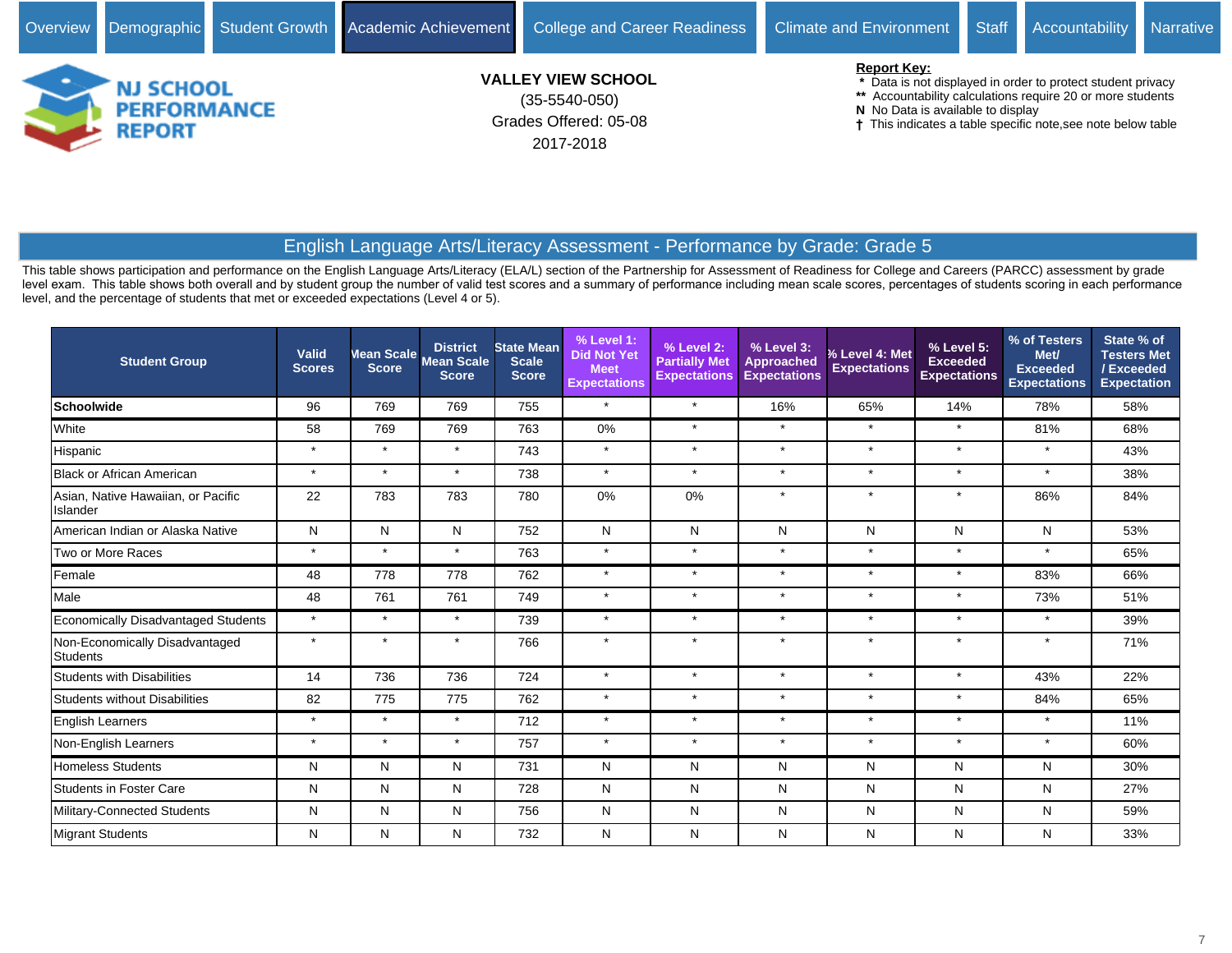

# English Language Arts/Literacy Assessment - Performance by Grade: Grade 6

2017-2018

| <b>Student Group</b>                              | Valid<br><b>Scores</b> | Mean Scale<br><b>Score</b> | <b>District</b><br><b>Mean Scale</b><br><b>Score</b> | <b>State Mean</b><br><b>Scale</b><br><b>Score</b> | % Level 1:<br><b>Did Not Yet</b><br><b>Meet</b><br><b>Expectations</b> | % Level 2:<br><b>Partially Met</b><br><b>Expectations</b> | % Level 3:<br><b>Approached</b><br><b>Expectations</b> | % Level 4: Met<br><b>Expectations</b> | % Level 5:<br><b>Exceeded</b><br><b>Expectations</b> | % of Testers<br>Met/<br><b>Exceeded</b><br><b>Expectations</b> | State % of<br><b>Testers Met</b><br>/Exceeded<br><b>Expectation</b> |
|---------------------------------------------------|------------------------|----------------------------|------------------------------------------------------|---------------------------------------------------|------------------------------------------------------------------------|-----------------------------------------------------------|--------------------------------------------------------|---------------------------------------|------------------------------------------------------|----------------------------------------------------------------|---------------------------------------------------------------------|
| <b>Schoolwide</b>                                 | 65                     | 760                        | 760                                                  | 754                                               | $\star$                                                                | $\star$                                                   | 28%                                                    | 48%                                   | 17%                                                  | 65%                                                            | 56%                                                                 |
| White                                             | 44                     | 762                        | 762                                                  | 761                                               | $\star$                                                                | $\star$                                                   | $\star$                                                | $\star$                               | $\star$                                              | 70%                                                            | 66%                                                                 |
| Hispanic                                          | $\star$                | $\star$                    | $\star$                                              | 742                                               | $\star$                                                                | $\star$                                                   | $\star$                                                | $\star$                               | $\star$                                              | $\star$                                                        | 42%                                                                 |
| Black or African American                         | $\star$                | $\star$                    | $\star$                                              | 737                                               | $\star$                                                                | $\star$                                                   | $\star$                                                | $\star$                               | $\star$                                              | $\star$                                                        | 35%                                                                 |
| Asian, Native Hawaiian, or Pacific<br>Islander    | 13                     | 767                        | 767                                                  | 779                                               | 0%                                                                     | 0%                                                        | $\star$                                                | $\star$                               | $\star$                                              | 69%                                                            | 83%                                                                 |
| American Indian or Alaska Native                  | N                      | N                          | N                                                    | 751                                               | N                                                                      | N                                                         | N                                                      | N                                     | N                                                    | N                                                              | 49%                                                                 |
| Two or More Races                                 | $\star$                | $\star$                    | $\star$                                              | 761                                               | $\star$                                                                | $\star$                                                   | $\star$                                                | $\star$                               | $\star$                                              | $\star$                                                        | 64%                                                                 |
| Female                                            | 30                     | 771                        | 771                                                  | 761                                               | $\star$                                                                | $\star$                                                   | $\star$                                                | $\star$                               | $\star$                                              | 77%                                                            | 64%                                                                 |
| Male                                              | 35                     | 751                        | 751                                                  | 748                                               | $\star$                                                                | $\star$                                                   | $\star$                                                | $\star$                               | $\star$                                              | 54%                                                            | 48%                                                                 |
| Economically Disadvantaged Students               | N                      | N                          | N                                                    | 739                                               | N                                                                      | N                                                         | N                                                      | N                                     | N                                                    | N                                                              | 37%                                                                 |
| Non-Economically Disadvantaged<br><b>Students</b> | 65                     | 760                        | 760                                                  | 764                                               | $\star$                                                                | $\star$                                                   | 28%                                                    | 48%                                   | 17%                                                  | 65%                                                            | 68%                                                                 |
| <b>Students with Disabilities</b>                 | 12                     | 748                        | 748                                                  | 723                                               | $\star$                                                                | $\star$                                                   | $\star$                                                | $\star$                               | $\star$                                              | 50%                                                            | 18%                                                                 |
| <b>Students without Disabilities</b>              | 53                     | 763                        | 763                                                  | 760                                               | $\star$                                                                | $\star$                                                   | $\star$                                                | $\star$                               | $\star$                                              | 68%                                                            | 63%                                                                 |
| <b>English Learners</b>                           | $\star$                | $\star$                    | $\star$                                              | 712                                               | $\star$                                                                | $\star$                                                   | $\star$                                                | $\star$                               | $\star$                                              | $\star$                                                        | $\star$                                                             |
| Non-English Learners                              | $\star$                | $\star$                    | $\star$                                              | 755                                               | $\star$                                                                | $\star$                                                   | $\star$                                                | $\star$                               | $\star$                                              | $\star$                                                        | $\star$                                                             |
| Homeless Students                                 | N                      | N                          | N                                                    | 729                                               | N                                                                      | N                                                         | N                                                      | N                                     | N                                                    | N                                                              | 26%                                                                 |
| <b>Students in Foster Care</b>                    | N                      | N                          | N                                                    | 729                                               | $\mathsf{N}$                                                           | N                                                         | N                                                      | N                                     | $\mathsf{N}$                                         | N                                                              | 26%                                                                 |
| Military-Connected Students                       | N                      | N                          | N                                                    | 752                                               | N                                                                      | N                                                         | N                                                      | N                                     | N                                                    | Ν                                                              | 55%                                                                 |
| Migrant Students                                  | N                      | N                          | N                                                    | 732                                               | N                                                                      | N                                                         | N                                                      | N                                     | N                                                    | N                                                              | 36%                                                                 |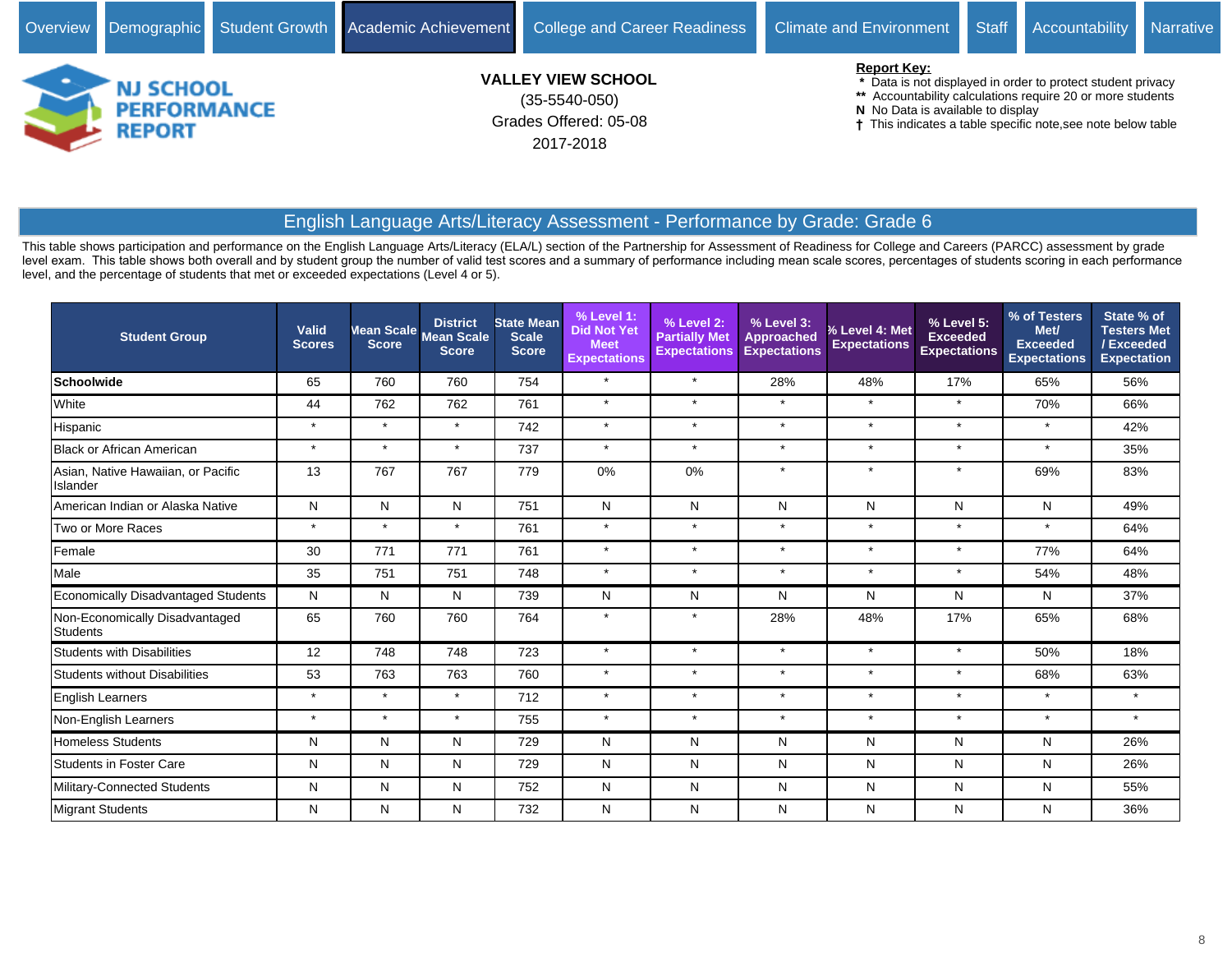

2017-2018

<sup>†</sup> This indicates a table specific note, see note below table

# English Language Arts/Literacy Assessment - Performance by Grade: Grade 7

| <b>Student Group</b>                              | Valid<br><b>Scores</b> | Mean Scale<br><b>Score</b> | <b>District</b><br><b>Mean Scale</b><br><b>Score</b> | <b>State Mean</b><br><b>Scale</b><br><b>Score</b> | % Level 1:<br><b>Did Not Yet</b><br><b>Meet</b><br><b>Expectations</b> | % Level 2:<br><b>Partially Met</b><br><b>Expectations</b> | % Level 3:<br>Approached<br><b>Expectations</b> | % Level 4: Met<br><b>Expectations</b> | % Level 5:<br><b>Exceeded</b><br><b>Expectations</b> | % of Testers<br>Met/<br><b>Exceeded</b><br><b>Expectations</b> | State % of<br><b>Testers Met</b><br>/Exceeded<br><b>Expectation</b> |
|---------------------------------------------------|------------------------|----------------------------|------------------------------------------------------|---------------------------------------------------|------------------------------------------------------------------------|-----------------------------------------------------------|-------------------------------------------------|---------------------------------------|------------------------------------------------------|----------------------------------------------------------------|---------------------------------------------------------------------|
| <b>Schoolwide</b>                                 | 75                     | 778                        | 778                                                  | 760                                               | 0%                                                                     | $\star$                                                   | $\star$                                         | 43%                                   | 41%                                                  | 84%                                                            | 63%                                                                 |
| White                                             | 47                     | 776                        | 776                                                  | 768                                               | 0%                                                                     | $\star$                                                   | $\star$                                         | 57%                                   | 32%                                                  | 89%                                                            | 72%                                                                 |
| Hispanic                                          | $\star$                | $\star$                    | $\star$                                              | 746                                               | $\star$                                                                | $\star$                                                   | $\star$                                         | $\star$                               | $\star$                                              | $\star$                                                        | 49%                                                                 |
| <b>Black or African American</b>                  | $\star$                | $\star$                    | $\star$                                              | 740                                               | $\star$                                                                | $\star$                                                   | $\star$                                         | $\star$                               | $\star$                                              | $\star$                                                        | 42%                                                                 |
| Asian, Native Hawaiian, or Pacific<br>Islander    | 17                     | 800                        | 800                                                  | 790                                               | 0%                                                                     | $\star$                                                   | 0%                                              | $\star$                               | $\star$                                              | 94%                                                            | 87%                                                                 |
| American Indian or Alaska Native                  | N                      | N                          | N                                                    | 756                                               | N                                                                      | N                                                         | N                                               | N                                     | N                                                    | N                                                              | 57%                                                                 |
| Two or More Races                                 | $\star$                | $\star$                    | $\star$                                              | 767                                               | $\star$                                                                | $\star$                                                   | $\star$                                         | $\star$                               | $\star$                                              | $\star$                                                        | 68%                                                                 |
| Female                                            | 38                     | 782                        | 782                                                  | 769                                               | 0%                                                                     | $\star$                                                   | $\star$                                         | 32%                                   | 53%                                                  | 84%                                                            | 72%                                                                 |
| Male                                              | 37                     | 773                        | 773                                                  | 752                                               | 0%                                                                     | $\star$                                                   | $\star$                                         | 54%                                   | 30%                                                  | 84%                                                            | 54%                                                                 |
| <b>Economically Disadvantaged Students</b>        | N                      | N                          | N                                                    | 742                                               | N                                                                      | N                                                         | N                                               | N                                     | N                                                    | N                                                              | 44%                                                                 |
| Non-Economically Disadvantaged<br><b>Students</b> | 75                     | 778                        | 778                                                  | 771                                               | 0%                                                                     |                                                           | $\star$                                         | 43%                                   | 41%                                                  | 84%                                                            | 73%                                                                 |
| <b>Students with Disabilities</b>                 | 19                     | 751                        | 751                                                  | 721                                               | 0%                                                                     | $\star$                                                   | $\star$                                         | $\star$                               | $\star$                                              | 47%                                                            | 22%                                                                 |
| <b>Students without Disabilities</b>              | 56                     | 787                        | 787                                                  | 768                                               | $0\%$                                                                  | $\star$                                                   | $\star$                                         | $\star$                               | $\star$                                              | 96%                                                            | 71%                                                                 |
| <b>English Learners</b>                           | N                      | N                          | N                                                    | 705                                               | N                                                                      | N                                                         | N                                               | N                                     | N                                                    | N                                                              | 11%                                                                 |
| Non-English Learners                              | 75                     | 778                        | 778                                                  | 762                                               | $0\%$                                                                  | $\star$                                                   | $\star$                                         | 43%                                   | 41%                                                  | 84%                                                            | 64%                                                                 |
| <b>Homeless Students</b>                          | N                      | N                          | N                                                    | 729                                               | Ν                                                                      | N                                                         | N                                               | N                                     | N                                                    | N                                                              | 32%                                                                 |
| <b>Students in Foster Care</b>                    | N                      | N                          | N                                                    | 725                                               | N                                                                      | N                                                         | N                                               | N                                     | N                                                    | N                                                              | 25%                                                                 |
| Military-Connected Students                       | N                      | N                          | N                                                    | 758                                               | N                                                                      | N                                                         | N                                               | N                                     | N                                                    | N                                                              | 64%                                                                 |
| Migrant Students                                  | N                      | N                          | N                                                    | 716                                               | N                                                                      | N                                                         | N                                               | N                                     | N                                                    | N                                                              | 21%                                                                 |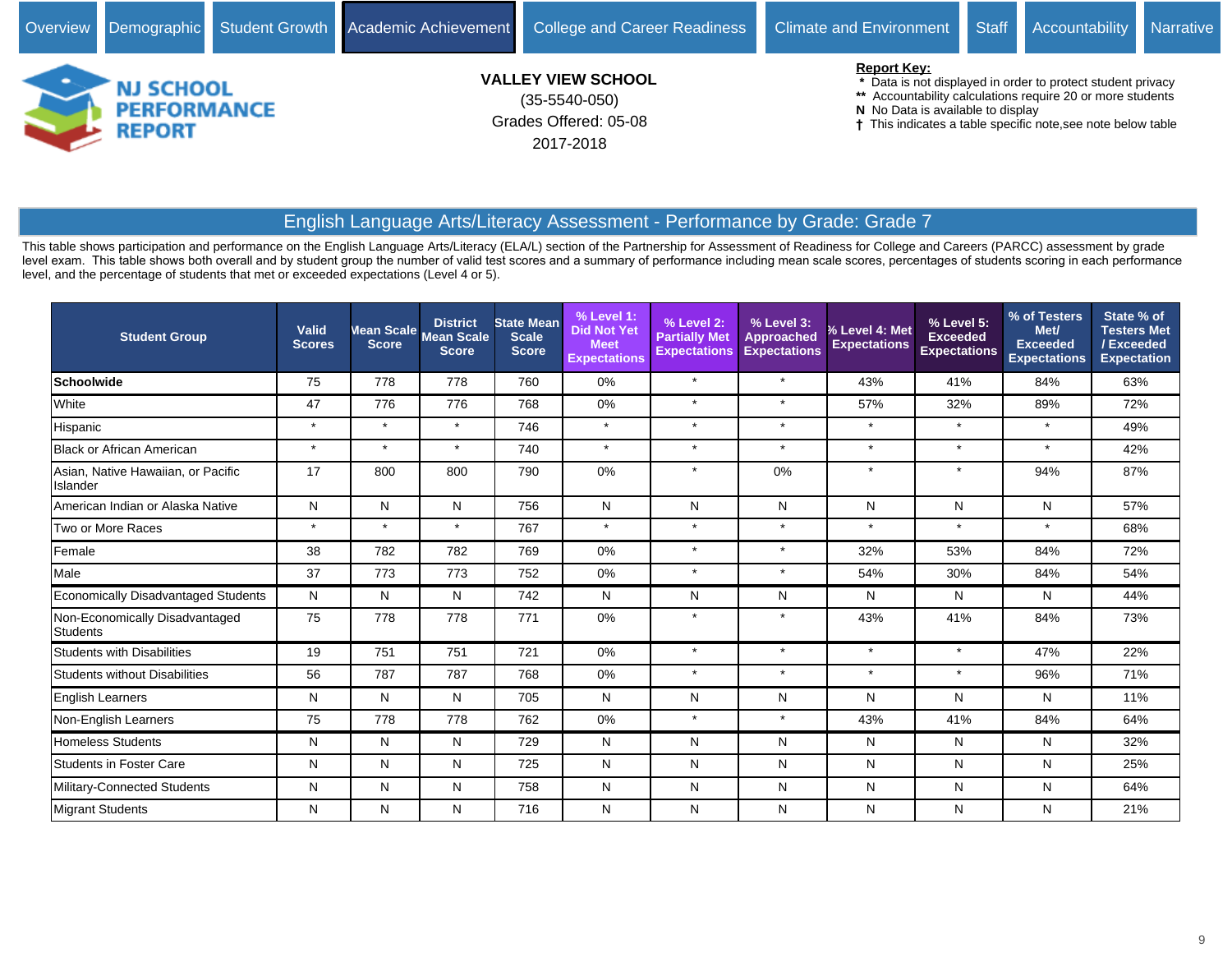

2017-2018

This indicates a table specific note,see note below table

# English Language Arts/Literacy Assessment - Performance by Grade: Grade 8

| <b>Student Group</b>                           | Valid<br><b>Scores</b> | Mean Scale<br><b>Score</b> | <b>District</b><br><b>Mean Scale</b><br><b>Score</b> | <b>State Mean</b><br><b>Scale</b><br><b>Score</b> | % Level 1:<br><b>Did Not Yet</b><br><b>Meet</b><br><b>Expectations</b> | % Level 2:<br><b>Partially Met</b><br><b>Expectations</b> | % Level 3:<br>Approached<br><b>Expectations</b> | % Level 4: Met<br><b>Expectations</b> | % Level 5:<br><b>Exceeded</b><br><b>Expectations</b> | % of Testers<br>Met/<br><b>Exceeded</b><br><b>Expectations</b> | State % of<br><b>Testers Met</b><br>/Exceeded<br><b>Expectation</b> |
|------------------------------------------------|------------------------|----------------------------|------------------------------------------------------|---------------------------------------------------|------------------------------------------------------------------------|-----------------------------------------------------------|-------------------------------------------------|---------------------------------------|------------------------------------------------------|----------------------------------------------------------------|---------------------------------------------------------------------|
| <b>Schoolwide</b>                              | 95                     | 768                        | 768                                                  | 759                                               | $\star$                                                                | $\star$                                                   | 14%                                             | 44%                                   | 28%                                                  | 73%                                                            | 60%                                                                 |
| White                                          | 66                     | 770                        | 770                                                  | 767                                               | $\star$                                                                | $\star$                                                   | 15%                                             | 47%                                   | 27%                                                  | 74%                                                            | 70%                                                                 |
| Hispanic                                       | $\star$                | $\star$                    | $\star$                                              | 744                                               | $\star$                                                                | $\star$                                                   | $\star$                                         | $\star$                               | $\star$                                              | $\star$                                                        | 45%                                                                 |
| <b>Black or African American</b>               | $\star$                | $\star$                    | $\star$                                              | 739                                               | $\star$                                                                | $\star$                                                   | $\star$                                         | $\star$                               | $\star$                                              | $\star$                                                        | 39%                                                                 |
| Asian, Native Hawaiian, or Pacific<br>Islander | 12                     | 803                        | 803                                                  | 789                                               | 0%                                                                     | 0%                                                        | 0%                                              | $\star$                               | $\star$                                              | 100%                                                           | 86%                                                                 |
| American Indian or Alaska Native               | N                      | N                          | N                                                    | 759                                               | N                                                                      | $\mathsf{N}$                                              | N                                               | N                                     | ${\sf N}$                                            | N                                                              | 59%                                                                 |
| Two or More Races                              | $\star$                | $\star$                    | $\star$                                              | 766                                               | $\star$                                                                | $\star$                                                   | $\star$                                         | $\star$                               | $\star$                                              | $\star$                                                        | 66%                                                                 |
| Female                                         | 47                     | 775                        | 775                                                  | 768                                               | $\star$                                                                | $\star$                                                   | $\star$                                         | 45%                                   | 32%                                                  | 77%                                                            | 69%                                                                 |
| Male                                           | 48                     | 762                        | 762                                                  | 751                                               | $\star$                                                                | $\star$                                                   | $\star$                                         | 44%                                   | 25%                                                  | 69%                                                            | 52%                                                                 |
| <b>Economically Disadvantaged Students</b>     | N                      | N                          | N                                                    | 740                                               | N                                                                      | N                                                         | N                                               | N                                     | N                                                    | N                                                              | 42%                                                                 |
| Non-Economically Disadvantaged<br>Students     | 95                     | 768                        | 768                                                  | 769                                               | $\star$                                                                | $\star$                                                   | 14%                                             | 44%                                   | 28%                                                  | 73%                                                            | 71%                                                                 |
| <b>Students with Disabilities</b>              | 21                     | 722                        | 722                                                  | 719                                               | $\star$                                                                | $\star$                                                   | $\star$                                         | $\star$                               | $\star$                                              | 19%                                                            | 19%                                                                 |
| <b>Students without Disabilities</b>           | 74                     | 781                        | 781                                                  | 766                                               | $\star$                                                                | $\star$                                                   | $\star$                                         | $\star$                               | $\star$                                              | 88%                                                            | 68%                                                                 |
| <b>English Learners</b>                        | N                      | N                          | N                                                    | 703                                               | N                                                                      | N                                                         | N                                               | N                                     | N                                                    | N                                                              | $\star$                                                             |
| Non-English Learners                           | 95                     | 768                        | 768                                                  | 761                                               | $\star$                                                                | $\star$                                                   | 14%                                             | 44%                                   | 28%                                                  | 73%                                                            | $\star$                                                             |
| <b>Homeless Students</b>                       | N                      | N                          | N                                                    | 727                                               | N                                                                      | N                                                         | N                                               | N                                     | N                                                    | N                                                              | 27%                                                                 |
| <b>Students in Foster Care</b>                 | N                      | N                          | N                                                    | 726                                               | N                                                                      | N                                                         | N                                               | N                                     | N                                                    | N                                                              | 27%                                                                 |
| Military-Connected Students                    | N                      | N                          | N                                                    | 760                                               | N                                                                      | N                                                         | N                                               | N                                     | N                                                    | N                                                              | 61%                                                                 |
| Migrant Students                               | N                      | N                          | N                                                    | 718                                               | ${\sf N}$                                                              | N                                                         | N                                               | N                                     | Ν                                                    | Ν                                                              | 21%                                                                 |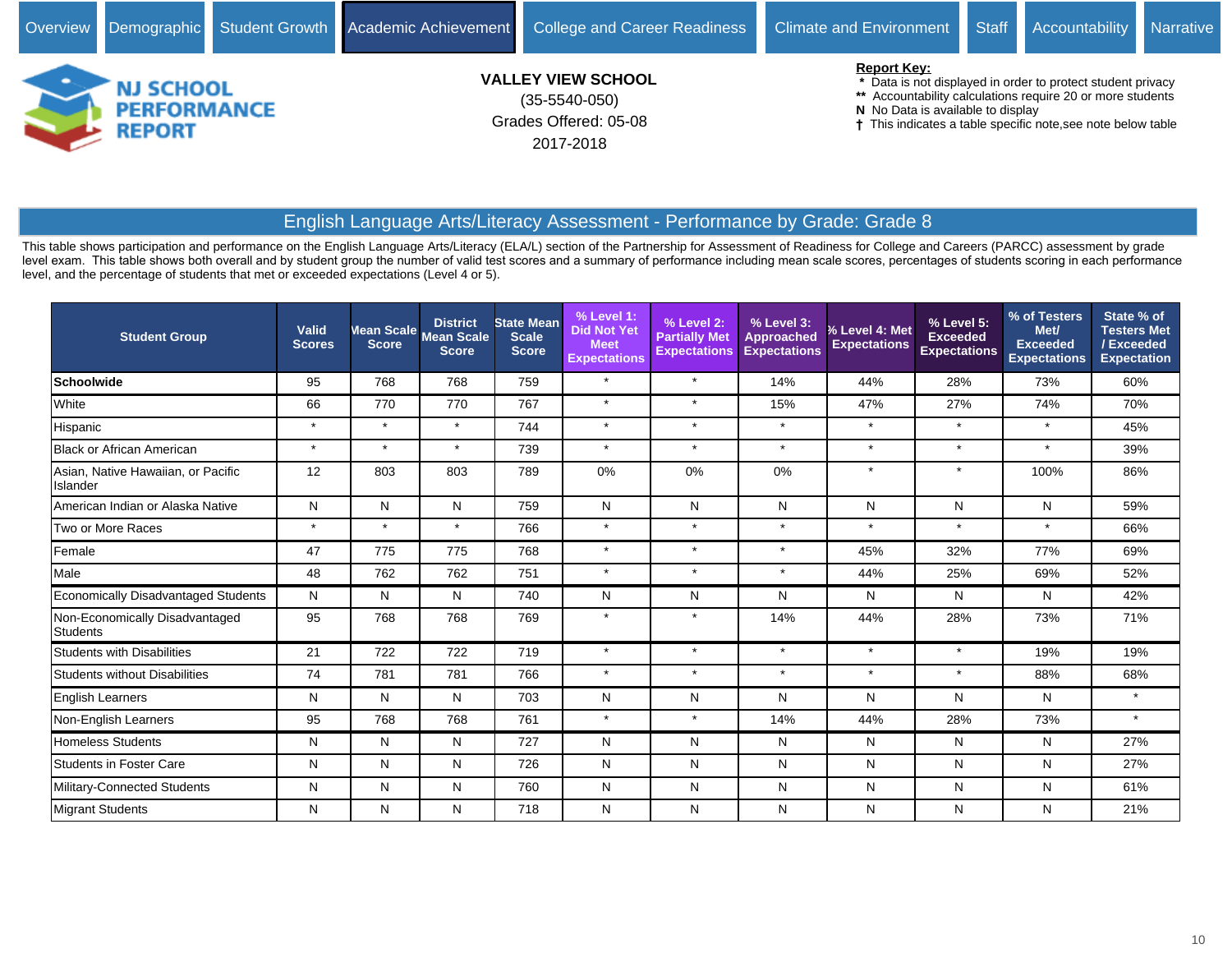

# English Language Arts/Literacy Assessment - Performance Trends

This graph shows the percentage of students who met or exceeded expectations on each grade level exam on the English Language Arts/Literacy (ELA/L) section of the Partnership for Assessment of Readiness for College and Careers (PARCC) assessment for the past three years.

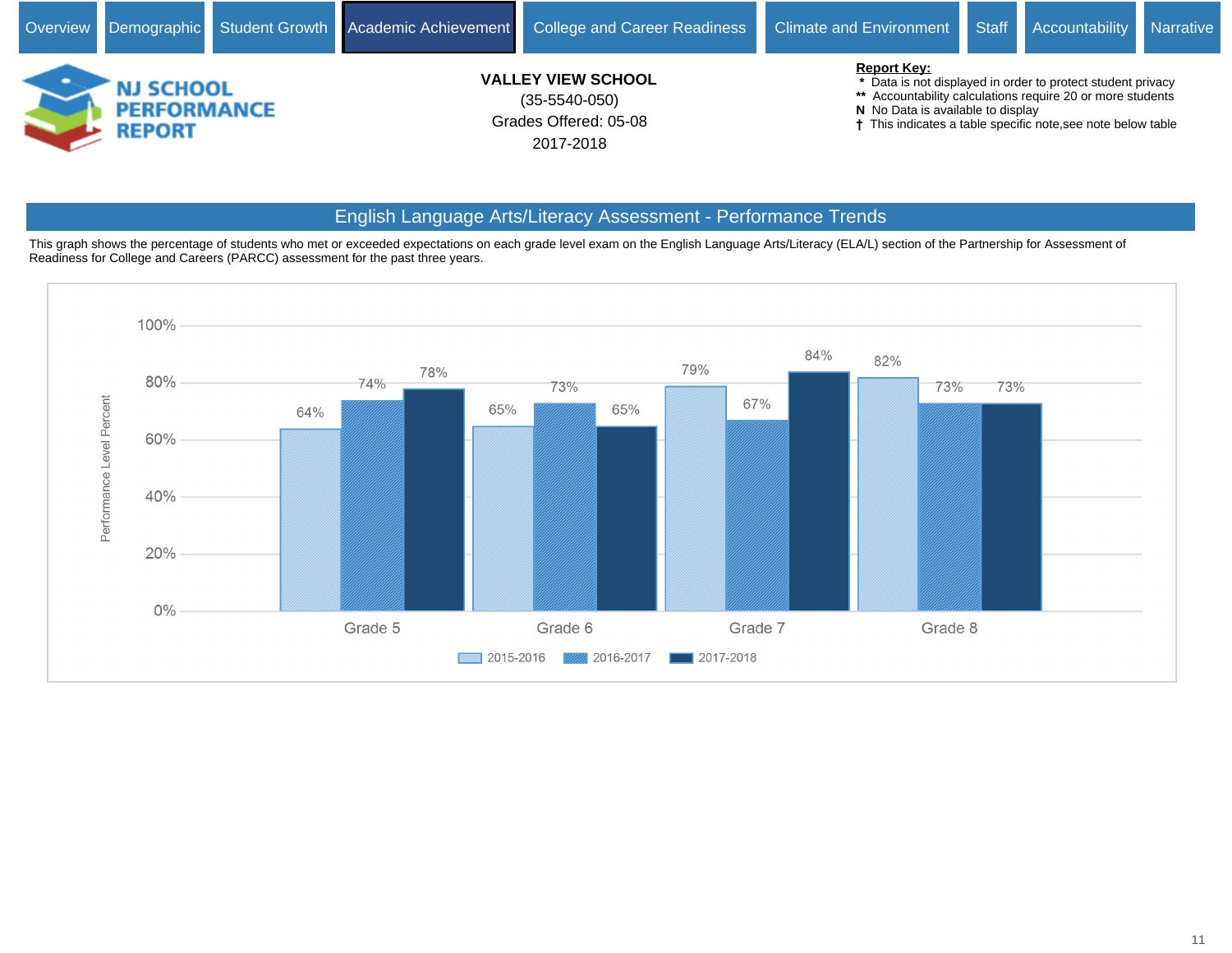- **N** No Data is available to display
- This indicates a table specific note,see note below table

#### Mathematics Assessment - Participation and Performance

Grades Offered: 05-08

2017-2018

This table shows information about the Mathematics section of the Partnership for Assessment of Readiness for College and Careers (PARCC) assessment both overall and by student group. The PARCC assessment has five performance levels, and students scoring a Level 4 or 5 (Met or Exceeded Expectations) have demonstrated readiness for the next grade level and are on track for college and careers. This table shows the number of valid test scores, the percentage of students that took the test, and the percentage of testers that met or exceeded expectations in the school, the district, and across the state. The last three columns of the table show the proficiency rate used for federal accountability, the annual target, and whether the target was met, as required by the Every Student Succeeds Act (ESSA) accountability. Student group rows where the annual target fields are grayed out are not required to meet annual targets under ESSA accountability. For more details on New Jersey's accountability system, see these [accountability resources.](https://www.state.nj.us/education/title1/accountability/progress/18/)

| <b>Student Group</b>                              | <b>Valid Scores</b> | % of students<br><b>Taking Test</b> | School:<br>% of Testers<br>Met/Exceeded<br><b>Expectations</b> | <b>District:</b><br>% of Testers<br>Met/Exceeded<br><b>Expectations</b> | State:<br>% of Testers<br>Met/Exceeded<br><b>Expectations</b> | for Federal<br><b>Accountability</b> | Proficiency Rate 2017-18 Annual<br><b>Target</b> | Met 2017-18<br><b>Annual Target</b> |
|---------------------------------------------------|---------------------|-------------------------------------|----------------------------------------------------------------|-------------------------------------------------------------------------|---------------------------------------------------------------|--------------------------------------|--------------------------------------------------|-------------------------------------|
| Schoolwide                                        | 326                 | 96.6                                | 63.2                                                           | 63.1                                                                    | 45.0                                                          | 63.2                                 | 65.1                                             | Met Target†                         |
| White                                             | 214                 | 96.5                                | 61.2                                                           | 62.0                                                                    | 54.1                                                          | 61.2                                 | 63.3                                             | Met Target†                         |
| Hispanic                                          | 24                  | 100.0                               | 33.3                                                           | 36.1                                                                    | 29.2                                                          | 33.3                                 | 22                                               | Met Target                          |
| <b>Black or African American</b>                  | $\star$             | $\star$                             | $\star$                                                        | $\star$                                                                 | 23.4                                                          | $\star$                              | 23                                               | Met Targett                         |
| Asian, Native Hawaiian, or Pacific<br>Islander    | 62                  | 100.0                               | 93.6                                                           | 87.2                                                                    | 77.0                                                          | 93.6                                 | 80                                               | Met Goal                            |
| American Indian or Alaska Native                  | N                   | N                                   | N                                                              | N                                                                       | 42.5                                                          | $\mathsf{N}$                         | $**$                                             | $***$                               |
| Two or More Races                                 | $\star$             | $\star$                             | $\star$                                                        | $\star$                                                                 | 53.0                                                          | $\star$                              | $***$                                            | $***$                               |
| Female                                            | 160                 | 95.4                                | 61.9                                                           | 61.2                                                                    | 46.0                                                          | 61.9                                 |                                                  |                                     |
| Male                                              | 166                 | 97.7                                | 64.5                                                           | 64.8                                                                    | 43.9                                                          | 64.5                                 |                                                  |                                     |
| <b>Economically Disadvantaged Students</b>        | $\star$             | $\star$                             | $\star$                                                        | $\star$                                                                 | 26.6                                                          | $\star$                              | $**$                                             | $***$                               |
| Non-Economically Disadvantaged<br><b>Students</b> | $\star$             | $\star$                             | $\star$                                                        | $\star$                                                                 | 55.9                                                          | $\star$                              |                                                  |                                     |
| <b>Students with Disabilities</b>                 | 68                  | 94.4                                | 25.0                                                           | 24.8                                                                    | 17.1                                                          | 24.9                                 | 21.3                                             | Met Target                          |
| <b>Students without Disabilities</b>              | 258                 | 97.1                                | 73.3                                                           | 72.4                                                                    | 50.5                                                          | 73.3                                 |                                                  |                                     |
| <b>English Learners</b>                           | $\star$             | $\star$                             | $\star$                                                        | 63.6                                                                    | 24.6                                                          | $\star$                              | $**$                                             | $***$                               |
| Non-English Learners                              | $\star$             | $\star$                             | $\star$                                                        | 63.0                                                                    | 46.9                                                          | $\star$                              |                                                  |                                     |
| <b>Homeless Students</b>                          | N                   | N                                   | N                                                              | N                                                                       | 17.3                                                          | $\mathsf{N}$                         |                                                  |                                     |
| <b>Students In Foster Care</b>                    | N                   | N                                   | N                                                              | N                                                                       | 16.2                                                          | N                                    |                                                  |                                     |
| Military-Connected Students                       | N                   | N                                   | N                                                              | N                                                                       | 45.8                                                          | $\mathsf{N}$                         |                                                  |                                     |
| <b>Migrant Students</b>                           | N                   | N                                   | N                                                              | N                                                                       | 23.7                                                          | N                                    |                                                  |                                     |

Target was met within a confidence interval.

**REPORT**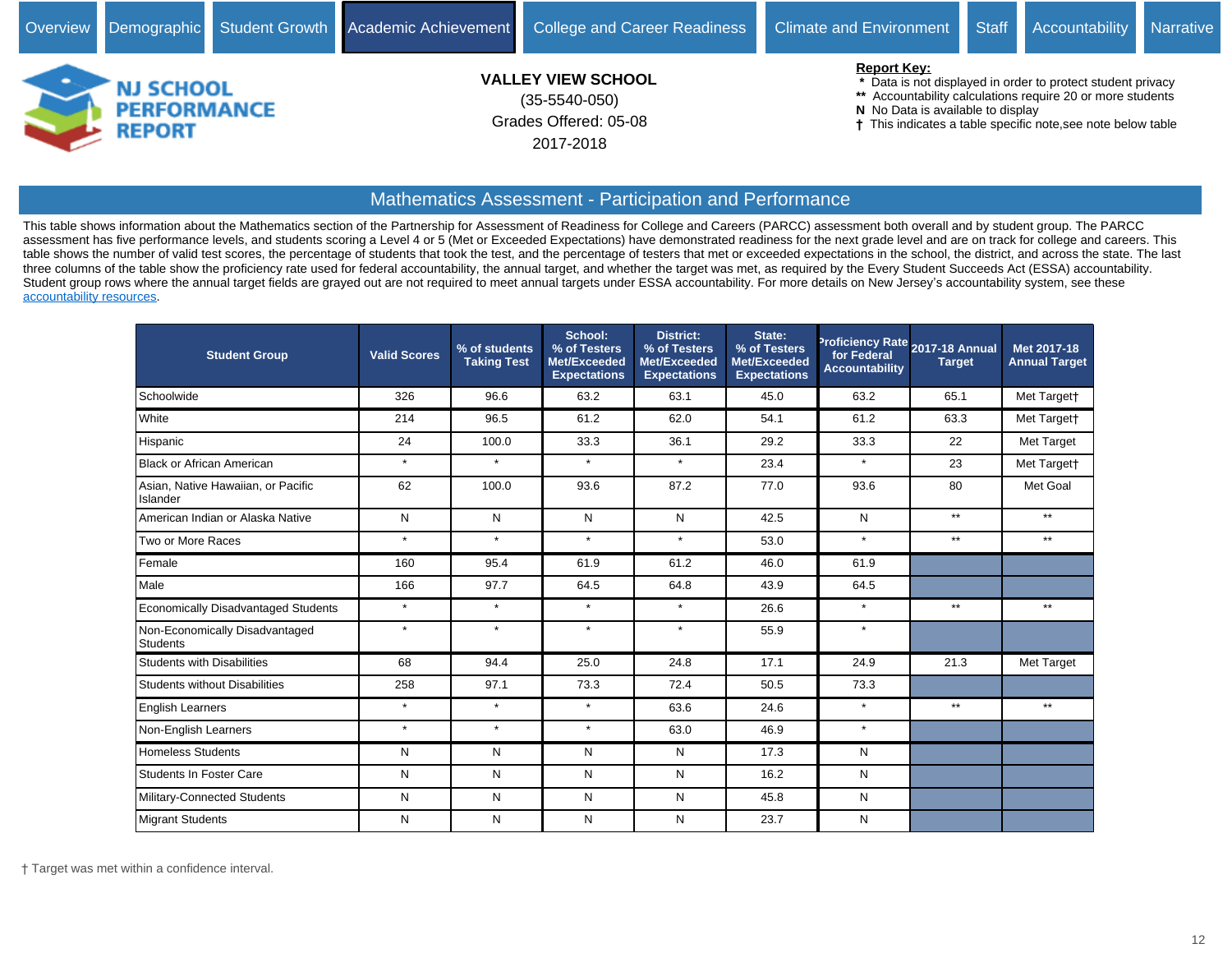

| <b>Student Group</b>                              | Valid<br><b>Scores</b> | Score   | <b>District</b><br>Mean Scale Mean Scale<br><b>Score</b> | <b>State Mean</b><br><b>Scale</b><br><b>Score</b> | % Level 1:<br><b>Did Not Yet</b><br><b>Meet</b><br><b>Expectations</b> | % Level 2:<br><b>Partially Met</b><br><b>Expectations</b> | % Level 3:<br><b>Approached</b><br><b>Expectations</b> | % Level 4: Met<br><b>Expectations</b> | % Level 5:<br><b>Exceeded</b><br><b>Expectations</b> | % of Testers<br>Met/<br>Exceeded<br><b>Expectations</b> | State % of<br><b>Testers Met</b><br>/Exceeded<br><b>Expectation</b> |
|---------------------------------------------------|------------------------|---------|----------------------------------------------------------|---------------------------------------------------|------------------------------------------------------------------------|-----------------------------------------------------------|--------------------------------------------------------|---------------------------------------|------------------------------------------------------|---------------------------------------------------------|---------------------------------------------------------------------|
| <b>Schoolwide</b>                                 | 96                     | 756     | 756                                                      | 748                                               | $\star$                                                                | $\star$                                                   | 29%                                                    | 43%                                   | 16%                                                  | 58%                                                     | 49%                                                                 |
| White                                             | 58                     | 753     | 753                                                      | 756                                               | $\star$                                                                | $\star$                                                   | 33%                                                    | $\star$                               | $\star$                                              | 53%                                                     | 60%                                                                 |
| Hispanic                                          | $\star$                | $\star$ | $\star$                                                  | 736                                               | $\star$                                                                | $\star$                                                   | $\star$                                                | $\star$                               | $\star$                                              | $\star$                                                 | 32%                                                                 |
| <b>Black or African American</b>                  | $\star$                | $\star$ | $\star$                                                  | 730                                               | $\star$                                                                | $\star$                                                   | $\star$                                                | $\star$                               | $\star$                                              | $\star$                                                 | 26%                                                                 |
| Asian, Native Hawaiian, or Pacific<br>Islander    | 22                     | 776     | 776                                                      | 777                                               | 0%                                                                     | 0%                                                        | $\star$                                                | $\star$                               | $\star$                                              | 91%                                                     | 82%                                                                 |
| American Indian or Alaska Native                  | N                      | N       | N                                                        | 745                                               | N                                                                      | N                                                         | N                                                      | N                                     | N                                                    | N                                                       | 42%                                                                 |
| Two or More Races                                 | $\star$                | $\star$ | $\star$                                                  | 754                                               | $\star$                                                                | $\star$                                                   | $\star$                                                | $\star$                               | $\star$                                              | $\star$                                                 | 55%                                                                 |
| Female                                            | 48                     | 754     | 754                                                      | 749                                               | $\star$                                                                | $\star$                                                   | 27%                                                    | $\star$                               | $\star$                                              | 56%                                                     | 50%                                                                 |
| Male                                              | 48                     | 759     | 759                                                      | 747                                               | $\star$                                                                | $\star$                                                   | 31%                                                    | $\star$                               | $\star$                                              | 60%                                                     | 48%                                                                 |
| <b>Economically Disadvantaged Students</b>        | $\star$                | $\star$ | $\star$                                                  | 733                                               | $\star$                                                                | $\star$                                                   | $\star$                                                | $\star$                               | $\star$                                              | $\star$                                                 | 29%                                                                 |
| Non-Economically Disadvantaged<br><b>Students</b> | $\star$                | $\star$ |                                                          | 758                                               | $\star$                                                                | $\star$                                                   | $\star$                                                | $\star$                               | $\star$                                              | $\star$                                                 | 62%                                                                 |
| <b>Students with Disabilities</b>                 | 14                     | 726     | 726                                                      | 726                                               | $\star$                                                                | $\star$                                                   | $\star$                                                | $\star$                               | $\star$                                              | $\star$                                                 | 20%                                                                 |
| <b>Students without Disabilities</b>              | 82                     | 761     | 761                                                      | 752                                               | $\star$                                                                | $\star$                                                   | $\star$                                                | $\star$                               | $\star$                                              | $\star$                                                 | 55%                                                                 |
| <b>English Learners</b>                           | $\star$                | $\star$ | $\star$                                                  | 718                                               | $\star$                                                                | $\star$                                                   | $\star$                                                | $\star$                               | $\star$                                              | $\star$                                                 | 13%                                                                 |
| Non-English Learners                              | $\star$                | $\star$ | $\star$                                                  | 750                                               | $\star$                                                                | $\star$                                                   | $\star$                                                | $\star$                               | $\star$                                              | $\star$                                                 | 51%                                                                 |
| <b>Homeless Students</b>                          | N                      | N       | N                                                        | 722                                               | N                                                                      | N                                                         | N                                                      | N                                     | N                                                    | N                                                       | 17%                                                                 |
| <b>Students in Foster Care</b>                    | N                      | N       | N                                                        | 722                                               | $\mathsf{N}$                                                           | N                                                         | N                                                      | N                                     | N                                                    | N                                                       | 20%                                                                 |
| Military-Connected Students                       | N                      | N       | N                                                        | 749                                               | N                                                                      | N                                                         | N                                                      | N                                     | N                                                    | N                                                       | 52%                                                                 |
| Migrant Students                                  | N                      | N       | N                                                        | 728                                               | N                                                                      | N                                                         | N                                                      | N                                     | N                                                    | N                                                       | 29%                                                                 |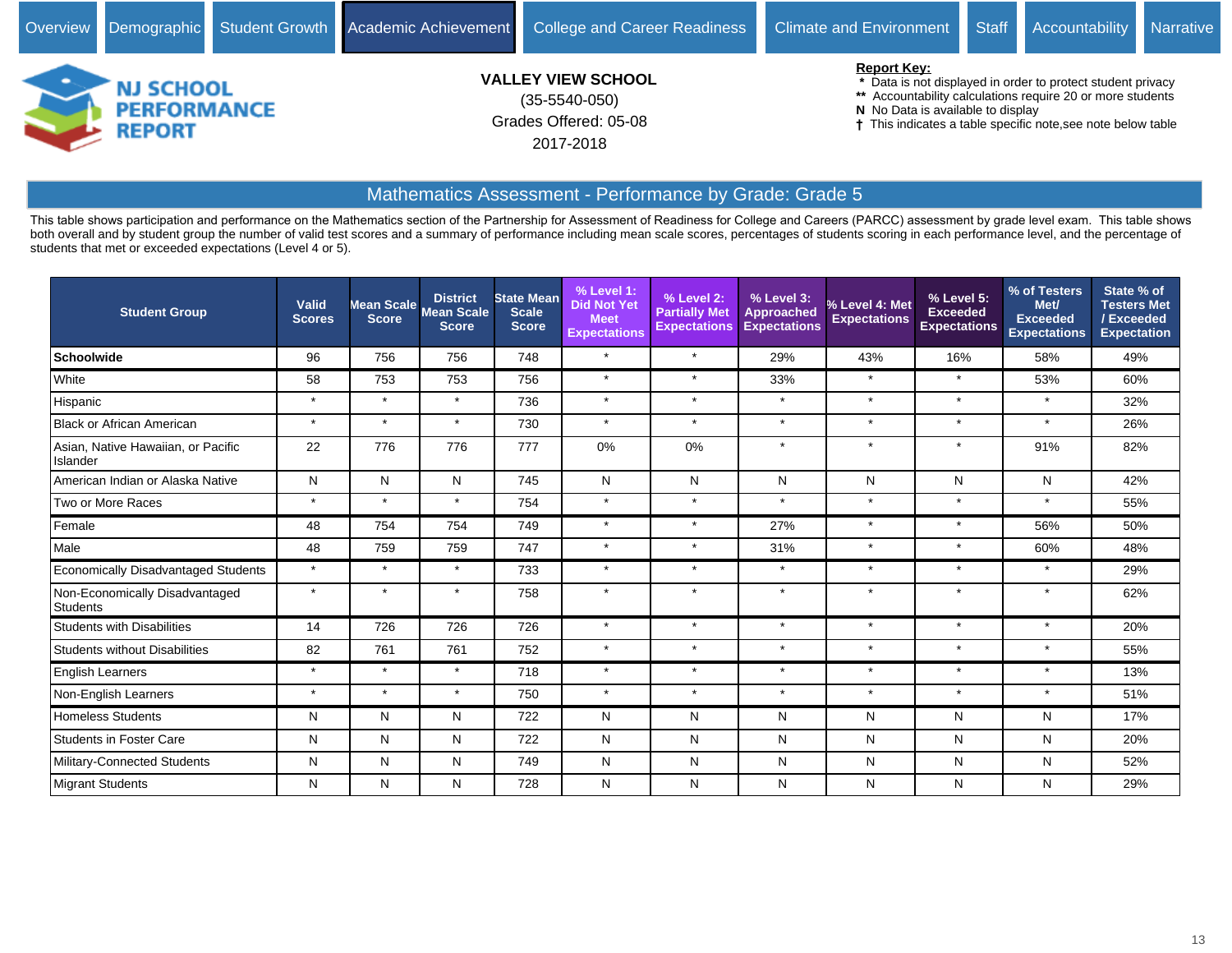

This table shows participation and performance on the Mathematics section of the Partnership for Assessment of Readiness for College and Careers (PARCC) assessment by grade level exam. This table shows both overall and by student group the number of valid test scores and a summary of performance including mean scale scores, percentages of students scoring in each performance level, and the percentage of students that met or exceeded expectations (Level 4 or 5).

Note: Students that took the Algebra I, Geometry, or Algebra II end of course tests are not included in grade level results.

| <b>Student Group</b>                           | <b>Valid</b><br><b>Scores</b> | Mean Scale<br><b>Score</b> | <b>District</b><br><b>Mean Scale</b><br><b>Score</b> | <b>State Mean</b><br><b>Scale</b><br><b>Score</b> | % Level 1:<br><b>Did Not Yet</b><br><b>Meet</b><br><b>Expectations</b> | % Level 2:<br><b>Partially Met</b><br><b>Expectations</b> | % Level 3:<br><b>Approached</b><br><b>Expectations</b> | % Level 4: Met<br><b>Expectations</b> | % Level 5:<br><b>Exceeded</b><br><b>Expectations</b> | % of Testers<br>Met/<br><b>Exceeded</b><br><b>Expectations</b> | State % of<br><b>Testers Met</b><br>/Exceeded<br><b>Expectation</b> |
|------------------------------------------------|-------------------------------|----------------------------|------------------------------------------------------|---------------------------------------------------|------------------------------------------------------------------------|-----------------------------------------------------------|--------------------------------------------------------|---------------------------------------|------------------------------------------------------|----------------------------------------------------------------|---------------------------------------------------------------------|
| Schoolwide                                     | 62                            | 755                        | 755                                                  | 744                                               | 0%                                                                     | $\star$                                                   | 31%                                                    | $\star$                               | $\star$                                              | 58%                                                            | 44%                                                                 |
| White                                          | 44                            | 753                        | 753                                                  | 751                                               | 0%                                                                     | $\star$                                                   | 32%                                                    | $\star$                               | $\star$                                              | 55%                                                            | 54%                                                                 |
| Hispanic                                       | $\star$                       | $\star$                    | $\star$                                              | 731                                               | $\star$                                                                | $\star$                                                   | $\star$                                                | $\star$                               | $\star$                                              | $\star$                                                        | 27%                                                                 |
| Black or African American                      | $\star$                       | $\star$                    | $\star$                                              | 726                                               | $\star$                                                                | $\star$                                                   | $\star$                                                | $\star$                               | $\star$                                              | $\star$                                                        | 21%                                                                 |
| Asian, Native Hawaiian, or Pacific<br>Islander | 10                            | 771                        | 771                                                  | 771                                               | 0%                                                                     | 0%                                                        | $\star$                                                | $\star$                               | $\star$                                              | 90%                                                            | 78%                                                                 |
| American Indian or Alaska Native               | N                             | N                          | N                                                    | 744                                               | N                                                                      | N                                                         | N                                                      | N                                     | N                                                    | N                                                              | 48%                                                                 |
| Two or More Races                              | $\star$                       | $\star$                    | $\star$                                              | 749                                               | $\star$                                                                | $\star$                                                   | $\star$                                                | $\star$                               | $\star$                                              | $\star$                                                        | 52%                                                                 |
| Female                                         | 28                            | 758                        | 758                                                  | 745                                               | 0%                                                                     | $\star$                                                   | $\star$                                                | $\star$                               | $\star$                                              | 64%                                                            | 45%                                                                 |
| Male                                           | 34                            | 752                        | 752                                                  | 742                                               | 0%                                                                     | $\star$                                                   | $\star$                                                | $\star$                               | $\star$                                              | 53%                                                            | 42%                                                                 |
| Economically Disadvantaged Students            | N                             | N                          | N                                                    | 729                                               | N                                                                      | N                                                         | N                                                      | N                                     | N                                                    | N                                                              | 24%                                                                 |
| Non-Economically Disadvantaged<br>Students     | 62                            | 755                        | 755                                                  | 753                                               | 0%                                                                     | $\star$                                                   | 31%                                                    | $\star$                               | $\star$                                              | 58%                                                            | 56%                                                                 |
| Students with Disabilities                     | 11                            | 743                        | 743                                                  | 717                                               | 0%                                                                     | $\star$                                                   | $\star$                                                | $\star$                               | $\star$                                              | 45%                                                            | 13%                                                                 |
| Students without Disabilities                  | 51                            | 757                        | 757                                                  | 748                                               | 0%                                                                     | $\star$                                                   | $\star$                                                | $\star$                               | $\star$                                              | 61%                                                            | 49%                                                                 |
| <b>English Learners</b>                        | $\star$                       | $\star$                    | $\star$                                              | 713                                               | $\star$                                                                | $\star$                                                   | $\star$                                                | $\star$                               | $\star$                                              | $\star$                                                        | 11%                                                                 |
| Non-English Learners                           | $\star$                       | $\star$                    | $\star$                                              | 745                                               | $\star$                                                                | $\star$                                                   | $\star$                                                | $\star$                               | $\star$                                              | $\star$                                                        | 45%                                                                 |
| Homeless Students                              | N                             | N                          | N                                                    | 718                                               | N                                                                      | N                                                         | N                                                      | N                                     | N                                                    | N                                                              | 13%                                                                 |
| Students in Foster Care                        | N                             | N                          | N                                                    | 718                                               | N                                                                      | N                                                         | N                                                      | N                                     | N                                                    | N                                                              | 13%                                                                 |
| Military-Connected Students                    | N                             | N                          | N                                                    | 745                                               | N                                                                      | N                                                         | N                                                      | N                                     | N                                                    | Ν                                                              | 45%                                                                 |
| <b>Migrant Students</b>                        | N                             | N                          | N                                                    | 717                                               | N                                                                      | N                                                         | N                                                      | N                                     | N                                                    | N                                                              | 18%                                                                 |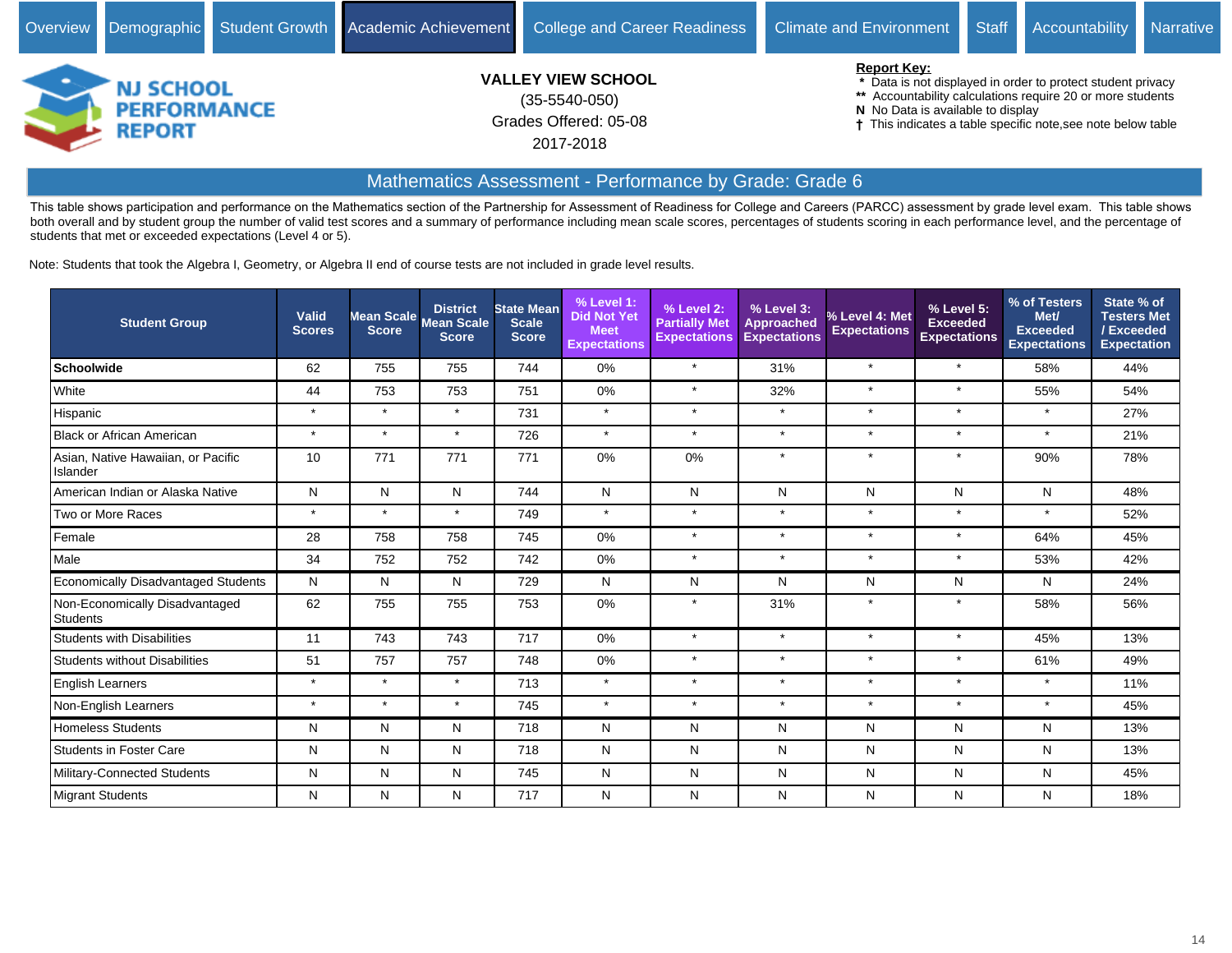

This table shows participation and performance on the Mathematics section of the Partnership for Assessment of Readiness for College and Careers (PARCC) assessment by grade level exam. This table shows both overall and by student group the number of valid test scores and a summary of performance including mean scale scores, percentages of students scoring in each performance level, and the percentage of students that met or exceeded expectations (Level 4 or 5).

Note: Students that took the Algebra I, Geometry, or Algebra II end of course tests are not included in grade level results.

| <b>Student Group</b>                           | <b>Valid</b><br><b>Scores</b> | Mean Scale<br><b>Score</b> | <b>District</b><br><b>Mean Scale</b><br><b>Score</b> | <b>State Mean</b><br><b>Scale</b><br><b>Score</b> | % Level 1:<br><b>Did Not Yet</b><br><b>Meet</b><br><b>Expectations</b> | % Level 2:<br><b>Partially Met</b><br><b>Expectations</b> | % Level 3:<br>Approached<br><b>Expectations</b> | % Level 4: Met<br><b>Expectations</b> | % Level 5:<br><b>Exceeded</b><br><b>Expectations</b> | % of Testers<br>Met/<br><b>Exceeded</b><br><b>Expectations</b> | State % of<br><b>Testers Met</b><br>/Exceeded<br><b>Expectation</b> |
|------------------------------------------------|-------------------------------|----------------------------|------------------------------------------------------|---------------------------------------------------|------------------------------------------------------------------------|-----------------------------------------------------------|-------------------------------------------------|---------------------------------------|------------------------------------------------------|----------------------------------------------------------------|---------------------------------------------------------------------|
| Schoolwide                                     | 72                            | 757                        | 757                                                  | 743                                               | $\star$                                                                | $\star$                                                   | 25%                                             | $\star$                               | $\star$                                              | 65%                                                            | 43%                                                                 |
| White                                          | 47                            | 757                        | 757                                                  | 750                                               | 0%                                                                     | $\star$                                                   | 30%                                             | $\star$                               | $\star$                                              | 64%                                                            | 54%                                                                 |
| Hispanic                                       | $\star$                       | $\star$                    | $\star$                                              | 732                                               | $\star$                                                                | $\star$                                                   | $\star$                                         | $\star$                               | $\star$                                              | $\star$                                                        | 27%                                                                 |
| <b>Black or African American</b>               | $\star$                       | $\star$                    | $\star$                                              | 727                                               | $\star$                                                                | $\star$                                                   | $\star$                                         | $\star$                               | $\star$                                              | $\star$                                                        | 21%                                                                 |
| Asian, Native Hawaiian, or Pacific<br>Islander | 14                            | 774                        | 774                                                  | 767                                               | 0%                                                                     | 0%                                                        | $\star$                                         | $\star$                               | $\star$                                              | 93%                                                            | 75%                                                                 |
| American Indian or Alaska Native               | N                             | N                          | N                                                    | 742                                               | N                                                                      | N                                                         | N                                               | N                                     | N                                                    | N                                                              | 39%                                                                 |
| Two or More Races                              | $\star$                       | $\star$                    | $\star$                                              | 748                                               | $\star$                                                                | $\star$                                                   | $\star$                                         | $\star$                               | $\star$                                              | $\star$                                                        | 51%                                                                 |
| Female                                         | 35                            | 753                        | 753                                                  | 745                                               | $\star$                                                                | $\star$                                                   | $\star$                                         | $\star$                               | $\star$                                              | 57%                                                            | 45%                                                                 |
| Male                                           | 37                            | 761                        | 761                                                  | 741                                               | $\star$                                                                | $\star$                                                   | $\star$                                         | $\star$                               | $\star$                                              | 73%                                                            | 42%                                                                 |
| Economically Disadvantaged Students            | N                             | N                          | N                                                    | 730                                               | N                                                                      | N                                                         | N                                               | N                                     | N                                                    | N                                                              | 24%                                                                 |
| Non-Economically Disadvantaged<br>Students     | 72                            | 757                        | 757                                                  | 751                                               | $\star$                                                                | $\star$                                                   | 25%                                             | $\star$                               | $\star$                                              | 65%                                                            | 55%                                                                 |
| <b>Students with Disabilities</b>              | 19                            | 734                        | 734                                                  | 717                                               | $\star$                                                                | $\star$                                                   | $\star$                                         | $\star$                               | $\star$                                              | 21%                                                            | 12%                                                                 |
| Students without Disabilities                  | 53                            | 765                        | 765                                                  | 748                                               | $\star$                                                                | $\star$                                                   | $\star$                                         | $\star$                               | $\star$                                              | 81%                                                            | 50%                                                                 |
| English Learners                               | N                             | N                          | N                                                    | 716                                               | N                                                                      | N                                                         | N                                               | N                                     | N                                                    | N                                                              | 10%                                                                 |
| Non-English Learners                           | 72                            | 757                        | 757                                                  | 744                                               | $\star$                                                                | $\star$                                                   | 25%                                             | $\star$                               | $\star$                                              | 65%                                                            | 45%                                                                 |
| <b>Homeless Students</b>                       | N                             | N                          | N                                                    | 720                                               | $\mathsf{N}$                                                           | N                                                         | N                                               | N                                     | N                                                    | N                                                              | 14%                                                                 |
| Students in Foster Care                        | N                             | N                          | N                                                    | 717                                               | N                                                                      | N                                                         | N                                               | N                                     | N                                                    | N                                                              | $\star$                                                             |
| Military-Connected Students                    | N                             | N                          | N                                                    | 743                                               | N                                                                      | N                                                         | N                                               | N                                     | N                                                    | N                                                              | 42%                                                                 |
| <b>Migrant Students</b>                        | N                             | N                          | N                                                    | 718                                               | N                                                                      | N                                                         | N                                               | N                                     | N                                                    | N                                                              | 11%                                                                 |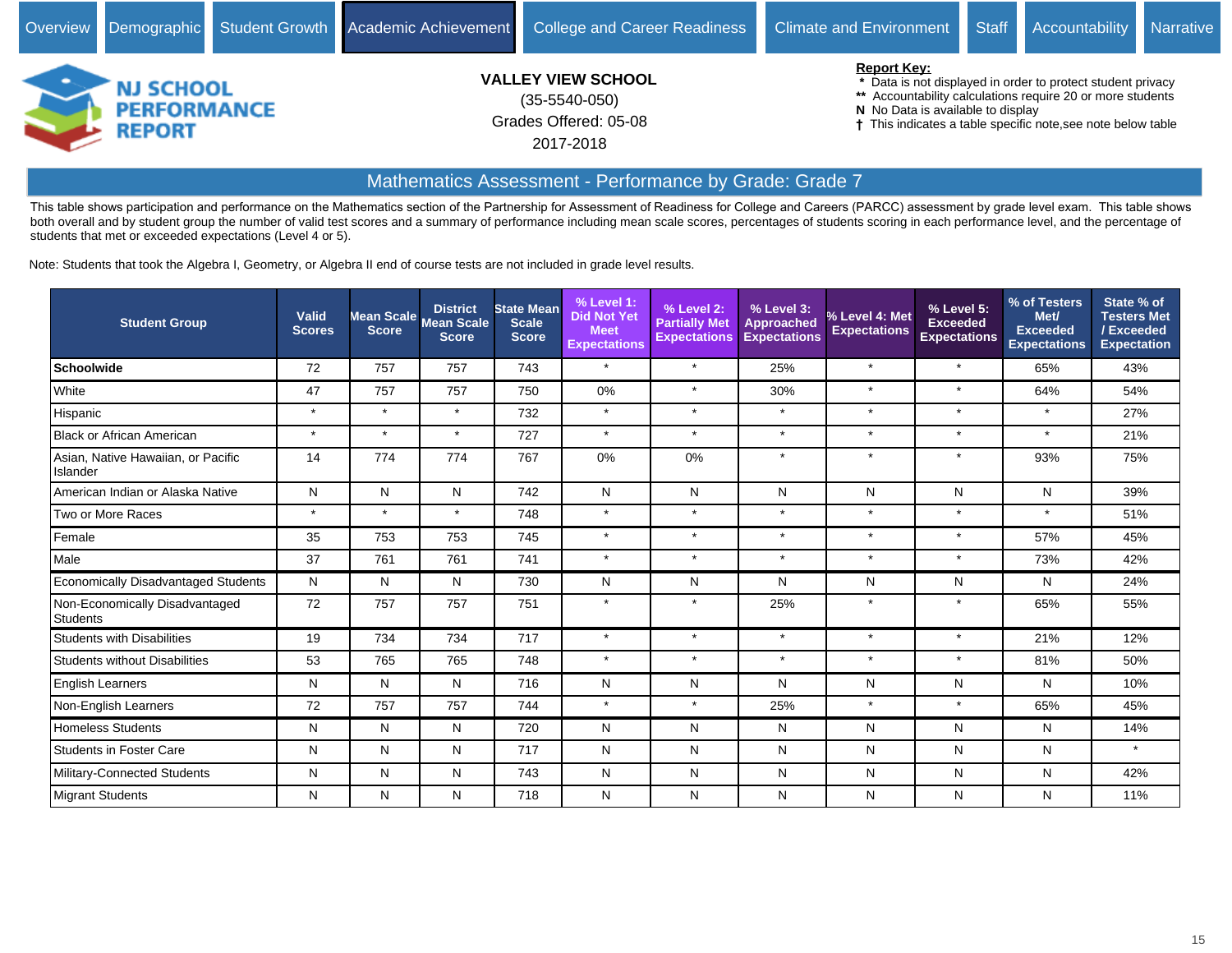

This table shows participation and performance on the Mathematics section of the Partnership for Assessment of Readiness for College and Careers (PARCC) assessment by grade level exam. This table shows both overall and by student group the number of valid test scores and a summary of performance including mean scale scores, percentages of students scoring in each performance level, and the percentage of students that met or exceeded expectations (Level 4 or 5).

Note: Students that took the Algebra I, Geometry, or Algebra II end of course tests are not included in grade level results.

| <b>Student Group</b>                           | <b>Valid</b><br><b>Scores</b> | Mean Scale<br><b>Score</b> | <b>District</b><br><b>Mean Scale</b><br><b>Score</b> | <b>State Mean</b><br><b>Scale</b><br><b>Score</b> | $%$ Level 1:<br><b>Did Not Yet</b><br><b>Meet</b><br><b>Expectations</b> | % Level 2:<br><b>Partially Met</b><br><b>Expectations</b> | % Level 3:<br><b>Approached</b><br><b>Expectations</b> | % Level 4: Met<br><b>Expectations</b> | % Level 5:<br><b>Exceeded</b><br><b>Expectations</b> | % of Testers<br>Met/<br><b>Exceeded</b><br><b>Expectations</b> | State % of<br><b>Testers Met</b><br>/Exceeded<br><b>Expectation</b> |
|------------------------------------------------|-------------------------------|----------------------------|------------------------------------------------------|---------------------------------------------------|--------------------------------------------------------------------------|-----------------------------------------------------------|--------------------------------------------------------|---------------------------------------|------------------------------------------------------|----------------------------------------------------------------|---------------------------------------------------------------------|
| Schoolwide                                     | 32                            | 715                        | 715                                                  | 728                                               | 38%                                                                      | $\star$                                                   | $\star$                                                | $\star$                               | $\star$                                              | 13%                                                            | 28%                                                                 |
| White                                          | 19                            | 723                        | 723                                                  | 736                                               | $\star$                                                                  | $\star$                                                   | $\star$                                                | $\star$                               | $\star$                                              | 16%                                                            | 36%                                                                 |
| Hispanic                                       | $\star$                       | $\star$                    | $\star$                                              | 722                                               | $\star$                                                                  | $\star$                                                   | $\star$                                                | $\star$                               | $\star$                                              | $\star$                                                        | 22%                                                                 |
| <b>Black or African American</b>               | $\star$                       | $\star$                    | $\star$                                              | 715                                               | $\star$                                                                  | $\star$                                                   | $\star$                                                | $\star$                               | $\star$                                              | $\star$                                                        | 15%                                                                 |
| Asian, Native Hawaiian, or Pacific<br>Islander | $\star$                       | $\star$                    | $\ddot{\phantom{1}}$                                 | 747                                               | $\star$                                                                  | $\star$                                                   | $\star$                                                | $\star$                               | $\star$                                              | $\star$                                                        | 51%                                                                 |
| American Indian or Alaska Native               | N                             | N                          | N                                                    | 721                                               | N                                                                        | N                                                         | N                                                      | N                                     | N                                                    | N                                                              | 21%                                                                 |
| Two or More Races                              | N                             | N                          | N                                                    | 729                                               | N                                                                        | N                                                         | N                                                      | N                                     | N                                                    | N                                                              | 28%                                                                 |
| Female                                         | 14                            | 708                        | 708                                                  | 731                                               | $\star$                                                                  | $\star$                                                   | $\star$                                                | $\star$                               | $\star$                                              | 14%                                                            | 31%                                                                 |
| Male                                           | 18                            | 720                        | 720                                                  | 725                                               | $\star$                                                                  | $\star$                                                   | $\star$                                                | $\star$                               | $\star$                                              | 11%                                                            | 26%                                                                 |
| Economically Disadvantaged Students            | N                             | N                          | N                                                    | 719                                               | N                                                                        | N                                                         | N                                                      | N                                     | N                                                    | N                                                              | 20%                                                                 |
| Non-Economically Disadvantaged<br>Students     | 32                            | 715                        | 715                                                  | 735                                               | 38%                                                                      | $\star$                                                   | $\star$                                                | $\star$                               | $\star$                                              | 13%                                                            | 35%                                                                 |
| <b>Students with Disabilities</b>              | 17                            | 700                        | 700                                                  | 705                                               | $\star$                                                                  | $\star$                                                   | $\star$                                                | $\star$                               | $\star$                                              | $\star$                                                        | $\star$                                                             |
| Students without Disabilities                  | 15                            | 732                        | 732                                                  | 735                                               | $\star$                                                                  | $\star$                                                   | $\star$                                                | $\star$                               | $\star$                                              | $\star$                                                        | $\star$                                                             |
| English Learners                               | $\star$                       | $\star$                    | $\star$                                              | 705                                               | $\star$                                                                  | $\star$                                                   | $\star$                                                | $\star$                               | $\star$                                              | $\star$                                                        | 10%                                                                 |
| Non-English Learners                           | $\star$                       | $\star$                    | $\star$                                              | 729                                               | $\star$                                                                  | $\star$                                                   | $\star$                                                | $\star$                               | $\star$                                              | $\star$                                                        | 29%                                                                 |
| <b>Homeless Students</b>                       | N                             | N                          | N                                                    | 708                                               | N                                                                        | N                                                         | N                                                      | N                                     | N                                                    | N                                                              | 13%                                                                 |
| Students in Foster Care                        | N                             | N                          | N                                                    | 708                                               | N                                                                        | N                                                         | N                                                      | N                                     | N                                                    | N                                                              | 13%                                                                 |
| Military-Connected Students                    | N                             | N                          | N                                                    | 734                                               | N                                                                        | N                                                         | N                                                      | N                                     | N                                                    | N                                                              | 31%                                                                 |
| <b>Migrant Students</b>                        | N                             | N                          | N                                                    | 703                                               | N                                                                        | N                                                         | N                                                      | N                                     | N                                                    | N                                                              | 10%                                                                 |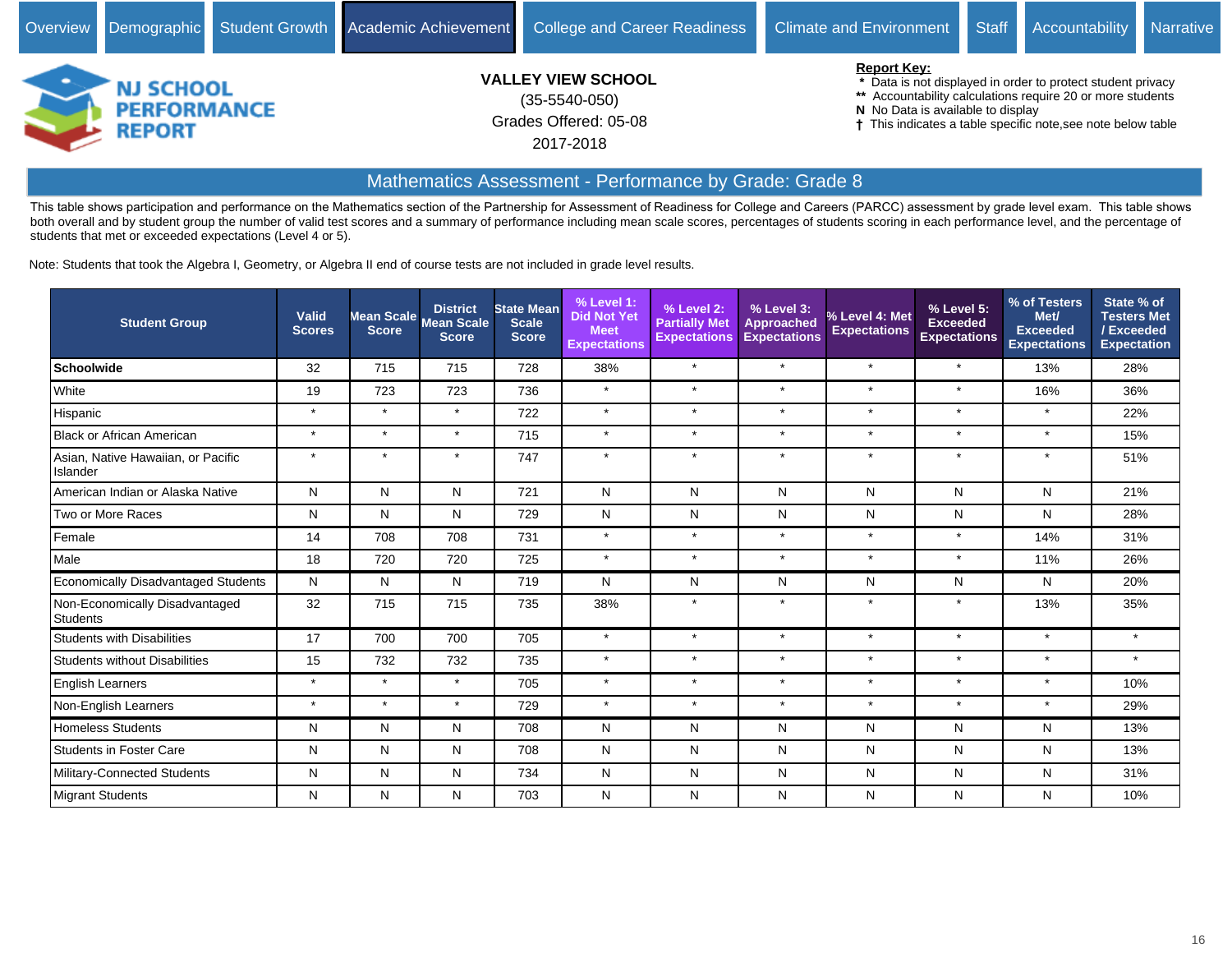

## Mathematics Assessment - Performance by Test: Algebra I

| <b>Student Group</b>                           | Valid<br><b>Scores</b> | <b>Score</b> | <b>District</b><br>Mean Scale Mean Scale<br><b>Score</b> | <b>State Mean</b><br><b>Scale</b><br><b>Score</b> | % Level 1:<br><b>Did Not Yet</b><br><b>Meet</b><br><b>Expectations</b> | % Level 2:<br><b>Partially Met</b><br><b>Expectations</b> | % Level 3:<br><b>Approached</b><br><b>Expectations</b> | % Level 4: Met<br><b>Expectations</b> | % Level 5:<br><b>Exceeded</b><br><b>Expectations</b> | % of Testers<br>Met/<br><b>Exceeded</b><br><b>Expectations</b> | State % of<br><b>Testers Met</b><br>/Exceeded<br><b>Expectation</b> |
|------------------------------------------------|------------------------|--------------|----------------------------------------------------------|---------------------------------------------------|------------------------------------------------------------------------|-----------------------------------------------------------|--------------------------------------------------------|---------------------------------------|------------------------------------------------------|----------------------------------------------------------------|---------------------------------------------------------------------|
| <b>Schoolwide</b>                              | 70                     | 782          | 782                                                      | 746                                               | 0%                                                                     | $\star$                                                   | $\star$                                                | 70%                                   | 23%                                                  | 93%                                                            | 46%                                                                 |
| White                                          | 49                     | 776          | 776                                                      | 755                                               | 0%                                                                     | $\star$                                                   | $\star$                                                | $\star$                               | $\star$                                              | 92%                                                            | 57%                                                                 |
| Hispanic                                       | $\star$                | $\star$      | $\star$                                                  | 730                                               | $\star$                                                                | $\star$                                                   | $\star$                                                | $\star$                               | $\star$                                              | $\star$                                                        | 27%                                                                 |
| <b>Black or African American</b>               | $\star$                | $\star$      | $\star$                                                  | 727                                               | $\star$                                                                |                                                           | $\star$                                                | $\star$                               | $\star$                                              | $\star$                                                        | 23%                                                                 |
| Asian, Native Hawaiian, or Pacific<br>Islander | 15                     | 810          | 810                                                      | 779                                               | 0%                                                                     | 0%                                                        | 0%                                                     | $\star$                               | $\star$                                              | 100%                                                           | 79%                                                                 |
| American Indian or Alaska Native               | N                      | N            | N                                                        | 746                                               | N                                                                      | N                                                         | N                                                      | N                                     | N                                                    | N                                                              | 49%                                                                 |
| Two or More Races                              | $\star$                | $\star$      | $\star$                                                  | 755                                               | $\star$                                                                | $\star$                                                   | $\star$                                                | $\star$                               | $\star$                                              | $\star$                                                        | 54%                                                                 |
| Female                                         | 39                     | 780          | 780                                                      | 748                                               | 0%                                                                     | $\star$                                                   | $\star$                                                | $\star$                               | $\star$                                              | 87%                                                            | 48%                                                                 |
| Male                                           | 31                     | 786          | 786                                                      | 745                                               | 0%                                                                     | $\star$                                                   | $\star$                                                | $\star$                               | $\star$                                              | 100%                                                           | 44%                                                                 |
| <b>Economically Disadvantaged Students</b>     | N                      | N            | N                                                        | 729                                               | N                                                                      | N                                                         | N                                                      | N                                     | N                                                    | Ν                                                              | 25%                                                                 |
| Non-Economically Disadvantaged<br>Students     | 70                     | 782          | 782                                                      | 756                                               | $0\%$                                                                  |                                                           | $\star$                                                | 70%                                   | 23%                                                  | 93%                                                            | 57%                                                                 |
| <b>Students with Disabilities</b>              | $\star$                | $\star$      | $\star$                                                  | 716                                               | $\star$                                                                | $\star$                                                   | $\star$                                                | $\star$                               | $\star$                                              | $\star$                                                        | 13%                                                                 |
| <b>Students without Disabilities</b>           | $\star$                | $\star$      | $\star$                                                  | 752                                               | $\star$                                                                | $\star$                                                   | $\star$                                                | $\star$                               | $\star$                                              | $\star$                                                        | 52%                                                                 |
| <b>English Learners</b>                        | N                      | N            | N                                                        | 710                                               | N                                                                      | N                                                         | N                                                      | N                                     | N                                                    | N                                                              | $\star$                                                             |
| Non-English Learners                           | 70                     | 782          | 782                                                      | 749                                               | 0%                                                                     | $\star$                                                   | $\star$                                                | 70%                                   | 23%                                                  | 93%                                                            | $\star$                                                             |
| <b>Homeless Students</b>                       | N                      | N            | N                                                        | 718                                               | N                                                                      | N                                                         | N                                                      | N                                     | N                                                    | N                                                              | 16%                                                                 |
| <b>Students in Foster Care</b>                 | N                      | N            | N                                                        | 712                                               | N                                                                      | N                                                         | N                                                      | N                                     | N                                                    | N                                                              | 12%                                                                 |
| Military-Connected Students                    | N                      | N            | N                                                        | 752                                               | N                                                                      | N                                                         | N                                                      | N                                     | N                                                    | Ν                                                              | 49%                                                                 |
| Migrant Students                               | N                      | N            | N                                                        | 720                                               | Ν                                                                      | N                                                         | N                                                      | N                                     | N                                                    | Ν                                                              | 11%                                                                 |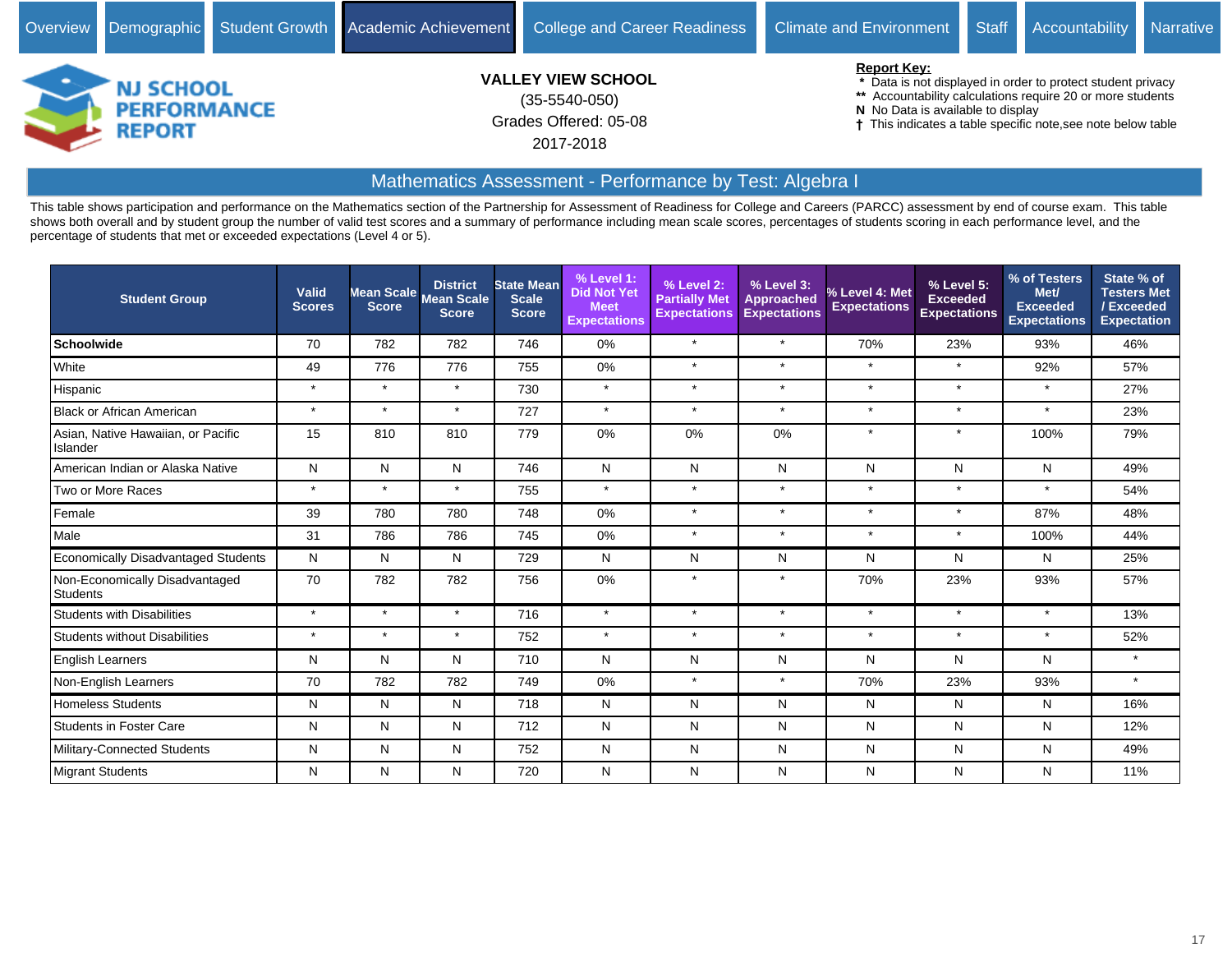

# Mathematics Assessment - Performance by Test: Geometry

| <b>Student Group</b>                           | Valid<br><b>Scores</b> | Mean Scale<br><b>Score</b> | <b>District</b><br><b>Mean Scale</b><br><b>Score</b> | <b>State Mean</b><br><b>Scale</b><br><b>Score</b> | % Level 1:<br><b>Did Not Yet</b><br><b>Meet</b><br><b>Expectations</b> | % Level 2:<br><b>Partially Met</b><br><b>Expectations</b> | % Level 3:<br><b>Approached</b><br><b>Expectations</b> | % Level 4: Met<br><b>Expectations</b> | % Level 5:<br><b>Exceeded</b><br><b>Expectations</b> | % of Testers<br>Met/<br><b>Exceeded</b><br><b>Expectations</b> | State % of<br><b>Testers Met</b><br>/Exceeded<br><b>Expectation</b> |
|------------------------------------------------|------------------------|----------------------------|------------------------------------------------------|---------------------------------------------------|------------------------------------------------------------------------|-----------------------------------------------------------|--------------------------------------------------------|---------------------------------------|------------------------------------------------------|----------------------------------------------------------------|---------------------------------------------------------------------|
| <b>Schoolwide</b>                              | N                      | N                          | N                                                    | 735                                               | N                                                                      | N                                                         | N                                                      | N                                     | N                                                    | N                                                              | 30%                                                                 |
| White                                          | N                      | N                          | N                                                    | 740                                               | N                                                                      | N                                                         | N                                                      | N                                     | N                                                    | N                                                              | 37%                                                                 |
| Hispanic                                       | N                      | N                          | N                                                    | 723                                               | N                                                                      | N                                                         | N                                                      | N                                     | N                                                    | N                                                              | 14%                                                                 |
| <b>Black or African American</b>               | N                      | N                          | N                                                    | 719                                               | N                                                                      | N                                                         | N                                                      | N                                     | N                                                    | N                                                              | 11%                                                                 |
| Asian, Native Hawaiian, or Pacific<br>Islander | N                      | N                          | N                                                    | 760                                               | N                                                                      | N                                                         | N                                                      | N                                     | N                                                    | Ν                                                              | 65%                                                                 |
| American Indian or Alaska Native               | N                      | N                          | N                                                    | 734                                               | N                                                                      | N                                                         | N                                                      | N                                     | N                                                    | N                                                              | 28%                                                                 |
| Two or More Races                              | N                      | N                          | N                                                    | 741                                               | N                                                                      | N                                                         | N                                                      | N                                     | N                                                    | N                                                              | 39%                                                                 |
| Female                                         | N                      | N                          | N                                                    | 736                                               | N                                                                      | N                                                         | N                                                      | N                                     | N                                                    | N                                                              | 30%                                                                 |
| Male                                           | N                      | N                          | N                                                    | 734                                               | N                                                                      | N                                                         | N                                                      | N                                     | N                                                    | N                                                              | 29%                                                                 |
| Economically Disadvantaged Students            | N                      | N                          | N                                                    | 722                                               | N                                                                      | N                                                         | N                                                      | N                                     | N                                                    | N                                                              | 13%                                                                 |
| Non-Economically Disadvantaged<br>Students     | N                      | N                          | N                                                    | 741                                               | ${\sf N}$                                                              | N                                                         | N                                                      | N                                     | N                                                    | Ν                                                              | 38%                                                                 |
| <b>Students with Disabilities</b>              | N                      | N                          | N                                                    | 713                                               | N                                                                      | N                                                         | N                                                      | N                                     | N                                                    | N                                                              | $\star$                                                             |
| <b>Students without Disabilities</b>           | N                      | N                          | N                                                    | 738                                               | N                                                                      | N                                                         | N                                                      | N                                     | N                                                    | N                                                              | $\star$                                                             |
| <b>English Learners</b>                        | N                      | N                          | N                                                    | 711                                               | N                                                                      | N                                                         | N                                                      | N                                     | N                                                    | Ν                                                              | $\star$                                                             |
| Non-English Learners                           | N                      | N                          | N                                                    | 736                                               | N                                                                      | N                                                         | N                                                      | N                                     | N                                                    | N                                                              | $\star$                                                             |
| <b>Homeless Students</b>                       | N                      | N                          | N                                                    | 718                                               | N                                                                      | N                                                         | N                                                      | N                                     | N                                                    | N                                                              | $\star$                                                             |
| <b>Students in Foster Care</b>                 | N                      | N                          | N                                                    | 711                                               | N                                                                      | N                                                         | N                                                      | N                                     | N                                                    | N                                                              | $\star$                                                             |
| Military-Connected Students                    | N                      | N                          | N                                                    | 731                                               | ${\sf N}$                                                              | N                                                         | N                                                      | N                                     | N                                                    | Ν                                                              | 24%                                                                 |
| Migrant Students                               | N                      | N                          | N                                                    | 709                                               | N                                                                      | N                                                         | N                                                      | N                                     | N                                                    | N                                                              | 11%                                                                 |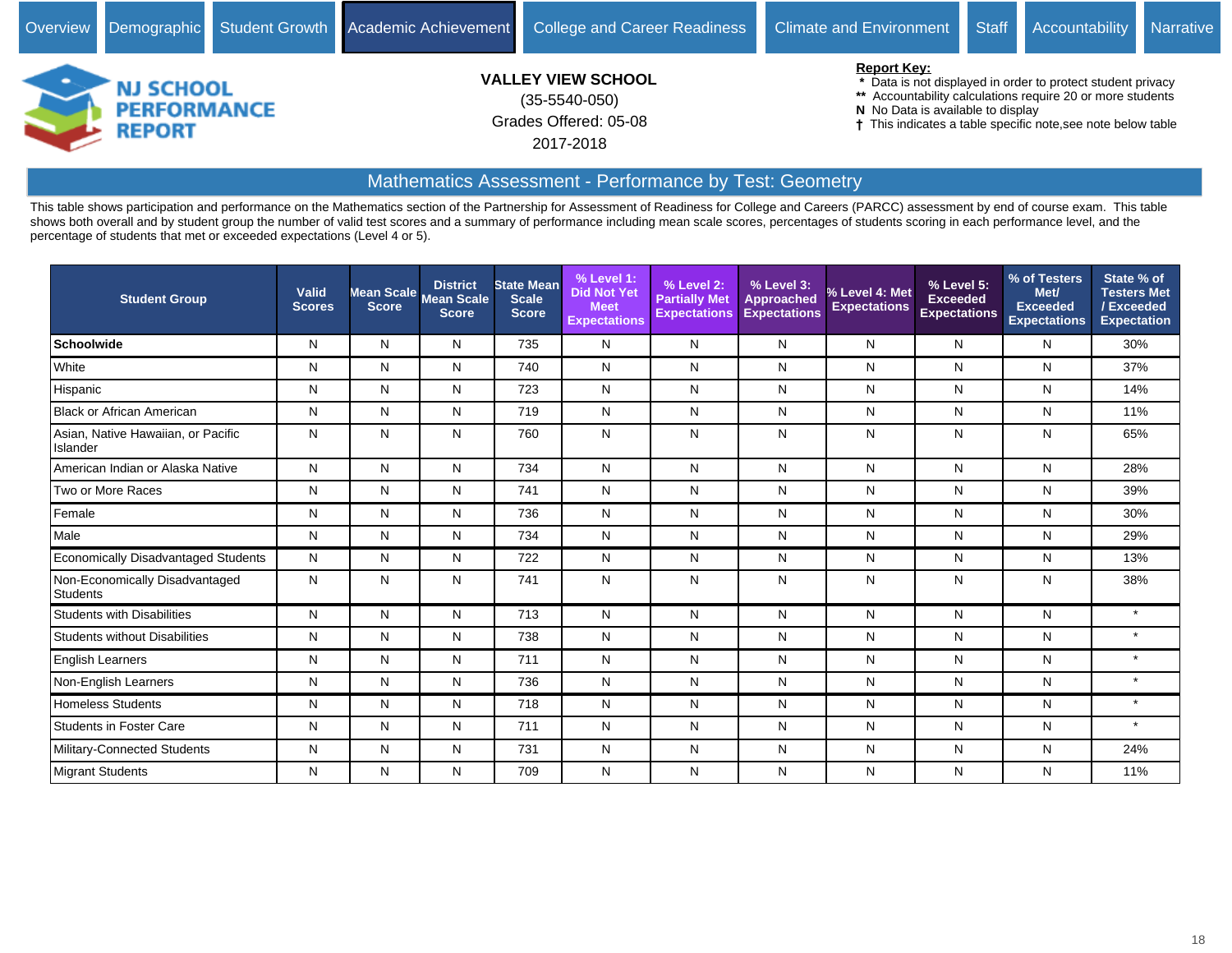

# Mathematics Assessment - Performance by Test: Algebra II

| <b>Student Group</b>                           | Valid<br><b>Scores</b> | <b>Score</b> | <b>District</b><br>Mean Scale Mean Scale<br><b>Score</b> | <b>State Mean</b><br><b>Scale</b><br><b>Score</b> | % Level 1:<br><b>Did Not Yet</b><br><b>Meet</b><br><b>Expectations</b> | % Level 2:<br><b>Partially Met</b><br><b>Expectations</b> | % Level 3:<br><b>Approached</b><br><b>Expectations</b> | % Level 4: Met<br><b>Expectations</b> | % Level 5:<br><b>Exceeded</b><br><b>Expectations</b> | % of Testers<br>Met/<br><b>Exceeded</b><br><b>Expectations</b> | State % of<br><b>Testers Met</b><br>/Exceeded<br><b>Expectation</b> |
|------------------------------------------------|------------------------|--------------|----------------------------------------------------------|---------------------------------------------------|------------------------------------------------------------------------|-----------------------------------------------------------|--------------------------------------------------------|---------------------------------------|------------------------------------------------------|----------------------------------------------------------------|---------------------------------------------------------------------|
| <b>Schoolwide</b>                              | $\star$                | $\star$      | $\star$                                                  | 727                                               | $\star$                                                                | $\star$                                                   | $\star$                                                | $\star$                               | $\star$                                              | $\star$                                                        | 30%                                                                 |
| White                                          | N                      | N            | N                                                        | 733                                               | N                                                                      | N                                                         | N                                                      | N                                     | N                                                    | N                                                              | 35%                                                                 |
| Hispanic                                       | N                      | N            | N                                                        | 710                                               | N                                                                      | N                                                         | N                                                      | N                                     | N                                                    | N                                                              | 14%                                                                 |
| <b>Black or African American</b>               | N                      | N            | N                                                        | 705                                               | N                                                                      | N                                                         | N                                                      | N                                     | N                                                    | N                                                              | 11%                                                                 |
| Asian, Native Hawaiian, or Pacific<br>Islander | $\star$                | $\star$      | $\star$                                                  | 766                                               | $\star$                                                                | $\star$                                                   | $\star$                                                | $\star$                               | $\star$                                              | $\star$                                                        | 66%                                                                 |
| American Indian or Alaska Native               | N                      | N            | N                                                        | 729                                               | N                                                                      | N                                                         | N                                                      | N                                     | N                                                    | N                                                              | 28%                                                                 |
| Two or More Races                              | N                      | N            | N                                                        | 736                                               | ${\sf N}$                                                              | N                                                         | N                                                      | N                                     | N                                                    | Ν                                                              | 37%                                                                 |
| Female                                         | $\star$                | $\star$      | $\star$                                                  | 728                                               | $\star$                                                                | $\star$                                                   | $\star$                                                | $\star$                               | $\star$                                              | $\star$                                                        | 30%                                                                 |
| Male                                           | $\star$                | $\star$      | $\star$                                                  | 727                                               | $\star$                                                                | $\star$                                                   | $\star$                                                | $\star$                               | $\star$                                              | $\star$                                                        | 30%                                                                 |
| Economically Disadvantaged Students            | N                      | N            | N                                                        | 709                                               | N                                                                      | N                                                         | N                                                      | N                                     | N                                                    | Ν                                                              | 13%                                                                 |
| Non-Economically Disadvantaged<br>Students     | $\star$                | $\star$      | $\star$                                                  | 736                                               | $\star$                                                                | $\star$                                                   | $\star$                                                | $\star$                               | $\star$                                              | $\star$                                                        | 37%                                                                 |
| <b>Students with Disabilities</b>              | N                      | N            | N                                                        | 693                                               | N                                                                      | N                                                         | N                                                      | N                                     | N                                                    | Ν                                                              | $\star$                                                             |
| <b>Students without Disabilities</b>           | $\star$                | $\star$      | $\star$                                                  | 732                                               | $\star$                                                                | $\star$                                                   | $\star$                                                | $\star$                               | $\star$                                              | $\star$                                                        | $\star$                                                             |
| English Learners                               | N                      | N            | N                                                        | 691                                               | N                                                                      | N                                                         | N                                                      | N                                     | N                                                    | N                                                              | $\star$                                                             |
| Non-English Learners                           | $\star$                | $\star$      | $\star$                                                  | 729                                               | $\star$                                                                | $\star$                                                   | $\star$                                                | $\star$                               | $\star$                                              | $\star$                                                        | $\star$                                                             |
| <b>Homeless Students</b>                       | N                      | N            | N                                                        | 703                                               | N                                                                      | N                                                         | N                                                      | N                                     | N                                                    | N                                                              | 10%                                                                 |
| <b>Students in Foster Care</b>                 | N                      | N            | N                                                        | 693                                               | N                                                                      | N                                                         | N                                                      | N                                     | N                                                    | N                                                              | $\star$                                                             |
| Military-Connected Students                    | N                      | N            | N                                                        | 717                                               | N                                                                      | N                                                         | N                                                      | N                                     | N                                                    | Ν                                                              | 20%                                                                 |
| Migrant Students                               | N                      | N            | N                                                        | 708                                               | Ν                                                                      | N                                                         | N                                                      | N                                     | N                                                    | Ν                                                              | 15%                                                                 |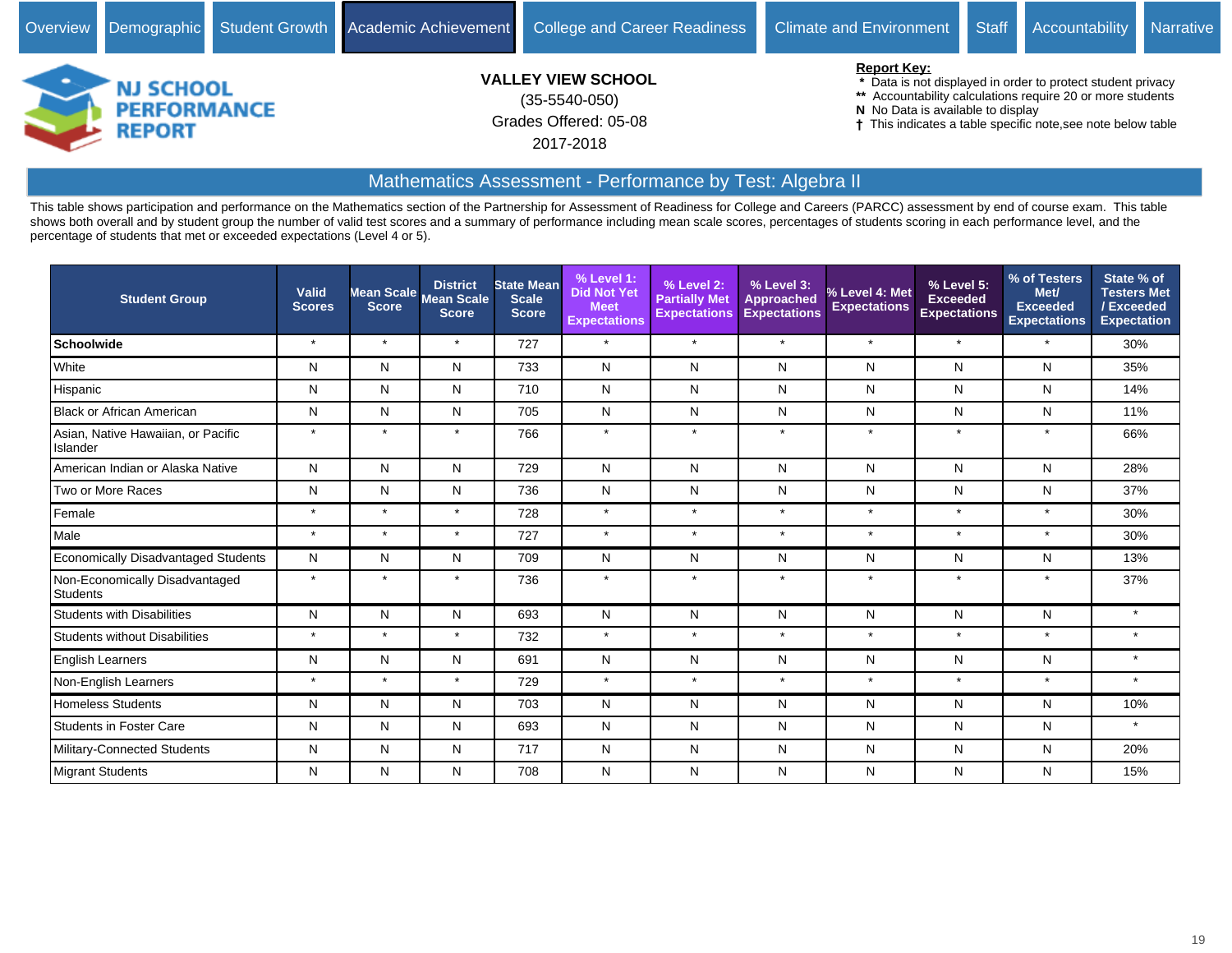

#### Mathematics Assessment - Performance Trends

This graph shows the percentage of students who met or exceeded expectations on each grade level or end of course exam on the Mathematics section of the Partnership for Assessment of Readiness for College and Careers (PARCC) assessment for the past three years.



Grade level results do not include students who took the Algebra I, Geometry, or Algebra II end of course tests.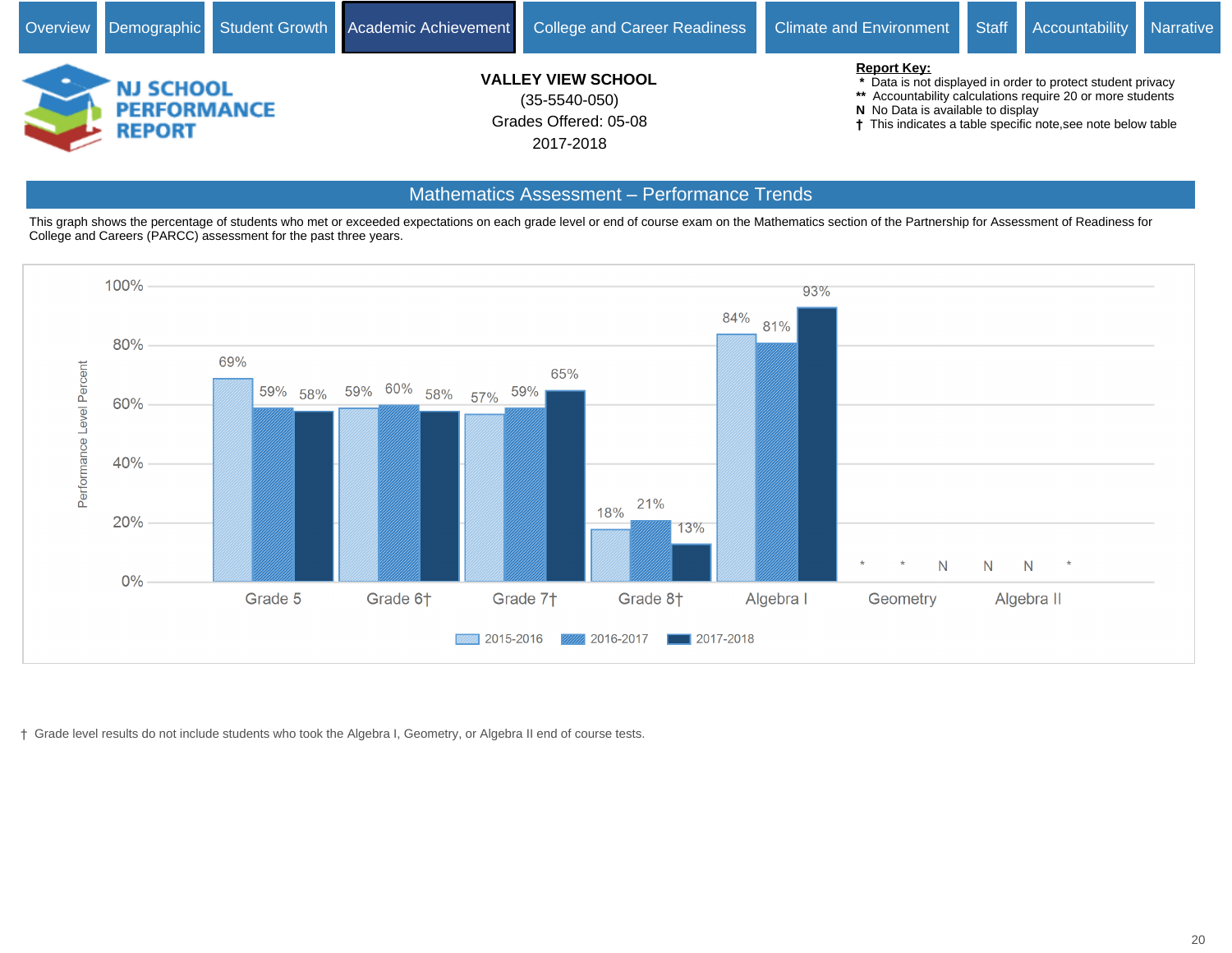

# Grades Offered: 05-08 **VALLEY VIEW SCHOOL** (35-5540-050)

2017-2018

#### **Report Key:**

- **\*** Data is not displayed in order to protect student privacy
- **\*\*** Accountability calculations require 20 or more students
- **N** No Data is available to display
- This indicates a table specific note,see note below table

This table shows the number of students taking the Dynamic Learning Maps Alternate Assessment, which tests academic progress in English Language Arts (ELA) and Mathematics for students with different types of significant cognitive disabilities.

| Grade <sup>'</sup> | ELA:    | Math:<br># Students Tested # Students Tested |
|--------------------|---------|----------------------------------------------|
|                    | $\star$ | $\star$                                      |
|                    |         |                                              |
|                    |         |                                              |
|                    | ÷       | $\star$                                      |

#### DLM Alternate Assessment - Participation English Language Progress to Proficiency

This table shows the percentage of English Learners who demonstrated the expected amount of growth on the ACCESS for ELLs 2.0 Assessment for English Language proficiency. Expected growth is based on the student's initial level of English Language Proficiency during the 2016-17 school year and the number of years the student has been enrolled in the district. This table also shows the school's 2017-18 ESSA accountability target and whether the target was met.

| Student Group               | Percent of English<br><b>Learners Making</b><br><b>Expected Growth to</b><br>Proficiency | 2017-18<br>Target | Met Target? |
|-----------------------------|------------------------------------------------------------------------------------------|-------------------|-------------|
| Schoolwide/English Learners | $\star$                                                                                  | $\star$           | $\star$     |

Target was met within one standard deviation

#### English Language Proficiency Test - Participation and Performance

This table shows, by years in district, the number of English learner students taking the ACCESS for ELLs 2.0 Assessment for English language proficiency and the percentage of students tested that received an overall score of 4.5 or above. Students must receive a score of 4.5 or higher to be considered for proficient status.

| <b>Years in District</b> | # Students<br><b>Tested</b> | % Students with % Students with<br>Overall Score<br>Below 4.5 | <b>Overall Score of</b><br>$\overline{14.5}$ and above |  |  |
|--------------------------|-----------------------------|---------------------------------------------------------------|--------------------------------------------------------|--|--|
| በ-2                      | $\star$                     | $\star$                                                       | ÷                                                      |  |  |
| $3-4$                    |                             |                                                               |                                                        |  |  |
| 5 or more                |                             |                                                               |                                                        |  |  |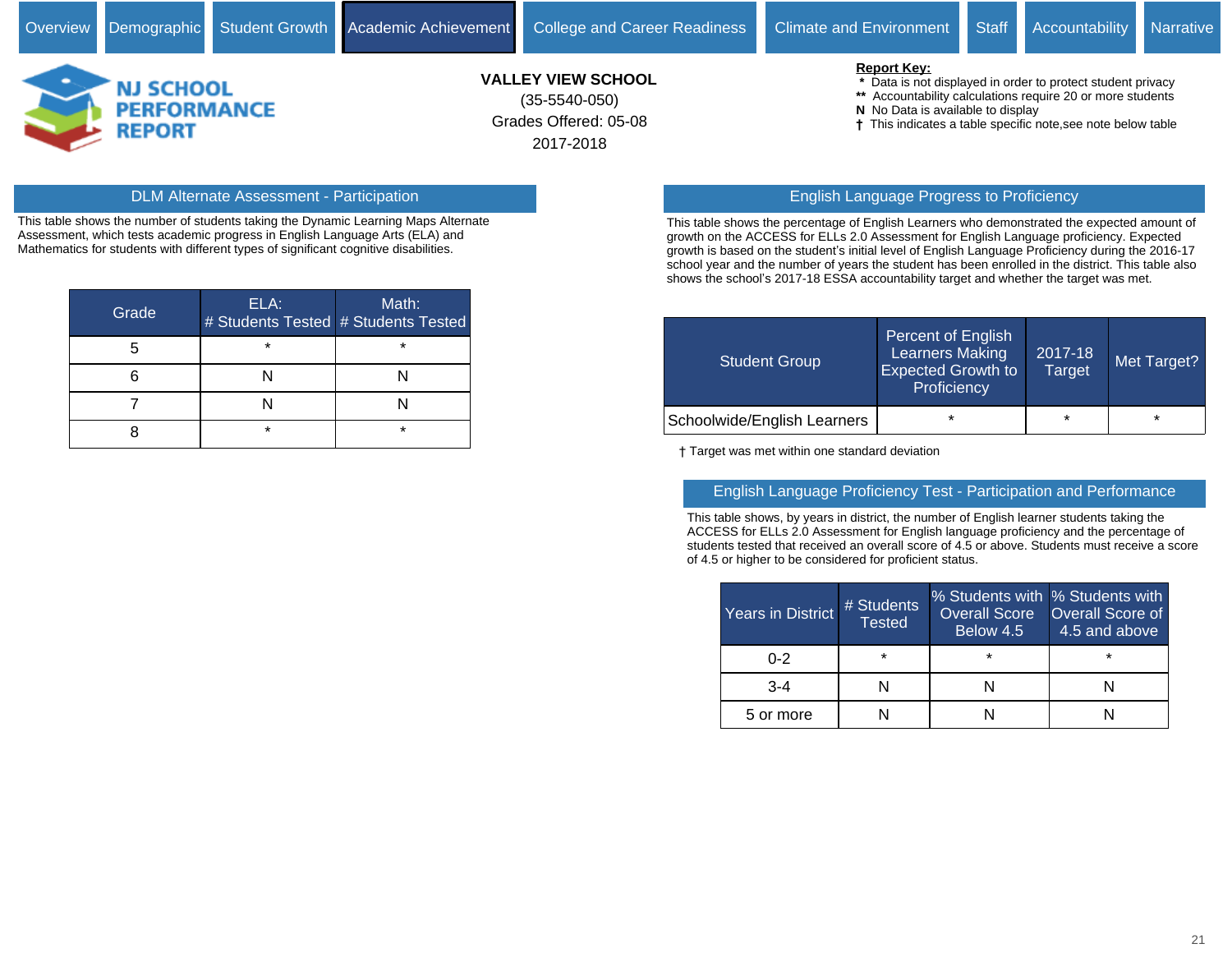

The New Jersey Student Learning Assessment for Science (NJSLA-S) measures student proficiency with the New Jersey Student Learning Standards for Science. All students in grade 5, grade 8, and grade 11 were administered the NJSLA-Science field test in 2017-18.

NJASK Science Assessment Information

New Jersey transitioned from the NJASK to NJSLA-S in 2017-18 to align to new science standards. Results of field tests in 2017-18 will not be reported, but results of NJSLA-S will be added to the performance reports in 2018-19.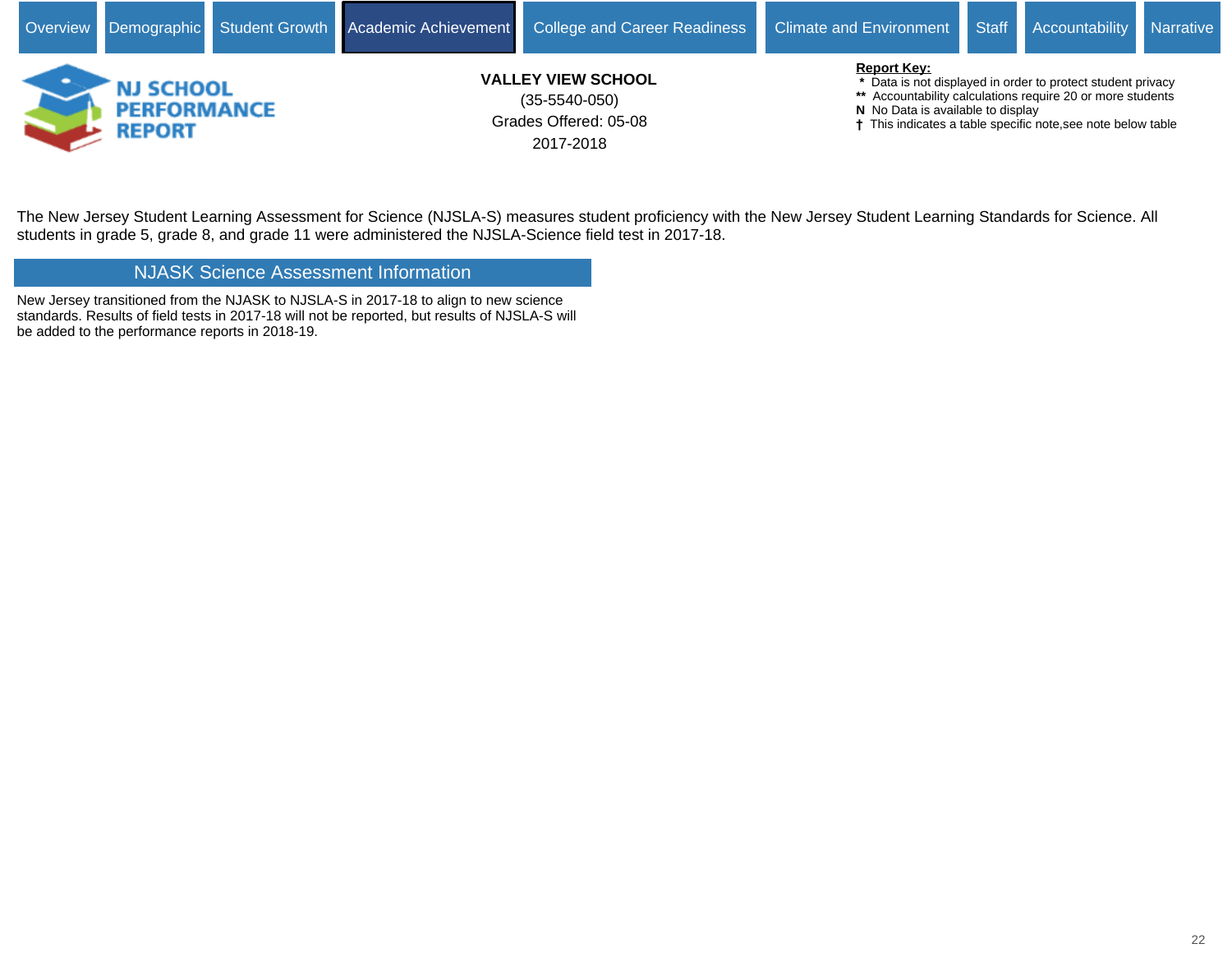

Information about [New Jersey Student Learning Standards](https://www.nj.gov/education/cccs/) can be found on the NJDOE website.

#### Mathematics - Course Participation

This table shows the number of students who were enrolled in Mathematics courses by grade and subject area. Students are counted more than once if they were enrolled in courses across multiple subject areas.

| Grade | Algebra I | Geometry | <b>Grade Level and Other Math</b> |  |  |
|-------|-----------|----------|-----------------------------------|--|--|
|       |           |          | 68                                |  |  |
|       |           |          | 73                                |  |  |
|       | 65        | u        | 37                                |  |  |
| Total |           |          | 178                               |  |  |

#### World Languages - Course Participation

This table shows the number of students who were enrolled in World Languages courses by grade and language. Students are counted more than once if they were enrolled in courses across multiple languages.

| Grade | Spanish | French | Italian | ∟atin | German | <b>Chinese</b> | Other Languages |
|-------|---------|--------|---------|-------|--------|----------------|-----------------|
|       | 70      | 64     |         |       |        |                |                 |
|       | 35      | 36     |         |       |        |                |                 |
|       | 63      | 20     |         |       |        |                |                 |
| Total | 168     | 120    |         |       |        |                |                 |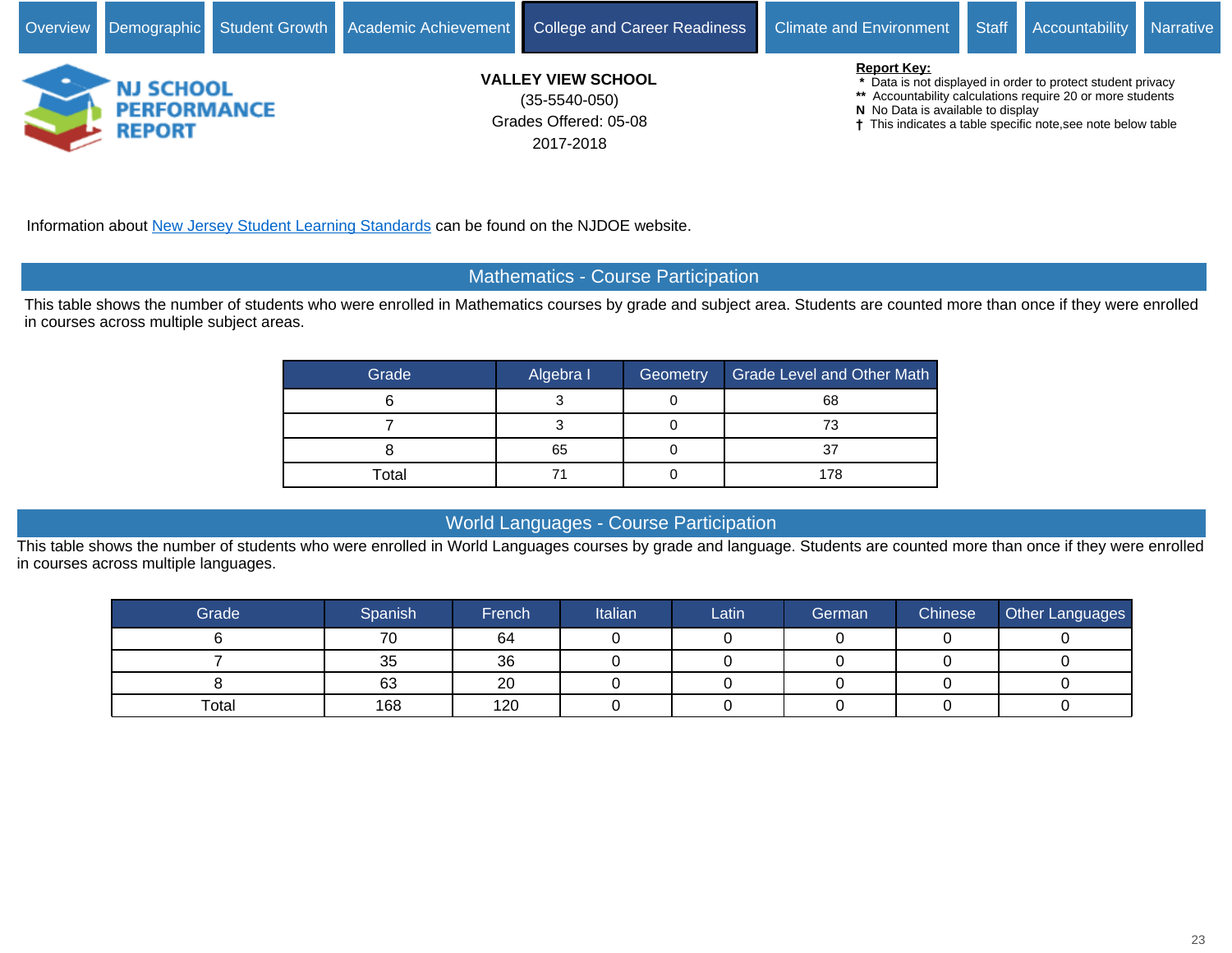

#### Visual and Performing Arts - Course Participation

The first set of graphs below show the percentages of students who were enrolled in any Visual and Performing Arts classes during the school year. The graphs at the bottom of the page show the percentages of students enrolled in at least one course within each of the four arts disciplines during the school year.



Students enrolled in one or more classes by discipline:

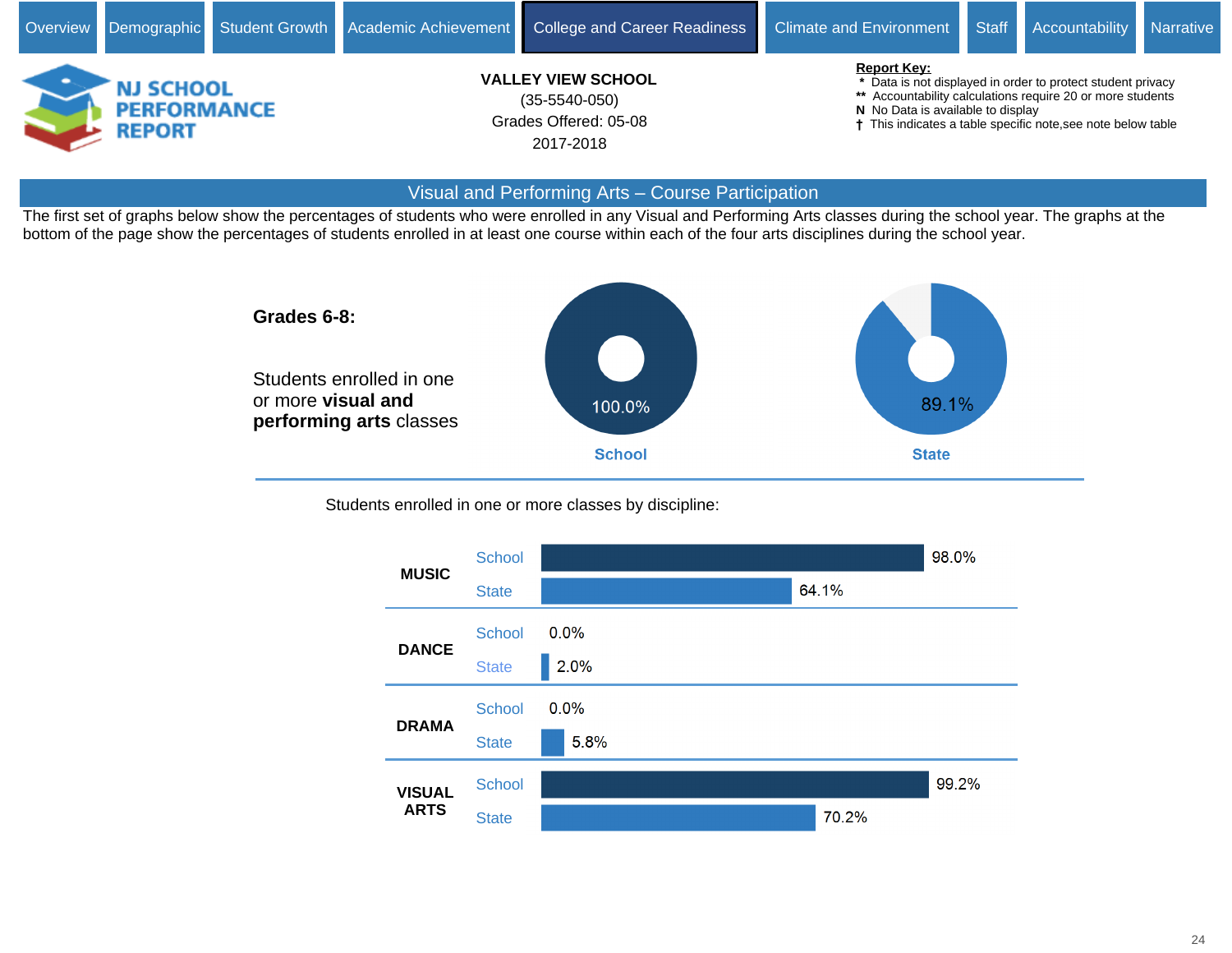

Student absences provide important information about a school's culture and climate. Research shows that absences impact a student's ability to succeed in school. The New Jersey Department of Education used input from New Jersey communities to select chronic absenteeism as its measure of school quality and student success for the ESSA accountability plan. **Chronic absenteeism** is defined as being absent for 10% or more of the days enrolled during the school year. A student who is not present for any reason, whether excused, unexcused, or for disciplinary action, is considered absent unless permitted by state statute or regulations.

#### Chronic Absenteeism

This table shows the number and percentage of students in grades K-12 both overall and by student group who were chronically absent during the school year. The last two columns show the chronic absenteeism state average for students in the grades offered and whether the rate for each student group was above the state average ("Not Met") or less than or equal to the state average ("Met").

| <b>Student Group</b>                           | Number of<br><b>students</b><br>chronically<br>absent | Percent of<br><b>students</b><br>chronically<br>absent | <b>State</b><br>Average | <b>Met State</b><br>Average |
|------------------------------------------------|-------------------------------------------------------|--------------------------------------------------------|-------------------------|-----------------------------|
| Schoolwide                                     | 27                                                    | 7.8                                                    | 9.1                     | Met                         |
| White                                          | 17                                                    | 7.6                                                    | 9.1                     | Met                         |
| Hispanic                                       | 4                                                     | 14.8                                                   | 9.1                     | Not Met                     |
| <b>Black or African American</b>               | $\star$                                               | $\star$                                                | 9.1                     | Not Met                     |
| Asian, Native Hawaiian, or<br>Pacific Islander | 3                                                     | 4.5                                                    | 9.1                     | Met                         |
| American Indian or Alaska<br><b>Native</b>     | N                                                     | N                                                      | N                       | N                           |
| Two or More Races                              | $\star$                                               | $\star$                                                | $***$                   | $***$                       |
| Economically<br><b>Disadvantaged Students</b>  | $\star$                                               | $\star$                                                | $***$                   | $***$                       |
| <b>Students with Disabilities</b>              | 9                                                     | 12.7                                                   | 9.1                     | Not Met                     |
| <b>English Learners</b>                        | $\star$                                               | $\star$                                                | $***$                   | $***$                       |

This graph shows the percentage of K-12 students by the number of days they were absent during the school year.

Days Absent

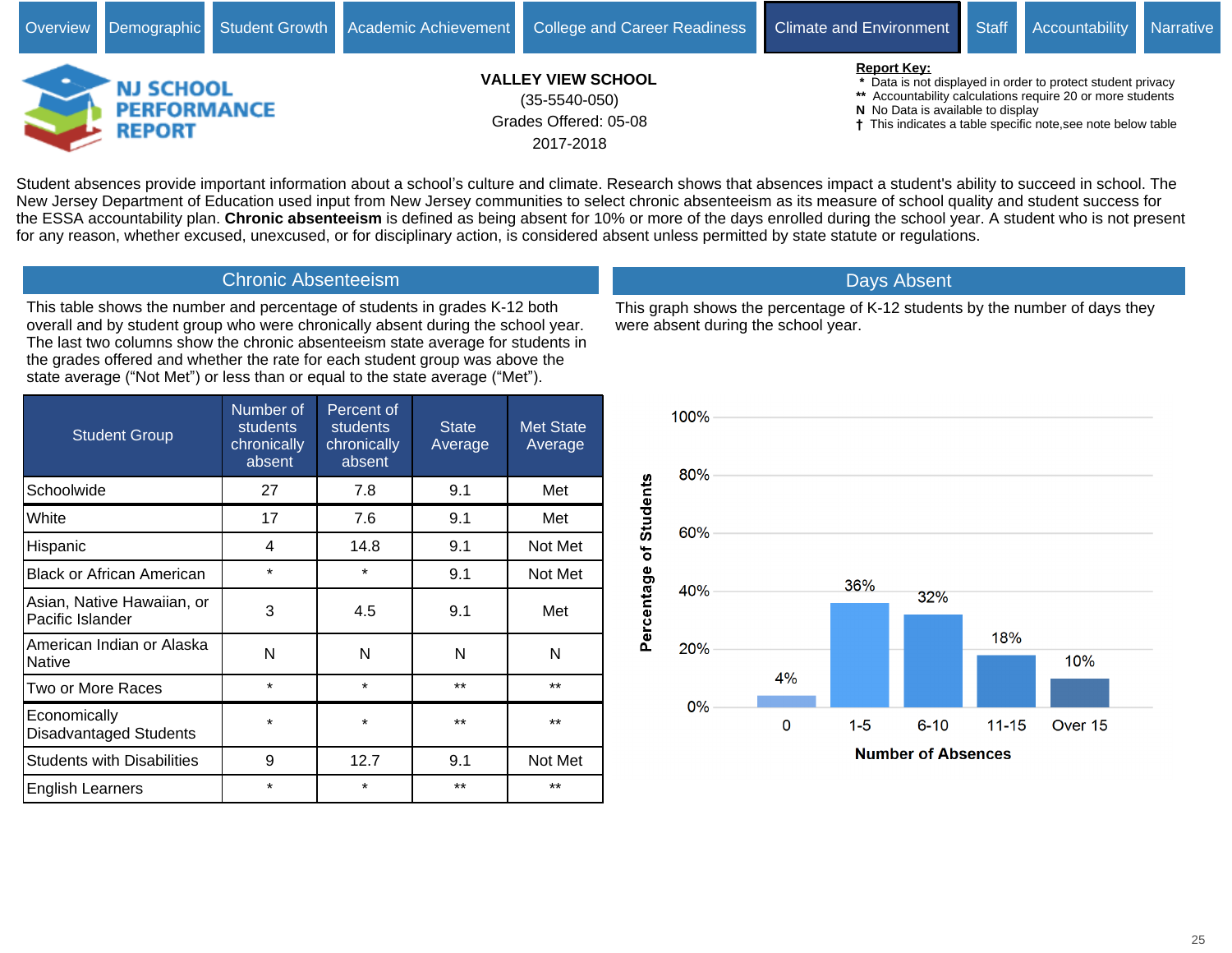

Student absences provide important information about a school's culture and climate. Research shows that absences impact a student's ability to succeed in school. The New Jersey Department of Education used input from New Jersey communities to select chronic absenteeism as its measure of school quality and student success for the ESSA accountability plan. **Chronic absenteeism** is defined as being absent for 10% or more of the days enrolled during the school year. A student who is not present for any reason, whether excused, unexcused, or for disciplinary action, is considered absent unless permitted by state statute or regulations.

Chronic Absenteeism by Grade

This graph shows the percentage of students by grade level who were chronically absent during the school year.

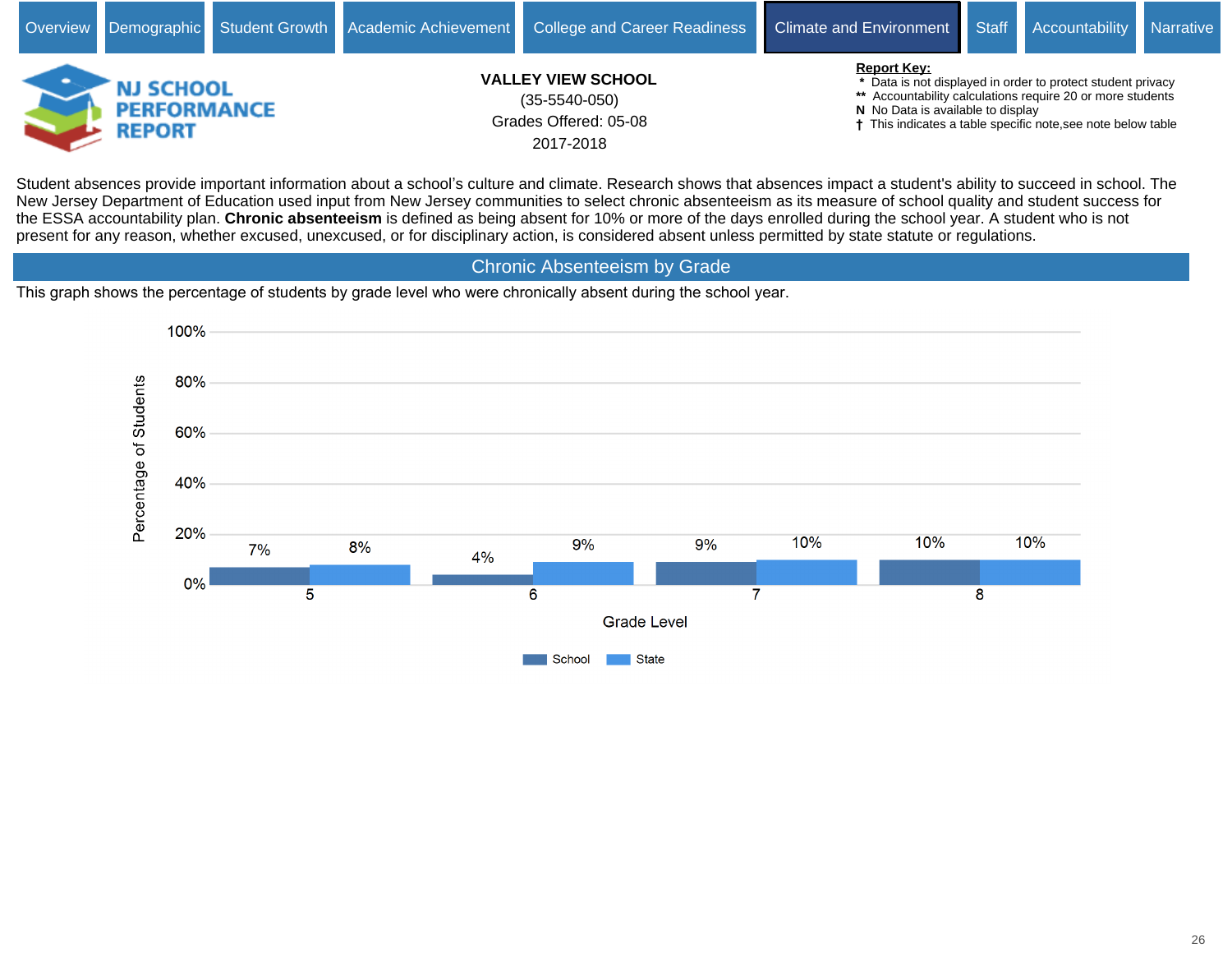

Grades Offered: 05-08 **VALLEY VIEW SCHOOL** 2017-2018 (35-5540-050)

 **\*** Data is not displayed in order to protect student privacy

**\*\*** Accountability calculations require 20 or more students

**N** No Data is available to display

This indicates a table specific note,see note below table

#### Violence, Vandalism, HIB, and Substance Offenses

This table shows the number of incidents reported by type. A single incident may be counted under multiple incident types. The total unique incidents row provides an unduplicated count of incidents. The last row shows the rate of incidents for every 100 students enrolled.

| <b>Incident Type</b>                     | Number of Incidents |
|------------------------------------------|---------------------|
| Violence                                 |                     |
| Weapons                                  |                     |
| Vandalism                                | O                   |
| Substances                               | 3                   |
| Harassment, Intimidation, Bullying (HIB) | 3                   |
| <b>Total Unique Incidents</b>            | 10                  |
| Incidents Per 100 Students Enrolled      | 2.88                |

## Harassment, Intimidation, and Bullying (HIB) Investigations

This table shows, by the nature of the incident, the number of alleged and confirmed Harassment, Intimidation, and Bulling (HIB) investigations. The nature of an incident is based on the protected categories listed below, and the nature of a single HIB investigation may include multiple categories. All confirmed incidents must have an identified nature.

| <b>HIB Nature (Protected Category)</b> | <b>HIB Alleged</b> | <b>HIB Confirmed</b> | <b>Total HIB</b><br>Investigations |
|----------------------------------------|--------------------|----------------------|------------------------------------|
| Race                                   |                    |                      |                                    |
| Religion                               |                    |                      |                                    |
| Ancestry                               |                    |                      |                                    |
| Gender                                 |                    |                      |                                    |
| <b>Sexual Orientation</b>              |                    |                      |                                    |
| <b>Disability</b>                      |                    |                      |                                    |
| Other                                  |                    |                      |                                    |
| No Identified Nature                   |                    |                      |                                    |

#### Police Notifications

This table shows, by incident type, the number of cases where an incident led to police notification.

| Incident Type                            | Incidents Reported to Police |
|------------------------------------------|------------------------------|
| Violence                                 |                              |
| Weapons                                  |                              |
| Vandalism                                |                              |
| <b>Substances</b>                        |                              |
| Harassment, Intimidation, Bullying (HIB) |                              |
| Other Incidents Leading to Removal       |                              |

## Student Disciplinary Removals

The first table shows, by removal type, the number and percentage of students who received disciplinary removals during the school year. Removal types include students receiving one or more in-school suspensions, one or more out-of-school suspensions, one or more suspension of any type, removal to another school or other educational program, expulsion with no further educational services, or arrest. The second table shows the total number of days missed due to out-ofschool suspension for all students during the school year.

| <b>Removal Type</b>                   | Number of<br><b>Students</b> | Percent of<br><b>Students</b> | School Da<br>due to Ou |
|---------------------------------------|------------------------------|-------------------------------|------------------------|
| <b>In-School Suspensions</b>          | $\star$                      | $\star$                       | <b>Susp</b>            |
| Out-of-School Suspensions             | $\star$                      | $\star$                       |                        |
| Any Suspension                        | 10                           | 2.9%                          |                        |
| Removal to other education<br>program |                              | $0.0\%$                       |                        |
| Expulsion                             | n                            | 0.0%                          |                        |
| Arrest                                |                              | $0.0\%$                       |                        |

ays Missed tt-of-School ensions

10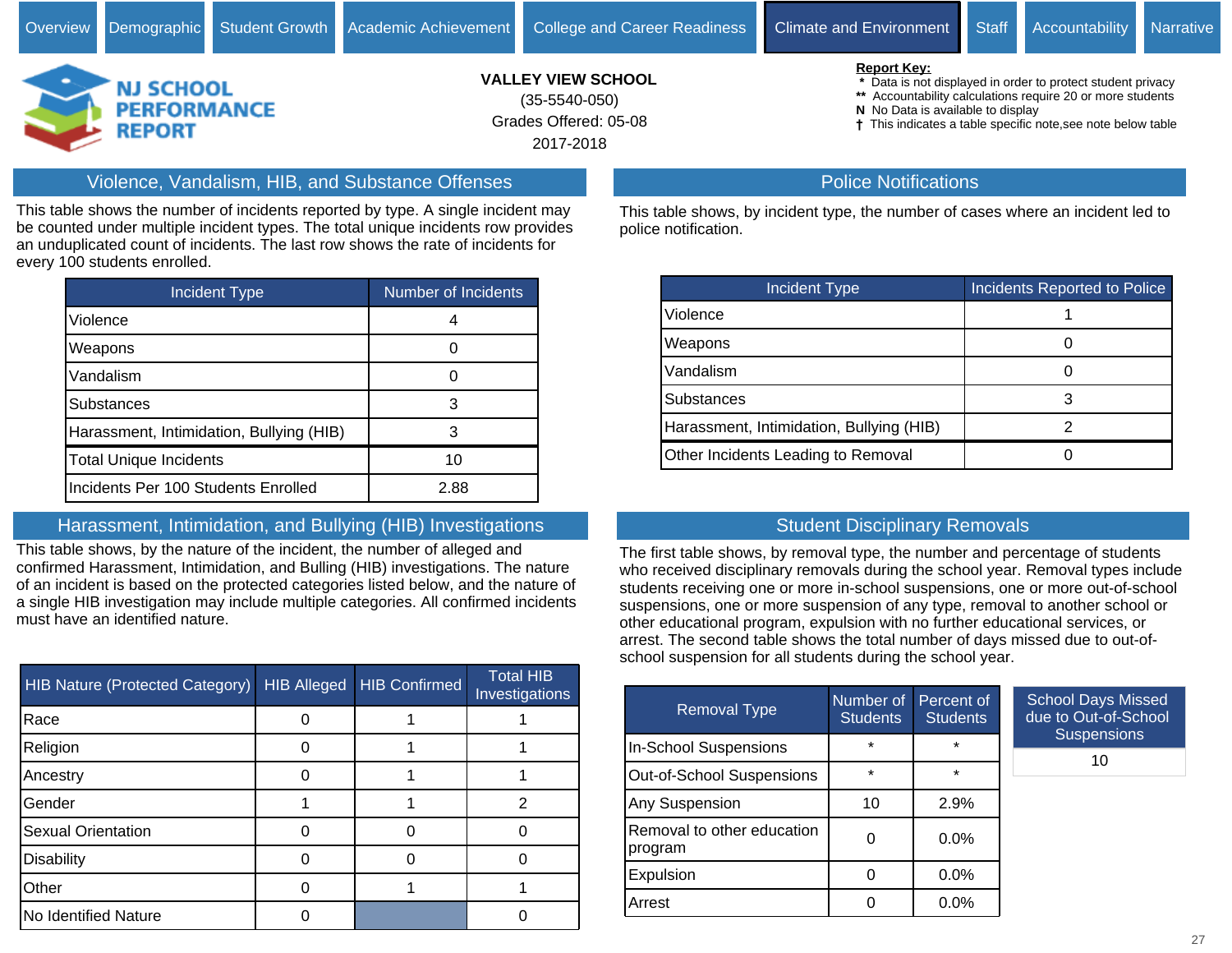Grades Offered: 05-08

2017-2018

- **N** No Data is available to display
- This indicates a table specific note,see note below table

#### School Day

**REPORT** 

This table shows the start and end times and length of school day for a typical student at this school. Instructional time is the amount of time that a typical student was engaged in instructional activities under the supervision of a certified teacher. Full time students attend this school for more than half of the school day and shared-time students attend the school for half of the school day or less.

| Category                                | School        |
|-----------------------------------------|---------------|
| Typical Start Time                      | $8:15$ AM     |
| Typical End Time                        | $2:55$ PM     |
| Length of School Day                    | 6 Hrs 40 Mins |
| Full Time - Instructional Time          | 5 Hrs 46 Mins |
| <b>Shared Time - Instructional Time</b> |               |

#### Device Ratios

This table shows the student to device ratio, which is the number of students in tested grades 3-11 per device. Devices are computers such as tablets, iPads, laptops and Chromebooks. The count includes only devices that meet nationally recommended specifications for digital learning in grades 3-11. This information comes from the elective NJTRAx survey, therefore data may not be available for all schools. Additionally, schools that have adopted a Bring Your Own Device policy may appear to have a very low Student to Device ratio due to this policy decision.

|         | School Year Student to Device Ratio |
|---------|-------------------------------------|
| 2017-18 | 1:1                                 |

#### Per-Pupil Expenditures (District Level)

This table shows the total current expenses for regular and special education students taught within the district's schools. It includes expenditures for instruction, support services, administration, operations and maintenance, extra-curricular activities, and community service. More information about district and charter school spending can be found using districts' [User Friendly Budgets](https://www.nj.gov/education/finance/fp/ufb/), or the NJDOE Finance [District Report Search](http://www.nj.gov/education/finance/fp/cafr/search) of the Comprehensive Annual Financial Reports (CAFRs) and Auditor's Management Reports (AMRs). NJDOE will be collecting school-level per-pupil expenditures data for the 2018-19 school year, and that data will be included in future reports.

| Per-Pupil Expenditures     | Federal | State/<br>Local | Total    |
|----------------------------|---------|-----------------|----------|
| District Total (2016-2017) | \$259   | \$15,317        | \$15,576 |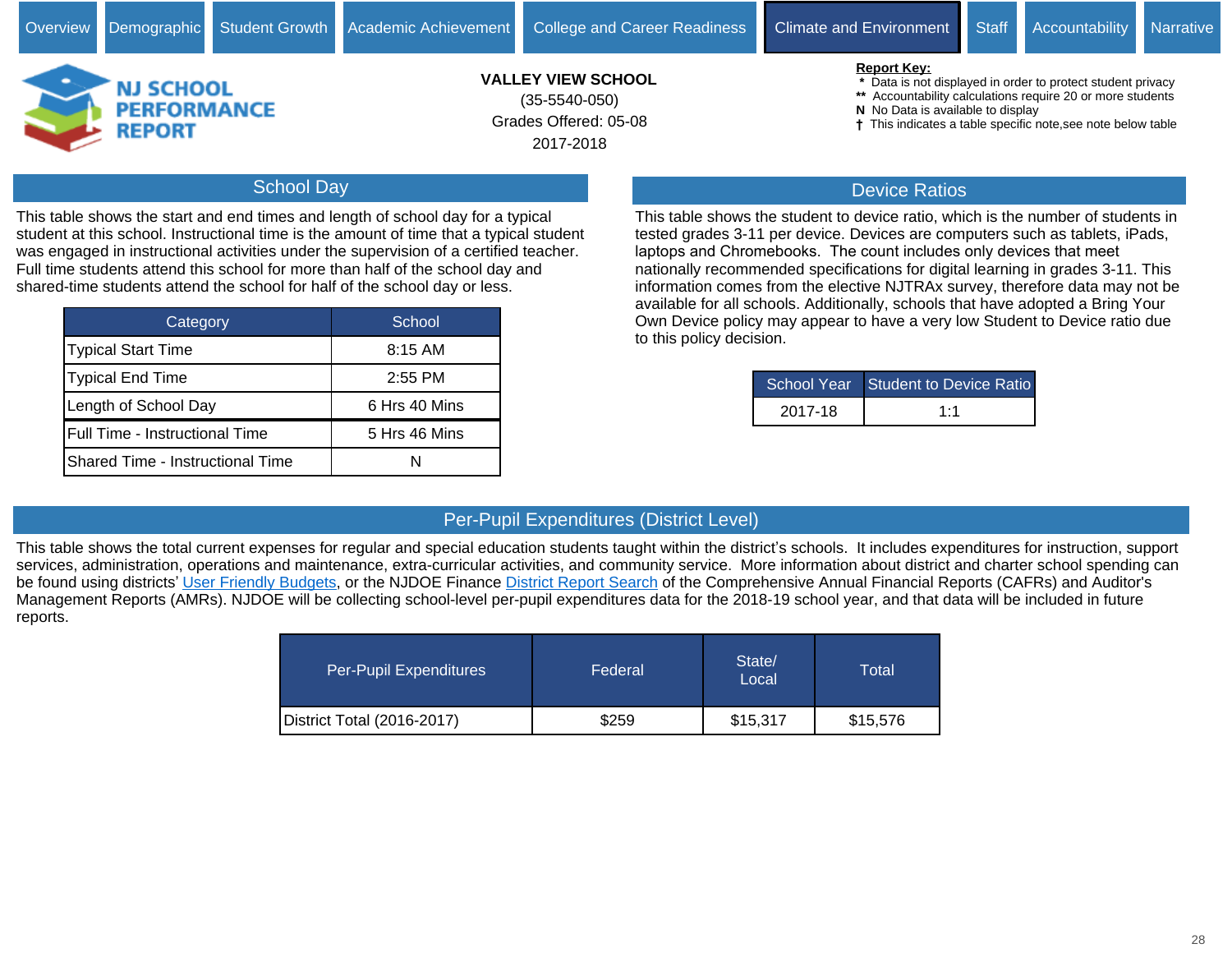

#### **Key terms for staff data**:

**Faculty**: All classroom teachers and educational support services personnel (such as Librarians, Nurses, Counselors, and Child Study Team members) **Teachers**: All classroom teachers

**Administrators**: Principals, assistant principals, supervisors, coordinators, directors, and other central-office administrators, as well as superintendents and other districtlevel administrators

#### Teachers - Experience

This table shows information about experience for teachers assigned to this school and across the state.

| Category                                      | <b>Teachers</b><br>in School | <b>Teachers</b><br>in State |  |
|-----------------------------------------------|------------------------------|-----------------------------|--|
| Total Number of teachers                      | 30                           | 117,464                     |  |
| Average years experience in<br>public schools | 10.8                         | 12.0                        |  |
| Average years experience in<br>district       | 10.1                         | 10.7                        |  |
| Teachers in district for 4 or more<br>vears   | 70.0%                        | 75.5%                       |  |

# Administrators - Experience (District Level)

This table shows information about experience for administrators assigned to this district and across the state.

| Category                                          | Admin. in<br><b>District</b> | Admin. in<br><b>State</b> |
|---------------------------------------------------|------------------------------|---------------------------|
| <b>Total Number of administrators</b>             |                              | 9,374                     |
| Average years experience in public<br>schools     | 18.3                         | 16.0                      |
| Average years experience in district              | 15.3                         | 12.0                      |
| Administrators in district for 4 or<br>more years | 75.0%                        | 76.2%                     |

#### Student and Staff Ratios

This table shows ratios of students and staff members in the school and district. Ratios for librarians, nurses, counselors, and child study team members are only reported at the district level because many staff in these jobs are assigned only to the district and not to individual schools.

| Ratio                                                 | School Ratio | District Ratio |
|-------------------------------------------------------|--------------|----------------|
| <b>Students to Teachers</b>                           | 12:1         | 12:1           |
| Students to<br>Administrators                         | 347:1        | 174:1          |
| Teachers to<br>Administrators                         | 30:1         | 15:1           |
| Students to<br>Librarians/Media<br><b>Specialists</b> |              | 697:1          |
| <b>Students to Nurses</b>                             |              | 349:1          |
| <b>Students to Counselors</b>                         |              | 349:1          |
| <b>Students to Child Study</b><br>Team                |              | 349:1          |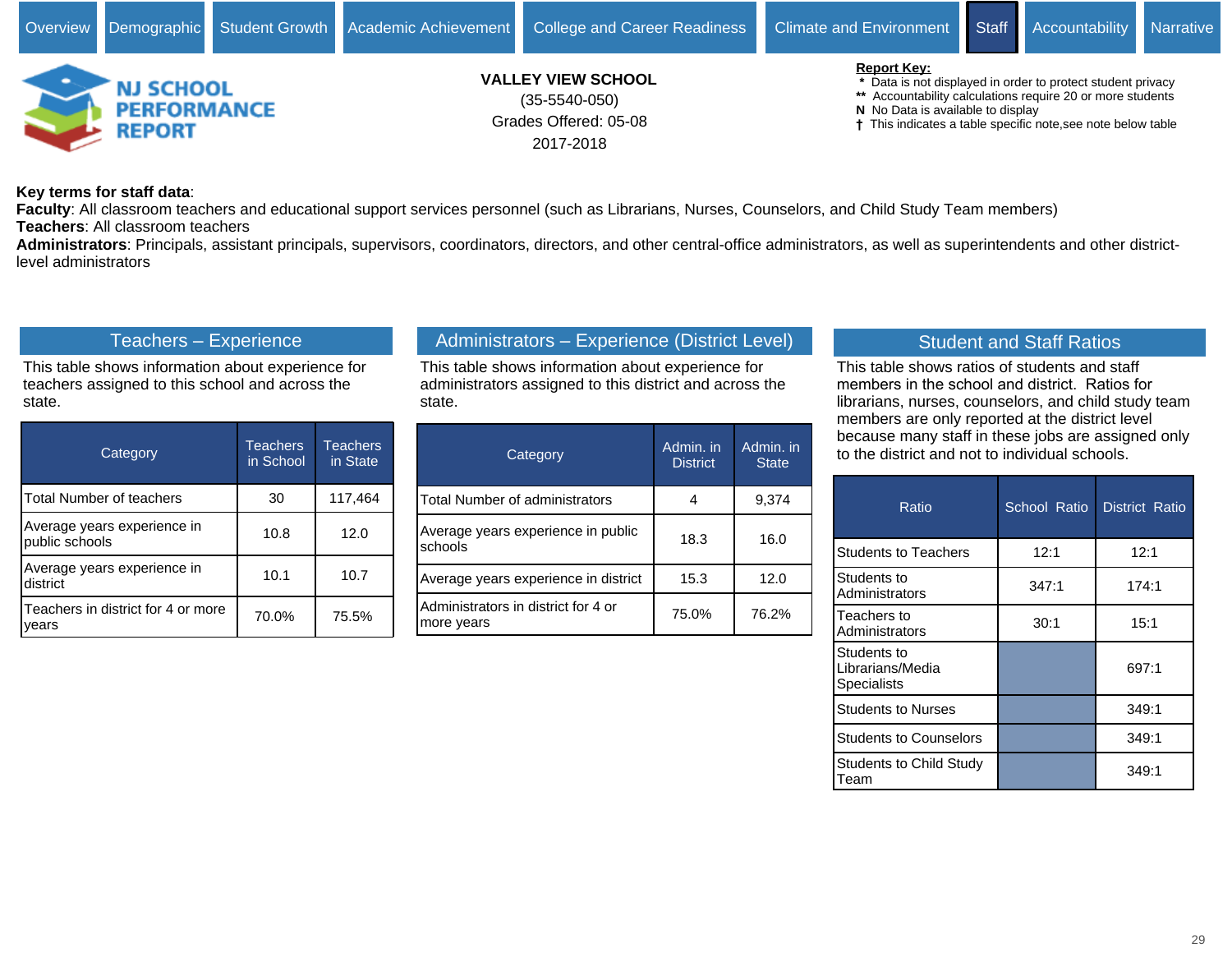

**Key terms for staff data**:

**Faculty**: All classroom teachers and educational support services personnel (such as Librarians, Nurses, Counselors, and Child Study Team members) **Teachers**: All classroom teachers

**Administrators**: Principals, assistant principals, supervisors, coordinators, directors, and other central-office administrators, as well as superintendents and other districtlevel administrators

#### Teachers and Administrators - Level of Education

This chart shows the highest level of education attained by the teachers and administrators. The Bachelor's category may include other degrees/certificates such as a Specialist's degree. Administrators are required to have a Master's degree or higher.

#### Teachers and Administrators - One-Year Retention (District Level)

This table shows the percentage of teachers and administrators assigned to this district in 2016-17 that were still assigned to this district in 2017-18. Staff who were not retained may have changed districts or no longer work for the state (including retirements).

| Job Type                                       | <b>District</b> | <b>State</b> |
|------------------------------------------------|-----------------|--------------|
| 2016-17 Teachers: Same district 2017-18        | 88.3%           | 90.2%        |
| 12016-17 Administrators: Same district 2017-18 | 75.0%           | 86.2%        |

#### Faculty Attendance

This table shows the percentage of days that faculty members were present during the school year. Approved professional days, personal days, staff training days, bereavement days, jury duty, and absences due to extended illness are not counted against days present, and faculty members on long-term leave or disability are excluded from this calculation.

| <b>School Year</b> | % Days Present |
|--------------------|----------------|
| 2017-18            | 98.2%          |

# Bachelor's Degree



## Master's Degree



 $0%$ **Teacher**  $0%$ Admin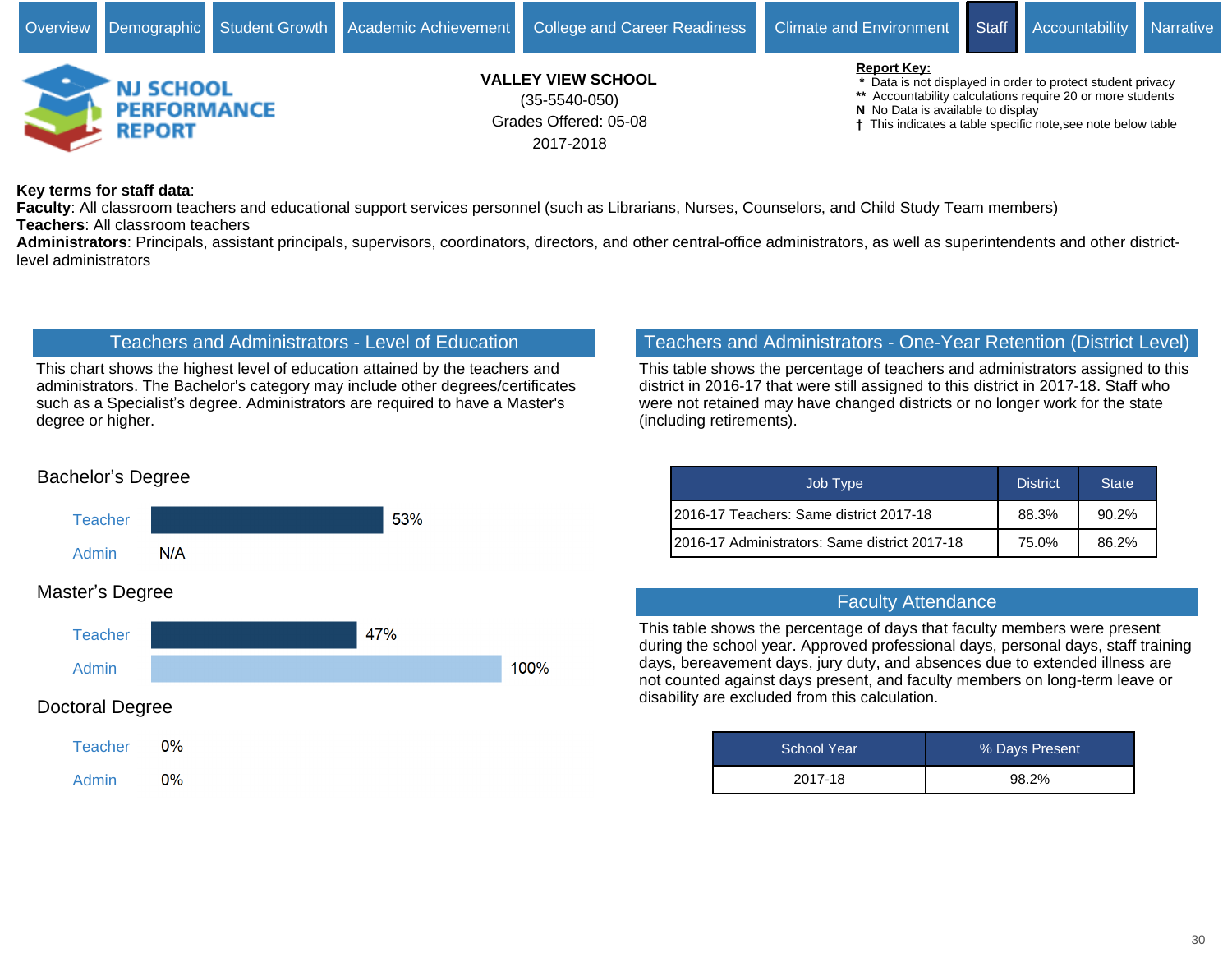

**Key terms for staff data**:

**Faculty**: All classroom teachers and educational support services personnel (such as Librarians, Nurses, Counselors, and Child Study Team members) **Teachers**: All classroom teachers

**Administrators**: Principals, assistant principals, supervisors, coordinators, directors, and other central-office administrators, as well as superintendents and other districtlevel administrators

# Teachers and Administrators - Demographics

This table shows the percentage of teachers and administrators by gender and by racial and ethnic group.

| Category                            | <b>Teachers</b> | Administrators |  |
|-------------------------------------|-----------------|----------------|--|
| Female                              | 73.3%           | 100.0%         |  |
| Male                                | 26.7%           | $0.0\%$        |  |
| White                               | 96.7%           | 100.0%         |  |
| Hispanic                            | 3.3%            | 0.0%           |  |
| <b>Black or African American</b>    | 0.0%            | 0.0%           |  |
| Asian                               | 0.0%            | 0.0%           |  |
| American Indian or Alaska Native    | 0.0%            | 0.0%           |  |
| Native Hawaiian or Pacific Islander | 0.0%            | 0.0%           |  |
| Two or More Races                   | 0.0%            | 0.0%           |  |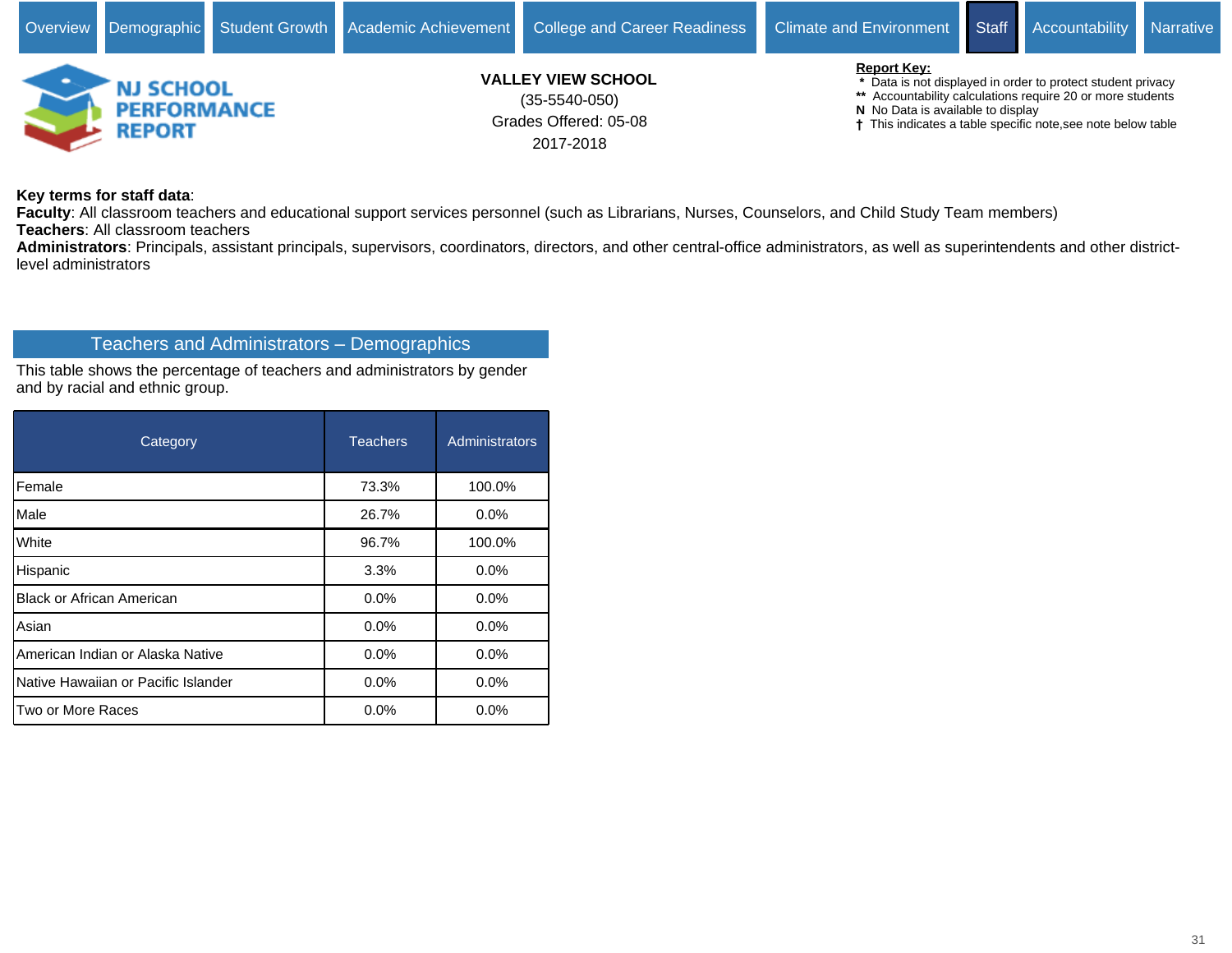

New Jersey's school accountability system identifies schools that are in need of comprehensive and targeted support as required by the Every Student Succeeds Act (ESSA). For more information about New Jersey's accountability system, how indicator and summative scores were calculated, and how federal accountability status is determined, see these [accountability resources.](https://www.state.nj.us/education/title1/accountability/progress/18/)

#### Comprehensive Status

This table shows whether this school is identified as requiring Comprehensive Support and Improvement during the 2019-20 school year and whether it will be eligible to exit comprehensive status in January 2021 or January 2022. Schools must meet exit criteria in order to exit status. Schools with a summative score in the bottom 5% of Title I schools or with a four-year graduation rate of 67% or less are identified as requiring Comprehensive Support and Improvement.

| <b>Requires Comprehensive</b><br>Support during the 2019-20<br><b>School Year</b> | <b>Eligible to exit status in</b><br>January 2021 | <b>Eligible to exit status in</b><br>January 2022 |  |  |
|-----------------------------------------------------------------------------------|---------------------------------------------------|---------------------------------------------------|--|--|
| No                                                                                | n/a                                               | n/a                                               |  |  |

#### Targeted Status

This table shows whether one or more student groups in this school has been identified as requiring Targeted Support and Improvement during the 2019-20 school year and whether each student group will be eligible to exit targeted status in January 2021 or January 2022. Schools must meet exit criteria in order to exit status. Student groups with a summative score that would be in the bottom 5% of schools and student groups that miss annual targets for all indicators for two years in a row are identified as requiring Targeted Support and Improvement. Note: Schools identified as requiring comprehensive support may have student groups identified as needing targeted support below, but the date they are eligible to exit status is based on their comprehensive status.

| <b>Student Group</b>                        | <b>Requires Targeted Support</b><br>during the 2019-20 School Year | <b>Eligible to exit status in January</b><br>2021 | <b>Eligible to exit status in January</b><br>2022 |
|---------------------------------------------|--------------------------------------------------------------------|---------------------------------------------------|---------------------------------------------------|
| Any Student Groups                          | No.                                                                | n/a                                               | n/a                                               |
| White                                       | No.                                                                |                                                   |                                                   |
| Hispanic                                    | No.                                                                |                                                   |                                                   |
| Black or African American                   | No.                                                                |                                                   |                                                   |
| Asian, Native Hawaiian, or Pacific Islander | <b>No</b>                                                          |                                                   |                                                   |
| American Indian or Alaska Native            | <b>No</b>                                                          |                                                   |                                                   |
| Two or More Races                           | No.                                                                |                                                   |                                                   |
| <b>Economically Disadvantaged Students</b>  | <b>No</b>                                                          |                                                   |                                                   |
| <b>Students with Disabilities</b>           | No.                                                                |                                                   |                                                   |
| English Learners                            | No.                                                                |                                                   |                                                   |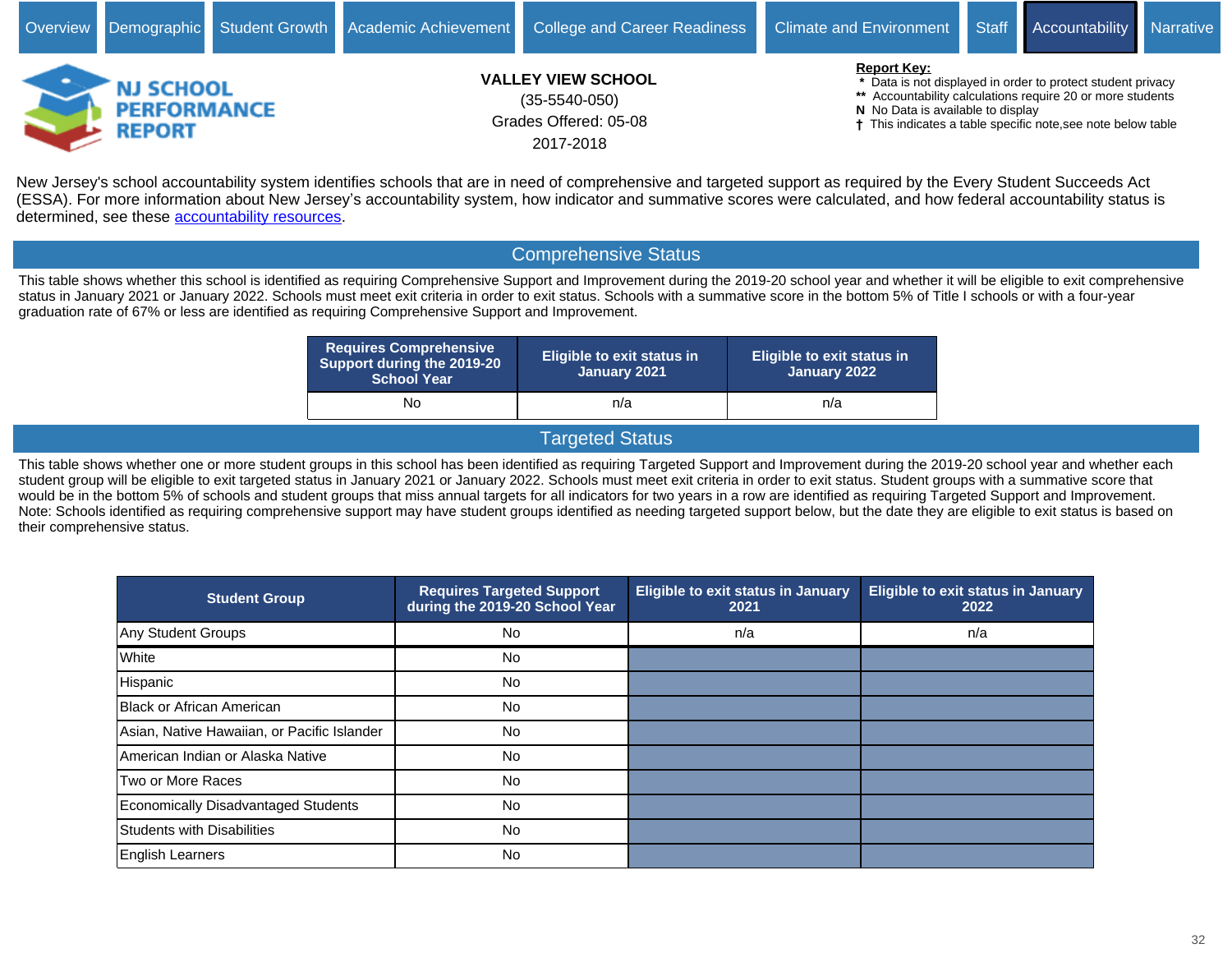

#### Accountability Indicator Scores and Summative Rating - 2017-18 School Year

New Jersey has developed a school accountability system as required by the Every Student Succeeds Act (ESSA) to identify schools that are in need of Comprehensive Support and Improvement. This table shows the indicator scores for each indicator included in the accountability system and the weight that each indicator receives when calculating the overall Summative Score. The Summative Rating is the percentile rank of the Summative Score as compared to other schools across the state. Schools with a summative score in the bottom 5% of Title I schools or with a four-year graduation rate of 67% or less are identified as requiring Comprehensive Support and Improvement. For more information about New Jersey's accountability system and how these indicator scores were calculated, see these [accountability resources](https://www.state.nj.us/education/title1/accountability/progress/18/).

| <b>Accountability Indicator</b>                                                        | <b>Score</b> | <b>Weight</b> |
|----------------------------------------------------------------------------------------|--------------|---------------|
| English Language Arts Proficiency                                                      | 72.87        | 17.5%         |
| Mathematics Proficiency                                                                | 65.70        | 17.5%         |
| English Language Arts Growth                                                           | 12.68        | 25.0%         |
| <b>Mathematics Growth</b>                                                              | 14.36        | 25.0%         |
| Progress Towards English Language Proficiency (coming 2018)                            | $***$        | $***$         |
| Chronic Absenteeism                                                                    | 39.21        | 15.0%         |
| <b>Summative Score:</b> Sum of all indicator scores multiplied by indicator weights    | 36.89        | n/a           |
| <b>Summative Rating: Percentile rank of Summative Score</b>                            | 28.85        | n/a           |
| <b>Requires Comprehensive Support:</b> Summative Score is in the bottom 5th percentile | No           | n/a           |

Weights indicated by this symbol were adjusted due to data availability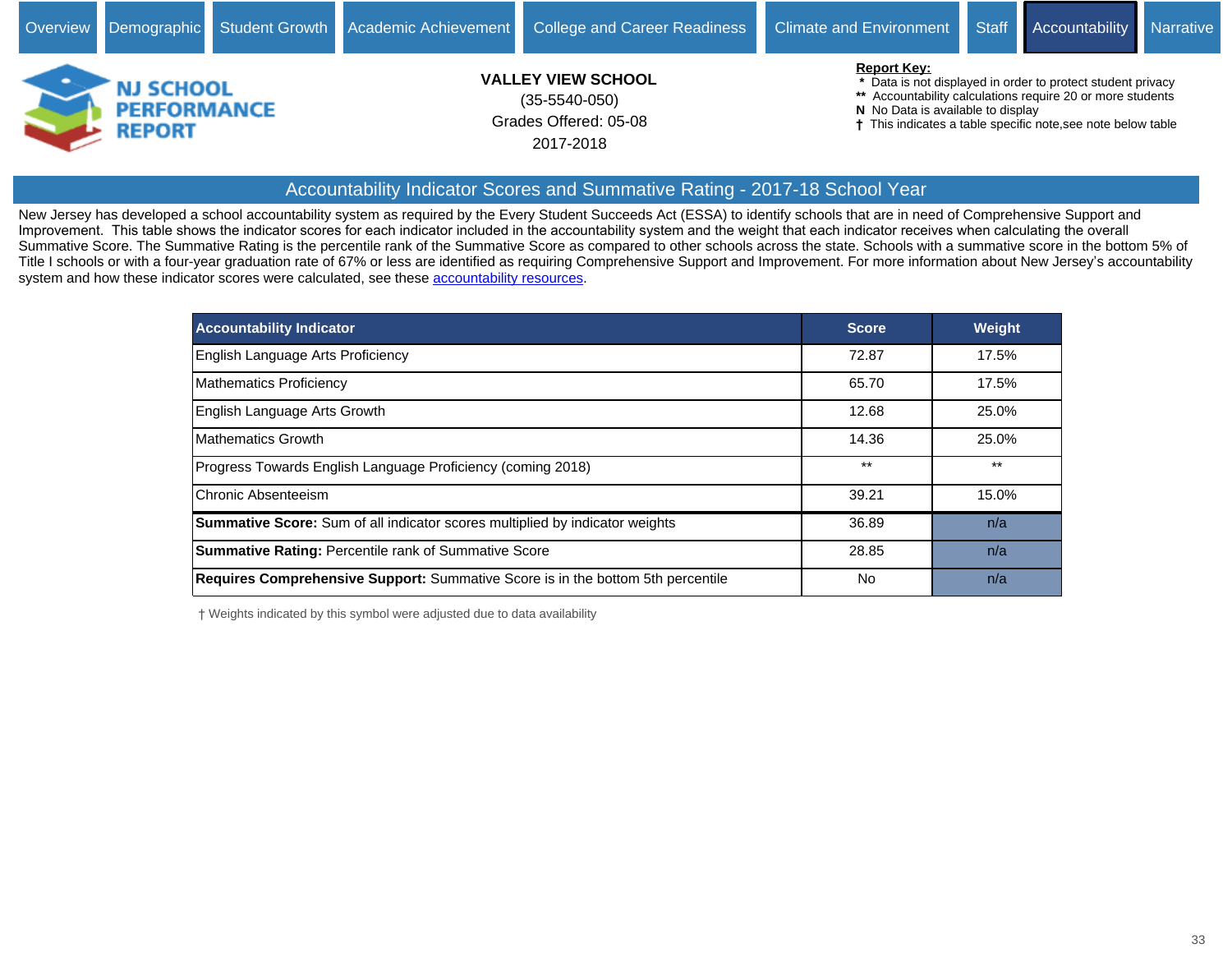

## Accountability Summary by Student Group - 2017-18 School Year

New Jersey has developed a school accountability system as required by the Every Student Succeeds Act (ESSA) to identify schools that are in need of Targeted Support and Improvement. Any student group where the summative score would be in the bottom 5% of schools is identified for Targeted Support for a Low-Performing Student Group. Any student group that has missed annual targets for all indicators two years in a row is identified for Targeted Support for a Consistently Underperforming Student Group. In the table below, schools in which one or more student groups are identified for Targeted Sport will be noted in the Schoolwide row. Annual targets for proficiency and graduation rate were set based on a school or student group's performance in 2015-16. The target for chronic absenteeism is the state average for chronic absenteeism based on students enrolled in the grades served by the given school. For more details on accountability targets, see these [accountability resources](https://www.state.nj.us/education/title1/accountability/progress/18/).

| <b>Student Group</b>                           | <b>Summative</b><br><b>Score</b> | <b>Summative</b><br>Score Cut-<br>off for<br><b>Targeted</b><br><b>Support</b> | <b>Requires</b><br><b>Targeted</b><br>Support:<br><b>Low</b><br>Performing<br><b>Student</b><br>Group | <b>ELA</b><br><b>Proficiency:</b><br><b>Met Annual</b><br><b>Target</b> | <b>Math</b><br><b>Proficiency:</b><br><b>Met Annual</b><br><b>Target</b> | <b>Standard</b> | <b>ELA Student Math Student</b><br><b>Growth: Met Growth: Met</b><br><b>Standard</b> | <b>Progress</b><br><b>Towards</b><br><b>English</b><br>Language<br>Proficiency:<br><b>Met Annual</b><br><b>Target</b> | <b>Chronic</b><br>Absenteeism:<br><b>Met State</b><br>Average | <b>Requires Targeted</b><br>Support:<br><b>Consistently</b><br><b>Underperforming</b><br><b>Student Group -</b><br>2017-18 |
|------------------------------------------------|----------------------------------|--------------------------------------------------------------------------------|-------------------------------------------------------------------------------------------------------|-------------------------------------------------------------------------|--------------------------------------------------------------------------|-----------------|--------------------------------------------------------------------------------------|-----------------------------------------------------------------------------------------------------------------------|---------------------------------------------------------------|----------------------------------------------------------------------------------------------------------------------------|
| Schoolwide                                     | n/a                              | n/a                                                                            | No                                                                                                    | <b>Met Target</b>                                                       | Met Targett                                                              | Met Standard    | Not Met                                                                              | $***$                                                                                                                 | Met                                                           | No.                                                                                                                        |
| White                                          | 36.58                            | 14.08                                                                          | No                                                                                                    | <b>Met Target</b>                                                       | Met Targett                                                              | Met Standard    | Not Met                                                                              | n/a                                                                                                                   | Met                                                           | No.                                                                                                                        |
| Hispanic                                       | 22.37                            | 14.08                                                                          | <b>No</b>                                                                                             | Met Targett                                                             | <b>Met Target</b>                                                        | Not Met         | $***$                                                                                | n/a                                                                                                                   | <b>Not Met</b>                                                | No.                                                                                                                        |
| Black or African American                      | 44.89                            | 14.08                                                                          | No                                                                                                    | <b>Met Target</b>                                                       | Met Targett                                                              | Not Met         | $***$                                                                                | n/a                                                                                                                   | <b>Not Met</b>                                                | No.                                                                                                                        |
| Asian, Native Hawaiian, or Pacific<br>Islander | 41.36                            | 14.08                                                                          | <b>No</b>                                                                                             | <b>Met Goal</b>                                                         | <b>Met Goal</b>                                                          |                 | Met Standard Met Standard                                                            | n/a                                                                                                                   | Met                                                           | <b>No</b>                                                                                                                  |
| American Indian or Alaska Native               | $***$                            | $***$                                                                          | <b>No</b>                                                                                             | $***$                                                                   | $***$                                                                    | $***$           | $**$                                                                                 | n/a                                                                                                                   | $***$                                                         | No.                                                                                                                        |
| Two or More Races                              | $***$                            | $**$                                                                           | No                                                                                                    | $***$                                                                   | $***$                                                                    | $***$           | $**$                                                                                 | n/a                                                                                                                   | $***$                                                         | No.                                                                                                                        |
| Economically Disadvantaged<br>Students         | $***$                            | $***$                                                                          | <b>No</b>                                                                                             | $***$                                                                   | $***$                                                                    | $***$           | $***$                                                                                | n/a                                                                                                                   | $***$                                                         | No.                                                                                                                        |
| <b>Students with Disabilities</b>              | 52.13                            | 14.08                                                                          | <b>No</b>                                                                                             | <b>Met Target</b>                                                       | Met Target                                                               | <b>Not Met</b>  | <b>Met Standard</b>                                                                  | n/a                                                                                                                   | Not Met                                                       | No.                                                                                                                        |
| English Learners                               | $***$                            | $***$                                                                          | No.                                                                                                   | $***$                                                                   | $***$                                                                    | $***$           | $***$                                                                                | $***$                                                                                                                 | $***$                                                         | No.                                                                                                                        |

Target was met within a confidence interval (Proficiency) or within one standard deviation (Progress to English Language Proficiency).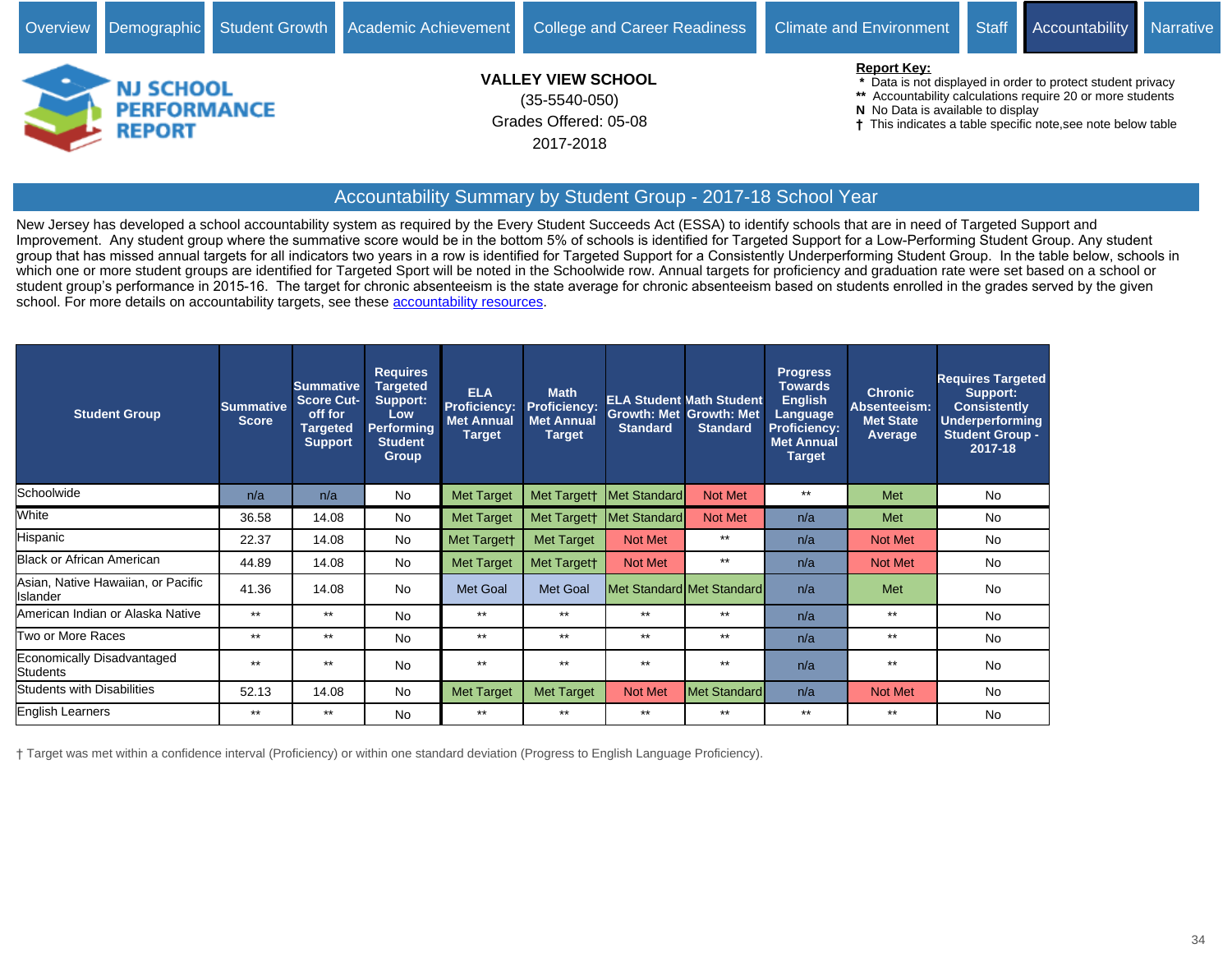| Overview | Demographic                                             | Student Growth   | Academic Achievement          | <b>College and Career Readiness</b>                                                                                                                                                                                                                                                                                         | <b>Climate and Environment</b>                          | <b>Staff</b> | Accountability                                                                                                                                                                            | Narrative |
|----------|---------------------------------------------------------|------------------|-------------------------------|-----------------------------------------------------------------------------------------------------------------------------------------------------------------------------------------------------------------------------------------------------------------------------------------------------------------------------|---------------------------------------------------------|--------------|-------------------------------------------------------------------------------------------------------------------------------------------------------------------------------------------|-----------|
|          | <b>NJ SCHOOL</b><br><b>PERFORMANCE</b><br><b>REPORT</b> |                  |                               | <b>VALLEY VIEW SCHOOL</b><br>$(35 - 5540 - 050)$<br>Grades Offered: 05-08<br>2017-2018                                                                                                                                                                                                                                      | <b>Report Key:</b><br>N No Data is available to display |              | * Data is not displayed in order to protect student privacy<br>** Accountability calculations require 20 or more students<br>† This indicates a table specific note, see note below table |           |
|          |                                                         |                  |                               | <b>School Narrative</b>                                                                                                                                                                                                                                                                                                     |                                                         |              |                                                                                                                                                                                           |           |
|          |                                                         |                  |                               | This section allows schools and districts to share highlights, achievements, and other important information about programs, activities, and services that are offered in their<br>own words. If there are questions about the information provided in the narrative section, please contact your school directly.          |                                                         |              |                                                                                                                                                                                           |           |
|          | Highlights:                                             |                  | Generation Science Standards. | All students have the opportunity weekly to explore the engineering and design process in the STEM lab.<br>Programs include Advanced Math classes, Balanced Literacy Programs, and Science Classes aligned to the Next<br>The staff committed to student learning, meaningful instructional engagement, and academic rigor. |                                                         |              |                                                                                                                                                                                           |           |
|          | Theme:                                                  | Mission, Vision, |                               | The mission of Valley View School is to enhance and to further develop the academic and social competencies of every<br>student (NJSLS) by providing varied experiences that promote self-reliance, self-motivation, and community awareness.                                                                               |                                                         |              |                                                                                                                                                                                           |           |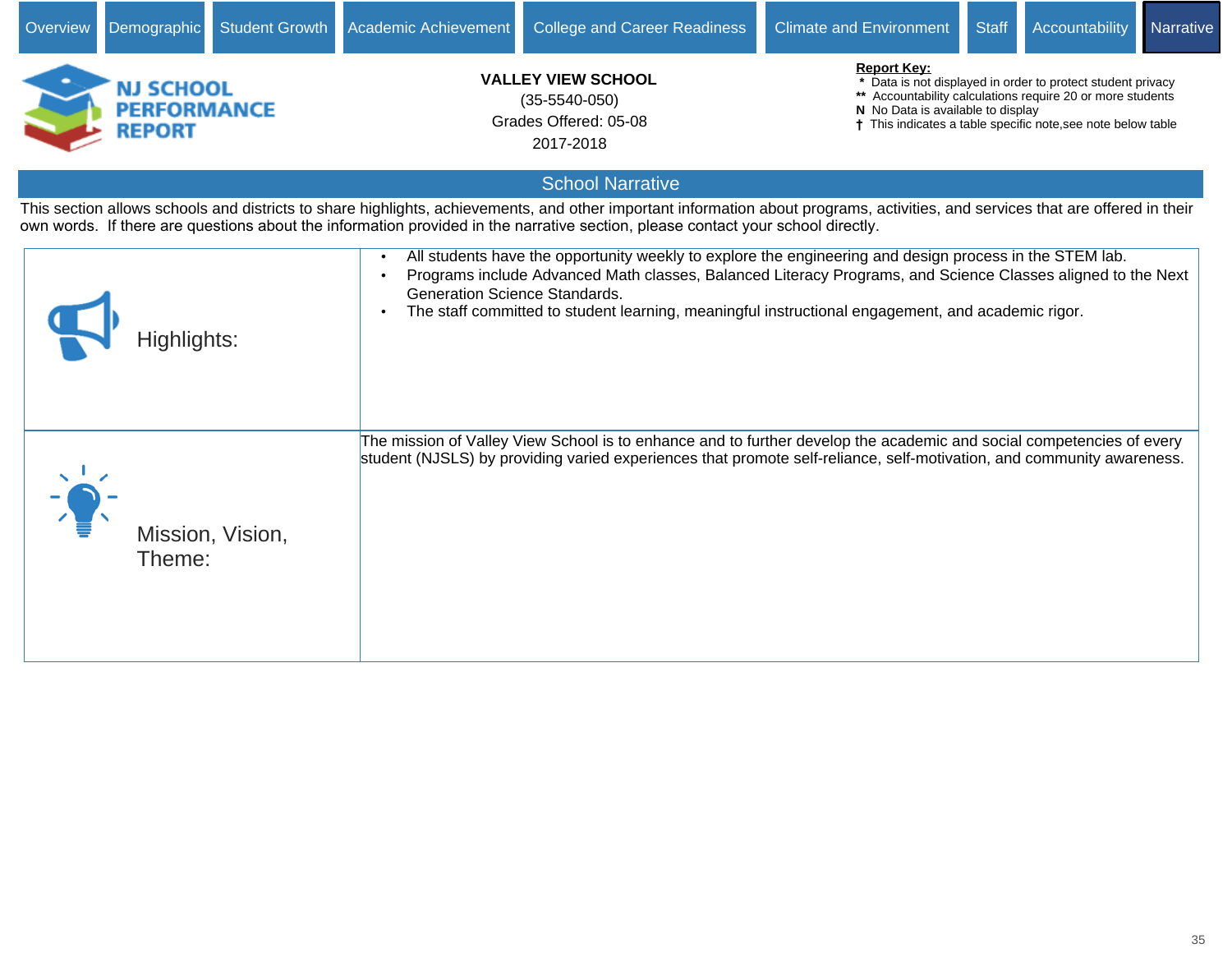| Overview | Demographic                                             | Student Growth               | Academic Achievement | <b>College and Career Readiness</b>                                                                                                                                                                                                                                                                                                                                                                                                                                                 | <b>Climate and Environment</b>                          | <b>Staff</b> | Accountability                                                                                                                                                                            | Narrative |
|----------|---------------------------------------------------------|------------------------------|----------------------|-------------------------------------------------------------------------------------------------------------------------------------------------------------------------------------------------------------------------------------------------------------------------------------------------------------------------------------------------------------------------------------------------------------------------------------------------------------------------------------|---------------------------------------------------------|--------------|-------------------------------------------------------------------------------------------------------------------------------------------------------------------------------------------|-----------|
|          | <b>NJ SCHOOL</b><br><b>PERFORMANCE</b><br><b>REPORT</b> |                              |                      | <b>VALLEY VIEW SCHOOL</b><br>$(35-5540-050)$<br>Grades Offered: 05-08<br>2017-2018                                                                                                                                                                                                                                                                                                                                                                                                  | <b>Report Key:</b><br>N No Data is available to display |              | * Data is not displayed in order to protect student privacy<br>** Accountability calculations require 20 or more students<br>† This indicates a table specific note, see note below table |           |
|          |                                                         |                              |                      | <b>School Narrative</b>                                                                                                                                                                                                                                                                                                                                                                                                                                                             |                                                         |              |                                                                                                                                                                                           |           |
|          |                                                         |                              |                      | This section allows schools and districts to share highlights, achievements, and other important information about programs, activities, and services that are offered in their<br>own words. If there are questions about the information provided in the narrative section, please contact your school directly.                                                                                                                                                                  |                                                         |              |                                                                                                                                                                                           |           |
|          |                                                         | <b>Sports and Athletics:</b> | and communication.   | Sports Offered: Baseball (Boys), Basketball (Boys & Girls), Softball (Girls), Track and Field - Spring (Coed)<br>Students also participate during and after-school in the Adventure Education Program. The program consists of swinging<br>elements, rope climbing, knot tying, belaying techniques, balance beam courses, and group tasks that foster team work                                                                                                                    |                                                         |              |                                                                                                                                                                                           |           |
|          |                                                         | <b>Clubs and Activities:</b> | Commission.          | Most of our students stay at school after dismissal. TREP\$ is an entrepreneur program for students who want to start<br>their own business. Girls on Track builds self-respect and healthy lifestyles while training for a 5K. Other favorites are the<br>Environmental Club, Community Outreach, Peer Leaders, Student Council, Photography Club, History Club, Newspaper<br>Club, Homework Club, and Honor and Regions Bands. Students also serve on the Watchung Youth Services |                                                         |              |                                                                                                                                                                                           |           |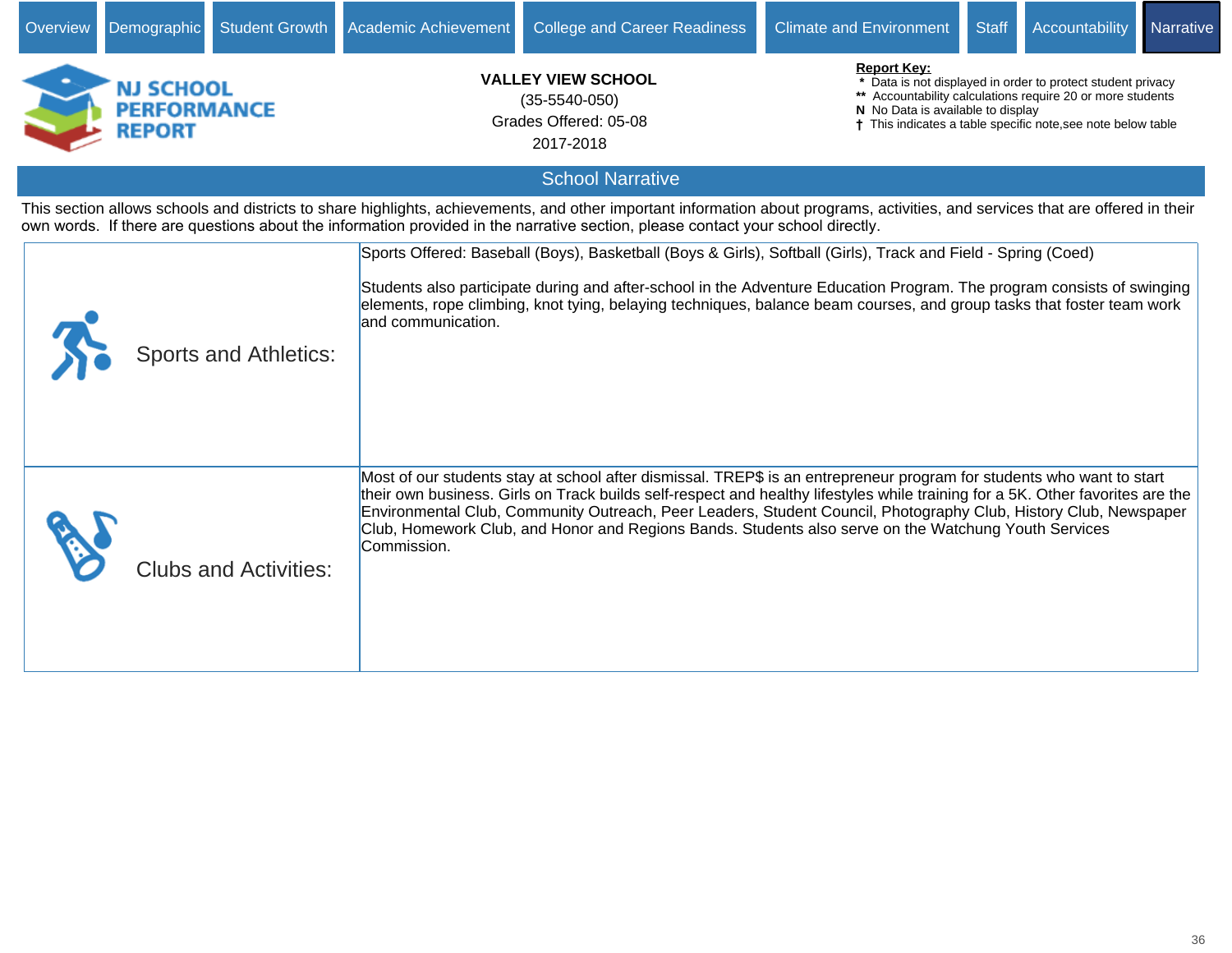| Overview | <b>Student Growth</b><br>Demographic                    | Academic Achievement                      | <b>College and Career Readiness</b>                                                                                                                                                                                                                                                                                                                                                                                                                                                     | <b>Climate and Environment</b>                          | <b>Staff</b> | Accountability                                                                                                                                                                            | Narrative |
|----------|---------------------------------------------------------|-------------------------------------------|-----------------------------------------------------------------------------------------------------------------------------------------------------------------------------------------------------------------------------------------------------------------------------------------------------------------------------------------------------------------------------------------------------------------------------------------------------------------------------------------|---------------------------------------------------------|--------------|-------------------------------------------------------------------------------------------------------------------------------------------------------------------------------------------|-----------|
|          | <b>NJ SCHOOL</b><br><b>PERFORMANCE</b><br><b>REPORT</b> |                                           | <b>VALLEY VIEW SCHOOL</b><br>$(35 - 5540 - 050)$<br>Grades Offered: 05-08<br>2017-2018                                                                                                                                                                                                                                                                                                                                                                                                  | <b>Report Kev:</b><br>N No Data is available to display |              | * Data is not displayed in order to protect student privacy<br>** Accountability calculations require 20 or more students<br>† This indicates a table specific note, see note below table |           |
|          |                                                         |                                           | <b>School Narrative</b>                                                                                                                                                                                                                                                                                                                                                                                                                                                                 |                                                         |              |                                                                                                                                                                                           |           |
|          |                                                         |                                           | This section allows schools and districts to share highlights, achievements, and other important information about programs, activities, and services that are offered in their<br>own words. If there are questions about the information provided in the narrative section, please contact your school directly.                                                                                                                                                                      |                                                         |              |                                                                                                                                                                                           |           |
|          | <b>Before and After</b><br><b>School Programs:</b>      |                                           | Best Time, LLC, operates an afterschool option for our middle school students. Aftercare is available at Bayberry School<br>until 6:30 p.m. Transportation is provided for Valley View students to Bayberry School for this program. A homework club<br>is available after-school for students in grades 5-8.                                                                                                                                                                           |                                                         |              |                                                                                                                                                                                           |           |
|          | <b>Staff and Professional</b><br>Learning:              | Communities and in the Faculty Book Club. | Professional development is offered to teachers and to administrators during the summer and throughout the school year.<br>Cohorts of teachers have been trained during the summer in engaging students and facilitating learning and are<br>supported by coaches throughout the year. In partnership with the surrounding districts, we provide professional<br>development workshops for the teachers to meet their professional needs. Teachers collaborate in Professional Learning |                                                         |              |                                                                                                                                                                                           |           |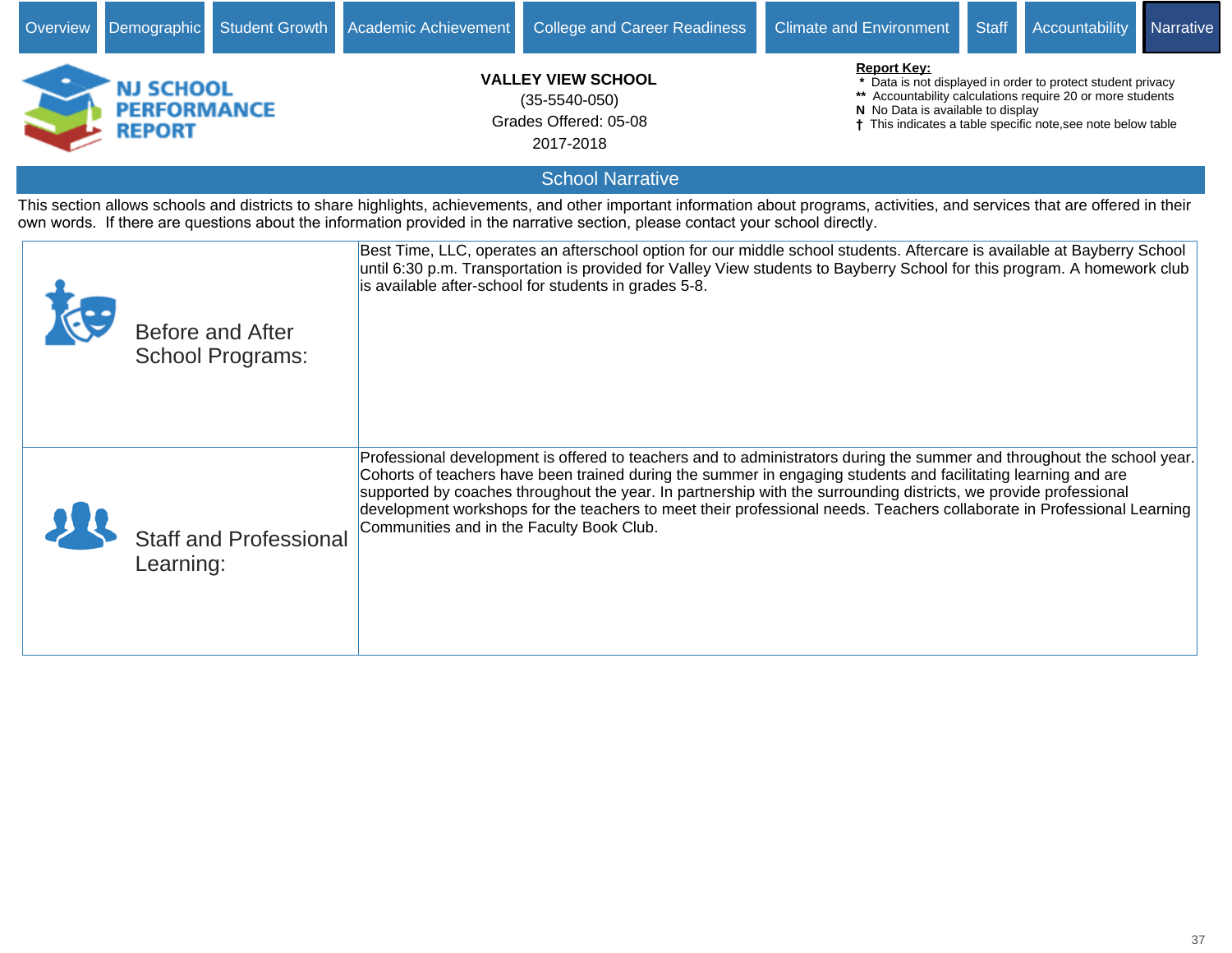| Overview | Demographic                                             | Student Growth              | Academic Achievement                                                                   | <b>College and Career Readiness</b>                                                                                                                                                                                                                                                                                                                                                                                                                                                     | <b>Climate and Environment</b>                                                                                                                                                                                                                       | <b>Staff</b> | Accountability | Narrative |  |
|----------|---------------------------------------------------------|-----------------------------|----------------------------------------------------------------------------------------|-----------------------------------------------------------------------------------------------------------------------------------------------------------------------------------------------------------------------------------------------------------------------------------------------------------------------------------------------------------------------------------------------------------------------------------------------------------------------------------------|------------------------------------------------------------------------------------------------------------------------------------------------------------------------------------------------------------------------------------------------------|--------------|----------------|-----------|--|
|          | <b>NJ SCHOOL</b><br><b>PERFORMANCE</b><br><b>REPORT</b> |                             | <b>VALLEY VIEW SCHOOL</b><br>$(35 - 5540 - 050)$<br>Grades Offered: 05-08<br>2017-2018 |                                                                                                                                                                                                                                                                                                                                                                                                                                                                                         | <b>Report Key:</b><br>* Data is not displayed in order to protect student privacy<br>** Accountability calculations require 20 or more students<br>N No Data is available to display<br>† This indicates a table specific note, see note below table |              |                |           |  |
|          |                                                         |                             |                                                                                        | <b>School Narrative</b>                                                                                                                                                                                                                                                                                                                                                                                                                                                                 |                                                                                                                                                                                                                                                      |              |                |           |  |
|          |                                                         |                             |                                                                                        | This section allows schools and districts to share highlights, achievements, and other important information about programs, activities, and services that are offered in their<br>own words. If there are questions about the information provided in the narrative section, please contact your school directly.                                                                                                                                                                      |                                                                                                                                                                                                                                                      |              |                |           |  |
|          | Wellness:                                               | <b>Student Health and</b>   |                                                                                        | The students are scheduled for physical education classes four times per week in grades 6-8. Students are able to go<br>outside during the lunch period or use the gym during inclement weather for additional physical activity time. Health<br>classes are taught by the teachers and the school nurse and focus on wellness and nutrition. A Watchung police officer<br>presents the DARE program to 5th graders and teaches the dangers of substance abuse.                         |                                                                                                                                                                                                                                                      |              |                |           |  |
|          | Involvement:                                            | <b>Parent and Community</b> | stories of courage and resiliency.                                                     | Valley View Middle School is fortunate to have an active and supportive PTO and an enthusiastic and motivated<br>Watchung Educational Foundation. Together, these two groups organize a variety of fundraisers to enrich the educational<br>programs. They provide assemblies, workshops, and grants to enhance the curriculum. Both organizations support the<br>Narratives of Courage Day, a biannual event that brings motivational speakers to the school to share their incredible |                                                                                                                                                                                                                                                      |              |                |           |  |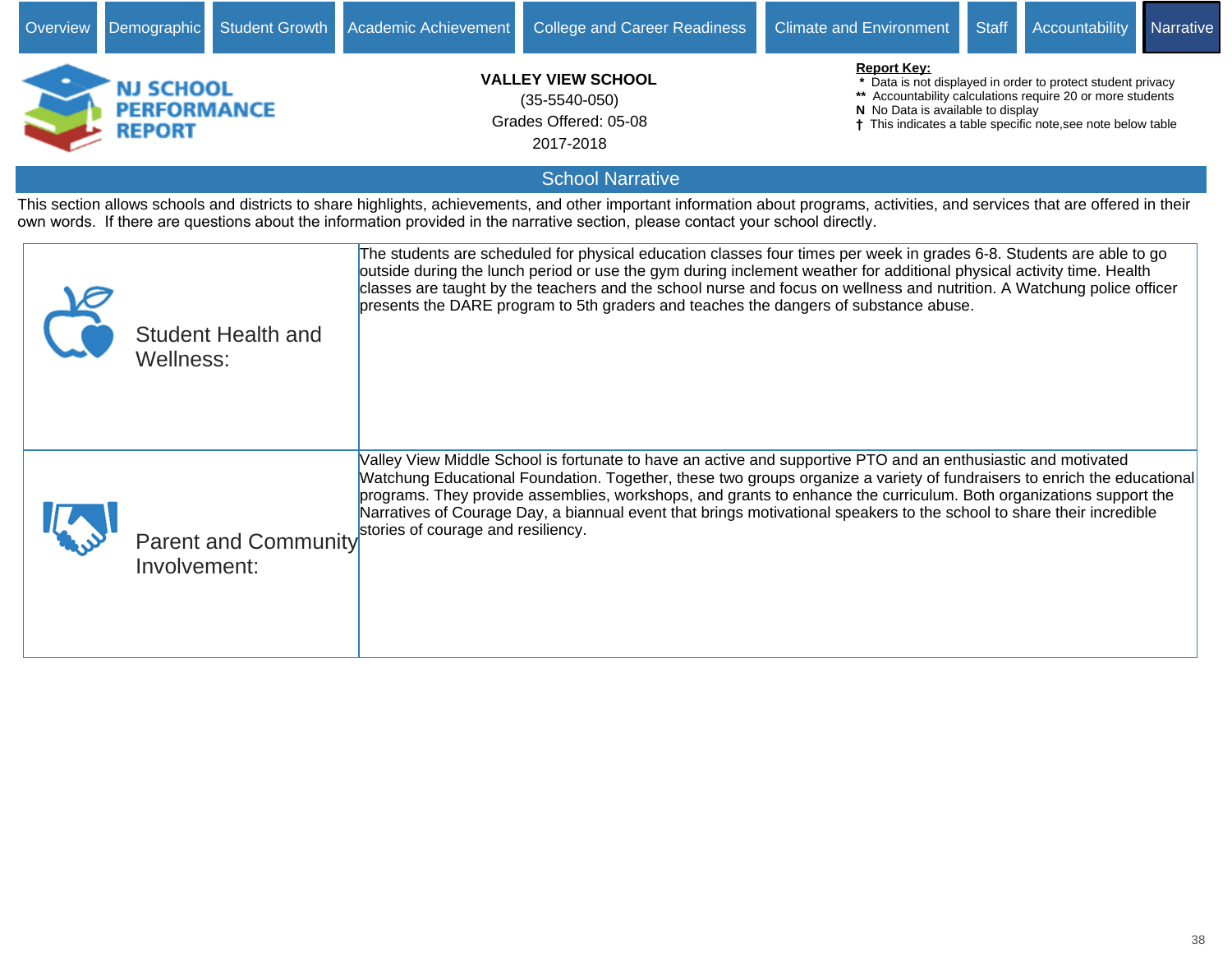